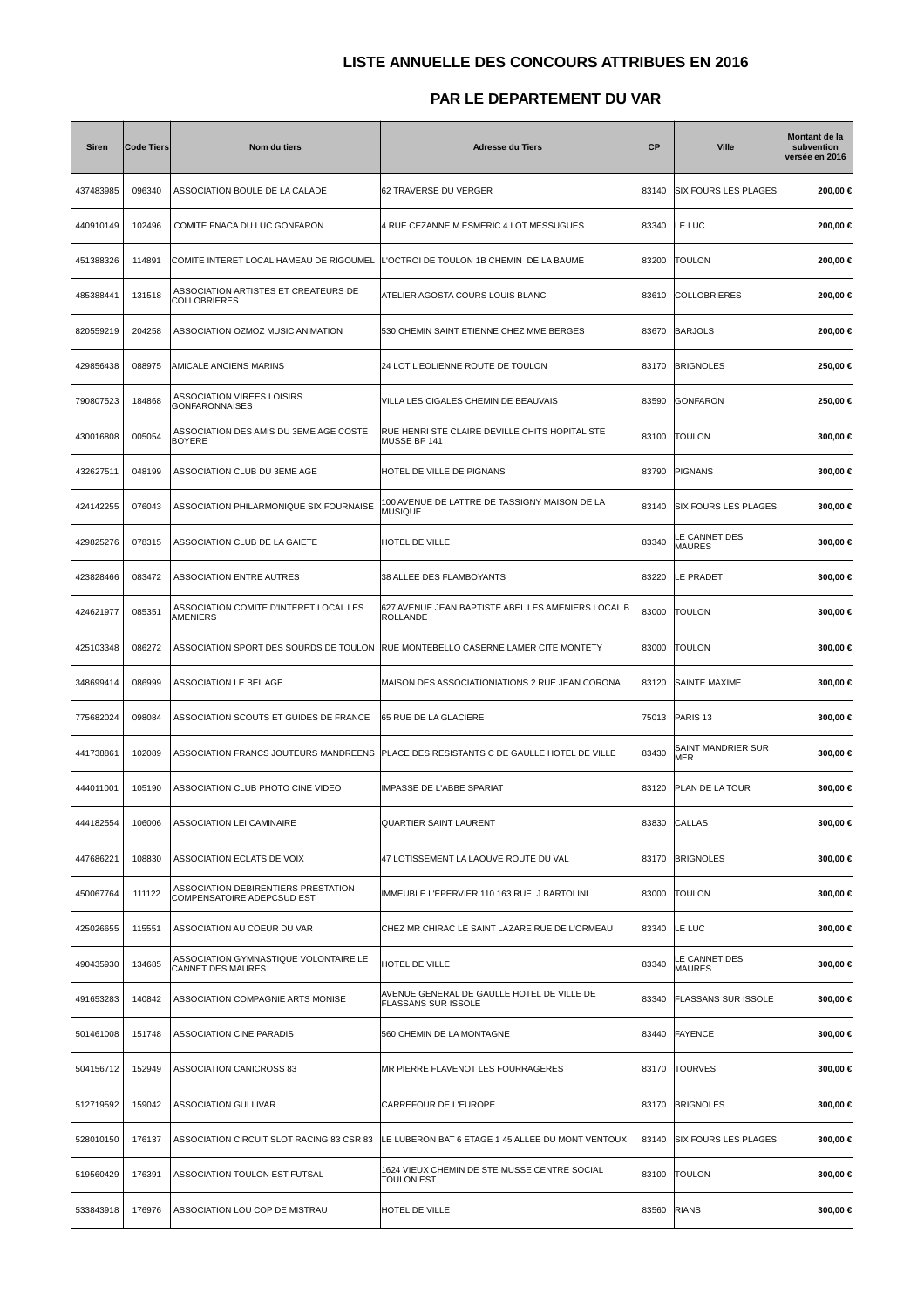| Siren     | <b>Code Tiers</b> | Nom du tiers                                                               | <b>Adresse du Tiers</b>                                               | <b>CP</b> | <b>Ville</b>                             | Montant de la<br>subvention<br>versée en 2016 |
|-----------|-------------------|----------------------------------------------------------------------------|-----------------------------------------------------------------------|-----------|------------------------------------------|-----------------------------------------------|
| 751208307 | 184127            | ASSOCIATION SPORTIVE TENNIS LUCOIS                                         | LES RETRACHES                                                         | 83340     | LE LUC                                   | 300,00 €                                      |
| 803288935 | 197205            | ASSOCIATION AGR PEC PROTECTION EN MILIEU<br><b>AQUATIQUE</b>               | RUE MARECHAL FOCH                                                     | 83570     | CARCES                                   | 300,00 €                                      |
| 439329210 | 098568            | ASSOCIATION DEFENSE DU PLAN DE LA GARDE                                    | 1624 CHEMIN D'ASTOURET                                                | 83130     | LA GARDE                                 | 350,00 €                                      |
| 439267964 | 106499            | ASSOCIATION TRAIT D'UNION                                                  | 80 CHEMIN DU ROUVE POLE SAINT EXUPERY                                 | 83330     | LE BEAUSSET                              | 350,00 €                                      |
| 429953086 | 004056            | ASSOCIATION PATRIMOINE ET HISTOIRE DE<br>CABASSE                           | PLACE DE LA REPUBLIQUE HOTEL DE VILLE                                 | 83340     | CABASSE                                  | 400,00 €                                      |
| 432128197 | 090738            | ASSOCIATION PLAISANCIERS PORT BRUSC                                        | BAS NAUTIQUE DU BRUSC COR DES ILES                                    | 83140     | <b>SIX FOURS LES PLAGES</b>              | 400,00 €                                      |
| 429786882 | 101287            | ASSOCIATION ARTS MARTIAUX CENTRE VAR                                       | 26 RUE MARCEL PAGNOL C MR VIGLIONE CLAUDE                             | 83340     | <b>LE LUC</b>                            | 400,00 €                                      |
| 440918845 | 103216            | ASSOCIATION CLUB TENNIS DE TABLE DE SAINT<br>MAXIMIN                       | BOULEVARD REY M J A                                                   | 83470     | SAINT MAXIMIN LA<br><b>SAINTE BAUME</b>  | 400,00 €                                      |
| 448863175 | 110076            | ASSOCIATION LA BAUMO ENSOULEIADO                                           | HOTEL DE VILLE                                                        | 83640     | PLAN D AUPS SAINTE<br><b>BAUME</b>       | 400,00 €                                      |
| 478590862 | 120365            | ASSOCIATION HANDBALL CLUB SAINT MAXIMIN<br>LA SAINTE BAUME                 | BOULEVARD REY MAISON JEUNESSE ET ASSOCIATIONS                         | 83470     | <b>ST MAXIMIN LA STE</b><br><b>BAUME</b> | 400,00 €                                      |
| 479415507 | 122292            | ASSOCIATION VERDIERE VELO CLUB EVASION                                     | HOTEL DE VILLE                                                        | 83560     | LA VERDIERE                              | 400,00 €                                      |
| 488742610 | 132983            | ASSOCIATION ENSEMBLE VOCAL CANTARE                                         | PLACE DE LA LIBERATION HOTEL DE VILLE                                 | 83610     | COLLOBRIERES                             | 400,00 €                                      |
| 490972197 | 134016            | ASSOCIATION AMIS DE JUMELAGE SIX FOURS                                     | 107 RUE MARIUS BONDIL ESPACE JULES DE GRELING                         | 83140     | <b>SIX FOURS LES PLAGES</b>              | 400,00 €                                      |
| 491169629 | 139072            | COMITE COMMUNAL DES FEUX DE FORETS DE<br>LA VALETTE VAR                    | PLACE GENERAL DE GAULLE HOTEL DE VILLE BOITE<br>MAIRIE 37             | 83160     | LA VALETTE DU VAR                        | 400,00 €                                      |
| 494360050 | 140461            | ASSOCIATION BRAVADE ET TRADITIONS                                          | QUARTIER SAINT ELOI SIVOM                                             | 83440     | <b>FAYENCE</b>                           | 400,00 €                                      |
| 503400806 | 149980            | ASSOCIATION CLUB JEU DE LA FAVIERE                                         | 1 PLACE SAINT FRANCOIS HOTEL DE VILLE DE BORMES<br><b>LES MIMOSAS</b> | 83230     | <b>BORMES LES MIMOSAS</b>                | 400,00 €                                      |
| 507638245 | 156698            | ASSOCIATION CLUB CYCLOTOURISTE LA<br><b>FARLEDE</b>                        | 140 PLACE DE LA LIBERTE HOTEL DE VILLE                                | 83210     | LA FARLEDE                               | 400,00 €                                      |
| 510525355 | 157019            | ASSOCIATION LES AMIS DE MYRIAM                                             | 552 AVENUE DE LA REPUBLIQUE LE PALAIS DE LA SINSE                     | 83000     | <b>TOULON</b>                            | 400,00 €                                      |
| 514621515 | 161499            | ASSOCIATION RYTHMES ET COULEURS DU<br><b>VERDON</b>                        | 148 AVENUE DE SAINT JEAN                                              | 83630     | <b>REGUSSE</b>                           | 400,00 €                                      |
| 751864398 | 181168            | ASSOCIATION AMICALE BOULE LYONNAISE<br><b>VINONNAISE</b>                   | <b>18 RUE DES CATOUNS</b>                                             | 83560     | <b>RIANS</b>                             | 400,00 €                                      |
| 807685219 | 200967            | ASSOCIATION YOUNG HOUSE DE VINON                                           | 1132 ROUTE DES GORGES                                                 | 83560     | VINON SUR VERDON                         | 400,00 €                                      |
| 515037984 | 203290            | ASSOCIATION PRENDS MA MAIN SONG N MANEG RD 554 QUARTIER SAINT JOSEPH       |                                                                       | 83210     | <b>BELGENTIER</b>                        | 400,00 €                                      |
| 399824945 | 203314            | ASSOCIATION CLUB LEI BOURSCARLES                                           | MAIRIE CO MME MAINGAN                                                 | 83210     | LA FARLEDE                               | 400,00 €                                      |
| 815156781 | 203316            | ASSOCIATION LA VOIX DORPHEE                                                | <b>6 RUE LUCIEN SIMON</b>                                             | 83210     | <b>SOLLIES PONT</b>                      | 400,00 €                                      |
| 822447884 | 205271            | LOUSTAOU TOURRETTAN                                                        | 50 DESCENTE DES TERMES                                                | 83440     | <b>TOURRETTES</b>                        | 400,00 €                                      |
| 429549249 | 005143            | COMITE DEPARTEMENTAL VAR SAVATE BOXE<br>FRANCAISE DISCIPLINES ASSOCIATIONS | RUE GENERAL DE GAULLE                                                 | 83640     | SAINT ZACHARIE                           | 455,38 €                                      |
| 775719792 | 004894            | ASSOCIATION PREVENTION ROUTIERE<br>DELEGATION DU VAR                       | 2 RUE FLORA TRISTAN LA MARJOLAINE BAT B                               | 83130     | LA GARDE                                 | 500,00 €                                      |
| 429070071 | 020711            | ASSOCIATION VELO SPORT CARCOIS                                             | HOTEL DE VILLE                                                        | 83570     | <b>CARCES</b>                            | 500,00 €                                      |
| 429022387 | 022378            | ASSOCIATION LES AMIS DE LA TERRE DE<br><b>HYERES</b>                       | 1 RUE BARNEOUD BP 522                                                 | 83409     | <b>HYERES CEDEX</b>                      | 500,00 €                                      |
| 431722040 | 035915            | ASSOCIATION ENTENTE PHILATELIQUE<br><b>HYEROISE</b>                        | 8 RUE GABRIEL PERI CHEZ M JEAN PIERRE BOUHIER                         | 83390     | <b>CUERS</b>                             | 500,00 €                                      |
| 429848716 | 048863            | ASSOCIATION LES INQUIETS BOULOMANES<br><b>BEAUSSETANS</b>                  | RUE PAUL CEZANNE LE PORTALIS BT D                                     | 83330     | LE BEAUSSET                              | 500,00 €                                      |
| 418652103 | 051214            | ASSOCIATION ATELIER VOCAL VARIATIONS                                       | CHEZ M CESTOR JACQUES 25 AVENUE DREO                                  | 83170     | <b>BRIGNOLES</b>                         | 500,00 €                                      |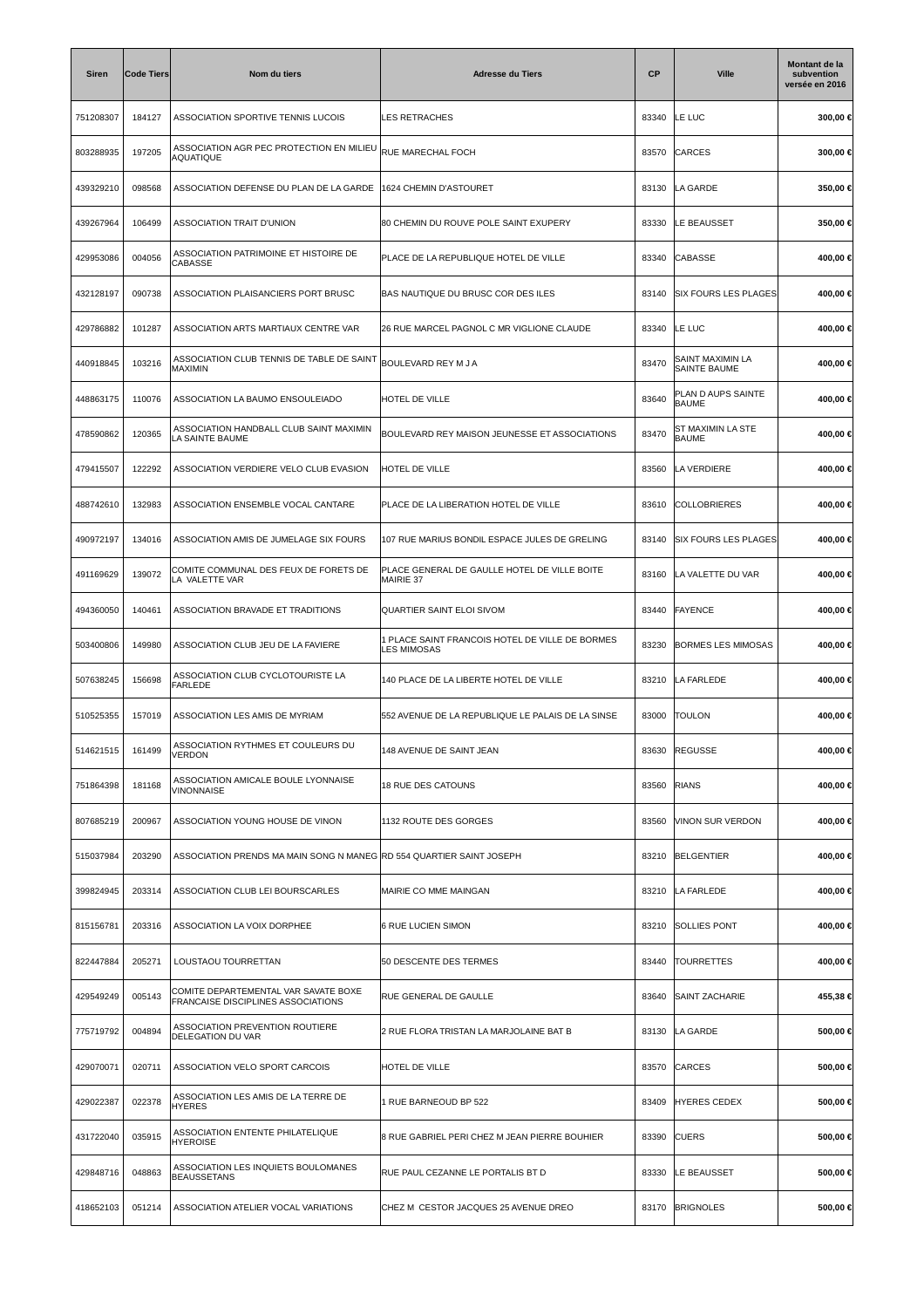| <b>Siren</b> | <b>Code Tiers</b> | Nom du tiers                                                     | <b>Adresse du Tiers</b>                                           | <b>CP</b> | <b>Ville</b>             | Montant de la<br>subvention<br>versée en 2016 |
|--------------|-------------------|------------------------------------------------------------------|-------------------------------------------------------------------|-----------|--------------------------|-----------------------------------------------|
| 444044275    | 055045            | ASSOCIATION JEUNES DE L'AUMONERIE BONNE<br>NOUVELLE              | 10 BOULEVARD PASTEUR COURS MAINTENON                              | 83400     | <b>HYERES</b>            | 500,00 €                                      |
| 430208058    | 055049            | COMITE D'ENTRAIDE PERSONNES AGEES<br>ISOLEES CEPAI               | CENTRE DE RENCONTRES PLACETTE DE LA PAIX                          | 83830     | CALLAS                   | 500,00 €                                      |
| 429616600    | 055382            | ASSOCIATION AUMONERIE COLLEGE GIONO                              | 2 RUE REPUBLIQUE                                                  | 83330     | LE BEAUSSET              | 500,00 €                                      |
| 430411595    | 065195            | COMITE INTERET LOCAL PALASSE BARENTINE<br>PONT DE SUVE COLLET GI | 1628 AVENUE J GASQUET FLEURS DES CHAMPS ENTREE 15                 | 83100     | <b>TOULON</b>            | 500,00 €                                      |
| 423672823    | 066578            | ASSOCIATION DES AMIS DES CHATS DE<br>DRAGUIGNAN                  | IMPASSE JEAN AICARD DONNEFORT NADIA                               | 83300     | DRAGUIGNAN               | 500,00 €                                      |
| 424570265    | 066715            | COMITE DE LA SAINT ELOI                                          | 523 AVENUE DE LA RESISTANCE CHEZ M TARAMASCO<br>ALFRED BP 103     | 83190     | <b>OLLIOULES</b>         | 500,00 €                                      |
| 429090061    | 068709            | ASSOCIATION CIL SAINT PIERRE VALLEE DES<br><b>MOULINS</b>        | 186 CHEMIN DE LA MARTELLE CHEZ MR BELLONE J C                     | 83200     | <b>TOULON</b>            | 500,00 €                                      |
| 433913217    | 076014            | ASSOCIATION SPORTIVE CULTURELLE<br><b>MONSOISE</b>               | HOTEL DE VILLE                                                    | 83440     | <b>MONS</b>              | 500,00 €                                      |
| 425026770    | 078101            | ASSOCIATION LUCIEN LE PETIT PEINTRE                              | RUE SAINT EXUPERY ECOLE SAINT EXUPERY                             | 83400     | <b>HYERES</b>            | 500,00 €                                      |
| 424500817    | 085272            | ASSOCIATION UNION CYCLISTE ET PEDESTRE<br>LONDAISE               | PLACE ANDRE ALLEGRE MAISON DES ASSOCIATIONIATIONS                 | 83250     | LA LONDE LES MAURES      | 500,00 €                                      |
| 425022365    | 085870            | ASSOCIATION MUSIQUE HARMONIE HYEROISE                            | 845 CHEMIN DU BAS PANSARD                                         | 83250     | LA LONDE LES MAURES      | 500,00 €                                      |
| 429335318    | 087575            | ASSOCIATION CLUB DE LA BELLE EPOQUE                              | HOTEL DE VILLE DE GRIMAUD                                         | 83310     | GRIMAUD                  | 500,00 €                                      |
| 429823180    | 088724            | ASSOCIATION DANTE ALIGHIERI                                      | SECTION HYERES LES PALMIERS 13 ALLEE DES<br>WASHINGTONIA MR BANES | 83400     | <b>HYERES</b>            | 500,00 €                                      |
| 431877034    | 090454            | ASSOCIATION GIENS 1900                                           | 2 PLACE DU BELVEDERE MAIRIE ANNEXE DE GIENS                       | 83400     | <b>HYERES</b>            | 500,00 €                                      |
| 432059707    | 090885            | ASSOCIATION LOISIRS ET SOLIDARITE DES<br>RETRAITES               | 13 AVENUE AMIRAL COLLET BOURSE DU TRAVAIL                         | 83000     | <b>TOULON</b>            | 500,00 €                                      |
| 433895463    | 094095            | ASSOCIATION POUR LES MUSEES DE TOULON                            | 113 BOULEVARD GENERAL LECLERC                                     | 83000     | <b>TOULON</b>            | 500,00 €                                      |
| 431315829    | 094663            | ASSOCIATION FOYER SOCIO CULTUREL<br>COLLEGE JULES FERRY          | BP 162 RUE ANDRE MALRAUX                                          | 83418     | <b>HYERES CEDEX</b>      | 500,00 €                                      |
| 378831762    | 094853            | ASSOCIATION DES ENFANTS UN QUARTIER LA<br>VIE                    | 115 COURS DE LAFAYETTE                                            | 83000     | <b>TOULON</b>            | 500,00 €                                      |
| 434602116    | 095461            | ASSOCIATION CYCLO CLUB CARQUEIRANNAIS                            | MAISON DES ASSOCIATIONIATIONS CHEMIN DU PETIT LAC                 | 83320     | CARQUEIRANNE             | 500,00 €                                      |
| 439279357    | 099640            | UNION DES LOCATAIRES HLM DU VAR                                  | ALLEE LIEUTENANT COLONEL CARMI LE MISTRAL BT F                    | 83000     | <b>TOULON</b>            | 500,00 €                                      |
| 439911314    | 099828            | ASSOCIATION POLYPHONIQUE OLLIOULES                               | 16 CHEMIN DU ROUSTIDOU                                            | 83190     | <b>OLLIOULES</b>         | 500,00 €                                      |
| 440709772    | 100730            | TRAIT LIBRE MAISON DES ARTS PLURIELS                             | 15 RUE DE L'OBSERVATION                                           | 83300     | DRAGUIGNAN               | 500,00 €                                      |
| 433188638    | 102405            | ASSOCIATION AMICALE DONNEURS SANG<br><b>BENEVOLES</b>            | PLACE GENERAL DE GAULLE HOTEL DE VILLE                            | 83160     | LA VALETTE VAR           | 500,00 €                                      |
| 440875409    | 107109            | ASSOCIATION SAUVEGARDE PATRIMOINE<br>RELIGIEUX LA VERDIERE       | MAISON DES ASSOCIATIONS RUE CLAUDE DE FORBIN                      | 83560     | LA VERDIERE              | 500,00 €                                      |
| 430363903    | 107149            | ASSOCIATION RUCHER ECOLE DU VAR                                  | 113 ALLEE DES OMBRAGES CHEZ POUJOL                                | 83700     | <b>ST RAPHAEL</b>        | 500,00 €                                      |
| 443133442    | 109072            | ASSOCIATION AMICALE MARINS ANCIENS<br>COMBATTANT                 | CHEZ V LORENZATTI 8 RUE DU SAGITTAIRE                             | 83520     | ROQUEBRUNE SUR<br>ARGENS | 500,00 €                                      |
| 449851534    | 111296            | ASSOCIATION LES ARTS DU SOLEIL LEVANT                            | ALLEE LIEUTENANT COLONEL CARMI LE MISTRAL BT F M<br><b>GARCIN</b> | 83000     | <b>TOULON</b>            | 500,00 €                                      |
| 447605502    | 111773            | ASSOCIATION LES MARIOLLES DE LA BLEUE                            | LES MAS DE L'ILE ROUSSE 14 RUE D'ITALIE                           | 83150     | <b>BANDOL</b>            | 500,00 €                                      |
| 452856107    | 118073            | ASSOCIATION AMIS ECOLE PUBLIQUE TROIS<br>QUARTIERS               | RUE DU PROGRES ECOLE DES 3 QUARTIERS                              | 83000     | <b>TOULON</b>            | 500,00 €                                      |
| 400171294    | 120753            | ASSOCIATION REGULATION PROTECTION<br>ANIMAUX FAMILIERS ARPAF     | MAISON DES ASSOCIATIONS PLACE DE LA MAIRIE                        | 83440     | <b>FAYENCE</b>           | 500,00 €                                      |
| 448417220    | 121631            | ASSOCIATION CARACTERES                                           | HOTEL DE VILLE                                                    | 83570     | COTIGNAC                 | 500,00 €                                      |
| 479874430    | 122936            | ASSOCIATION SOCIETE MUSICALE HARMONIE<br>RMTT                    | RUE OCTAVE VIRGILLY DEPOT TRAM AUTOBUS BRUNET                     | 83100     | <b>TOULON</b>            | 500,00 €                                      |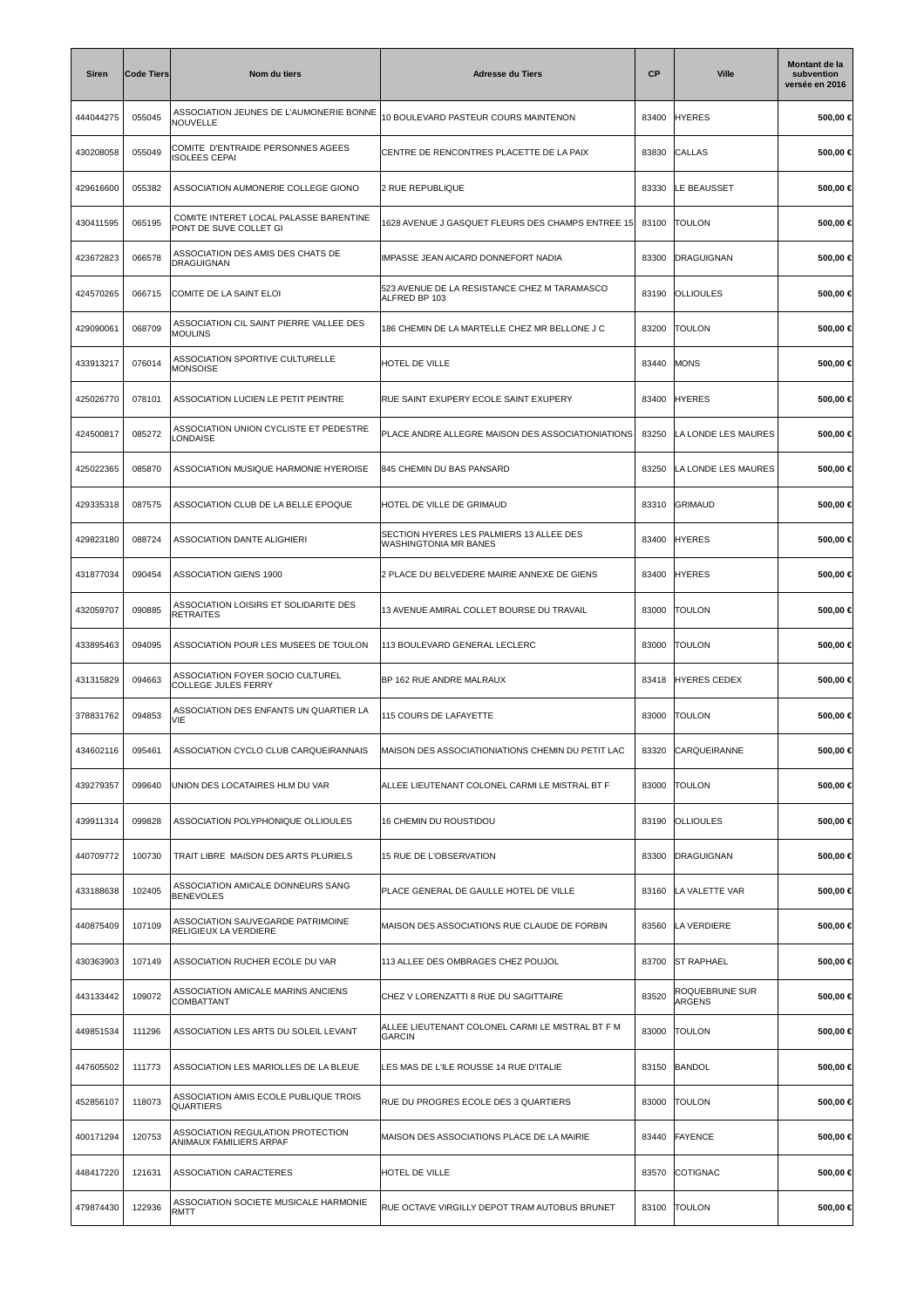| <b>Siren</b> | <b>Code Tiers</b> | Nom du tiers                                                                                       | <b>Adresse du Tiers</b>                                          | <b>CP</b> | <b>Ville</b>                            | Montant de la<br>subvention<br>versée en 2016 |
|--------------|-------------------|----------------------------------------------------------------------------------------------------|------------------------------------------------------------------|-----------|-----------------------------------------|-----------------------------------------------|
| 480417641    | 123232            | ASSOCIATION AUTOUR DU GRAND CHENE                                                                  | 70 RUE DU GRAND CHENE MARIE PAULE LEMETAYER                      | 83560     | <b>SAINT JULIEN</b>                     | 500,00 €                                      |
| 489444976    | 132259            | ASSOCIATION CLUB DE RANDONNEES<br>PEDESTRE DE CUERS                                                | 1 RUE LOUIS GIRARD                                               | 83390     | <b>CUERS</b>                            | 500,00 €                                      |
| 485359475    | 138382            | ASSOCIATION AYGUADE HISTORIQUE                                                                     | DOMAINE DU CEINTURON L'AYGUADE                                   | 83400     | <b>HYERES</b>                           | 500,00 €                                      |
| 493199665    | 138536            | ASSOCIATION LES CHEMINS DU PATRIMOINE                                                              | 22 RUE DE L'HOTEL DE VILLE HAMEAU SAINT PIERRE<br>MAIRIE         | 83560     | <b>SAINT JULIEN</b>                     | 500,00 €                                      |
| 394819759    | 145521            | ASSOCIATION ENFANCE ET FAMILLES<br><b>D'ADOPTION DU VAR</b>                                        | HOTEL DE VILLE BP 121                                            | 83957     | LA GARDE CEDEX                          | 500,00 €                                      |
| 502531114    | 148952            | ASSOCIATION GROUPE D'ETUDE DU MEROU                                                                | OBSERVATOIRE PARC MARIN DE LA COTE 31 AVENUE JEAN<br>BART        | 13620     | CARRY LE ROUET                          | 500,00 €                                      |
| 499125946    | 155323            | ASSOCIATION DANSES ET ANIMATION<br><b>PUGETOISES</b>                                               | 714 BOULEVARD GENERAL LECLERC LES JARDINS D'ELISA<br><b>BATC</b> | 83480     | <b>PUGET SUR ARGENS</b>                 | 500,00 €                                      |
| 505062034    | 156088            | ASSOCIATION ESPACE JEUNE PASSERELLE<br><b>ESPACE SOCIO CULTURE SPORT</b><br><b>INTERGENERATION</b> | <b>7 RUE SIEYES</b>                                              | 83610     | <b>COLLOBRIERES</b>                     | 500,00 €                                      |
| 510935794    | 157832            | ASSOCIATION CIL DU FORT ROUGE                                                                      | 264 BOULEVARD EMILE JACQUEMIN                                    | 83200     | <b>TOULON</b>                           | 500,00 €                                      |
| 510291024    | 157948            | ASSOCIATION LES AMIS DE SAINT CHRISTOPHE                                                           | 1 BOULEVARD DE L'EGALITE                                         | 83200     | LE REVEST LES EAUX                      | 500,00 €                                      |
| 432808210    | 163175            | ASSOCIATION SPORT CULTURELLE HOPITAL<br>RENE SABRAN                                                | BOULEVARD EDOUARD HERRIOT HOPITAL RENE SABRAN                    | 83400     | <b>HYERES</b>                           | 500,00 €                                      |
| 519325864    | 165530            | <b>ASSOCIATION FORUM D'EVENOS</b>                                                                  | 71 CHEMIN DE LA PEYRANE                                          | 83330     | <b>EVENOS</b>                           | 500,00 €                                      |
| 523427771    | 168980            | ASSOCIATION TOULON AMITIE PROVENCE TAP                                                             | 75 RUE STE ROSE                                                  | 83200     | <b>TOULON</b>                           | 500,00 €                                      |
| 539373274    | 179065            | ASSOCIATION VINON CYCLO LOISIRS                                                                    | AVENUE DE LA LIBERATION HOTEL DE VILLE                           | 83560     | RIANS                                   | 500,00 €                                      |
| 539745372    | 179361            | ASSOCIATION ARC EN CIEL                                                                            | 38 CHEMIN DES VIGNARETS                                          | 83720     | <b>TRANS EN PROVENCE</b>                | 500,00 €                                      |
| 520596008    | 180513            | ASSOCIATION MCP L'ESPRIT DU PHOENIX MOTO<br><b>CLUB PROVENCE</b>                                   | MJA BOULEVARD REY                                                | 83470     | SAINT MAXIMIN LA<br><b>SAINTE BAUME</b> | 500,00 €                                      |
| 538747445    | 185138            | ASSOCIATION SPORTING CLUB VINON DURANCE HOTEL DE VILLE                                             |                                                                  | 83560     | <b>RIANS</b>                            | 500,00 €                                      |
| 792790727    | 186255            | <b>ASSOCIATION COTI ART</b>                                                                        | MME EELY 1 PLACE DE L'HOTEL DE VILLE                             | 83570     | COTIGNAC                                | 500,00 €                                      |
| 792721060    | 198551            | ASSOCIATION LE VIDEOGRAPHE                                                                         | QUAI LES GAVOTTES DE LA CROUITE                                  | 83670     | BARJOLS                                 | 500,00 €                                      |
| 784856775    | 199432            | ASSOCIATION LES AMIS DE LA GENDARMERIE                                                             | 45 BOULEVARD VINCENT AURIOL                                      | 75013     | PARIS <sub>13</sub>                     | 500,00 €                                      |
| 813870292    | 199435            | ASSOCIATION MISTIGRIS SANS TOITS                                                                   | CHEZ MME MOREL 435 CHEMIN DU CASSIVET                            | 83720     | <b>TRANS EN PROVENCE</b>                | 500,00 €                                      |
| 814044210    | 199620            | ASSOCIATION LE RESSORT                                                                             | 2 TRAVERSE DES RELIGIEUSES                                       | 83170     | <b>BRIGNOLES</b>                        | 500,00 €                                      |
| 809233406    | 199624            | ASSOCIATION HYEROISE SOURIRE ET SERVICE<br>A LA PERSONNE                                           | 5 ALLEE DES MYOSOTIS                                             | 83400     | <b>HYERES</b>                           | 500,00 €                                      |
| 813263092    | 199789            | ASSOCIATION DES OFFICIERS DE RESERVE DE<br><b>HYERES</b>                                           | MAISON DOREE AVENUE GAMBETTA                                     | 83400     | <b>HYERES</b>                           | 500,00 €                                      |
| 812301935    | 200118            | ASSOCIATION LES AMAZONES DU SOLEIL                                                                 | 36 BOULEVARD FREDERIC MISTRAL                                    | 83400     | <b>HYERES</b>                           | 500,00 €                                      |
| 813196086    | 202481            | <b>ASSOCIATION BEFIT</b>                                                                           | CHEMIN DE L'OLIVERAIE                                            | 83190     | <b>OLLIOULES</b>                        | 500,00 €                                      |
| 819434358    | 202758            | ASSOCIATION COLLECTIF CITOYEN DU PLAN<br>D'AUPS                                                    | <b>IMPASSE DES AMOURES</b>                                       | 83640     | <b>PLAN DAUPS</b>                       | 500,00 €                                      |
| 433299179    | 202828            | ASSOCIATION GYNECOLOGIE SANS FRONTIERE FAC PHARMACIE BUREAU 413 9 RUE BIAS                         |                                                                  | 44000     | <b>NANTES</b>                           | 500,00 €                                      |
| 820617207    | 203401            | ASSOCIATION LOPPIDUM DEFI                                                                          | 520 CHEMIN DE LA RENARDIERE                                      | 83910     | <b>POURRIERES</b>                       | 500,00 €                                      |
| 813630944    | 203710            | ASSOCIATION HACHTAG                                                                                | MR FOSTINELLI SALLE MUSSOU 13 AVENUE BAPTISTIN<br>AUTRAN         | 83130     | LA GARDE                                | 500,00 €                                      |
| 392202305    | 204473            | AMICALE DONNEURS DE SANG BENEVOLES                                                                 | HOTEL DE VILLE PLACE DE LA REPUBLIQUE                            | 83440     | FAYENCE                                 | 500,00 €                                      |
| 820615466    | 204619            | AMICALE DU COMITE FEUX DE FORET<br>GONFARON RES COMM SECURITE CIVILE                               | MR ALOUANI HOTEL DE VILLE                                        | 83590     | <b>GONFARON</b>                         | 500,00 €                                      |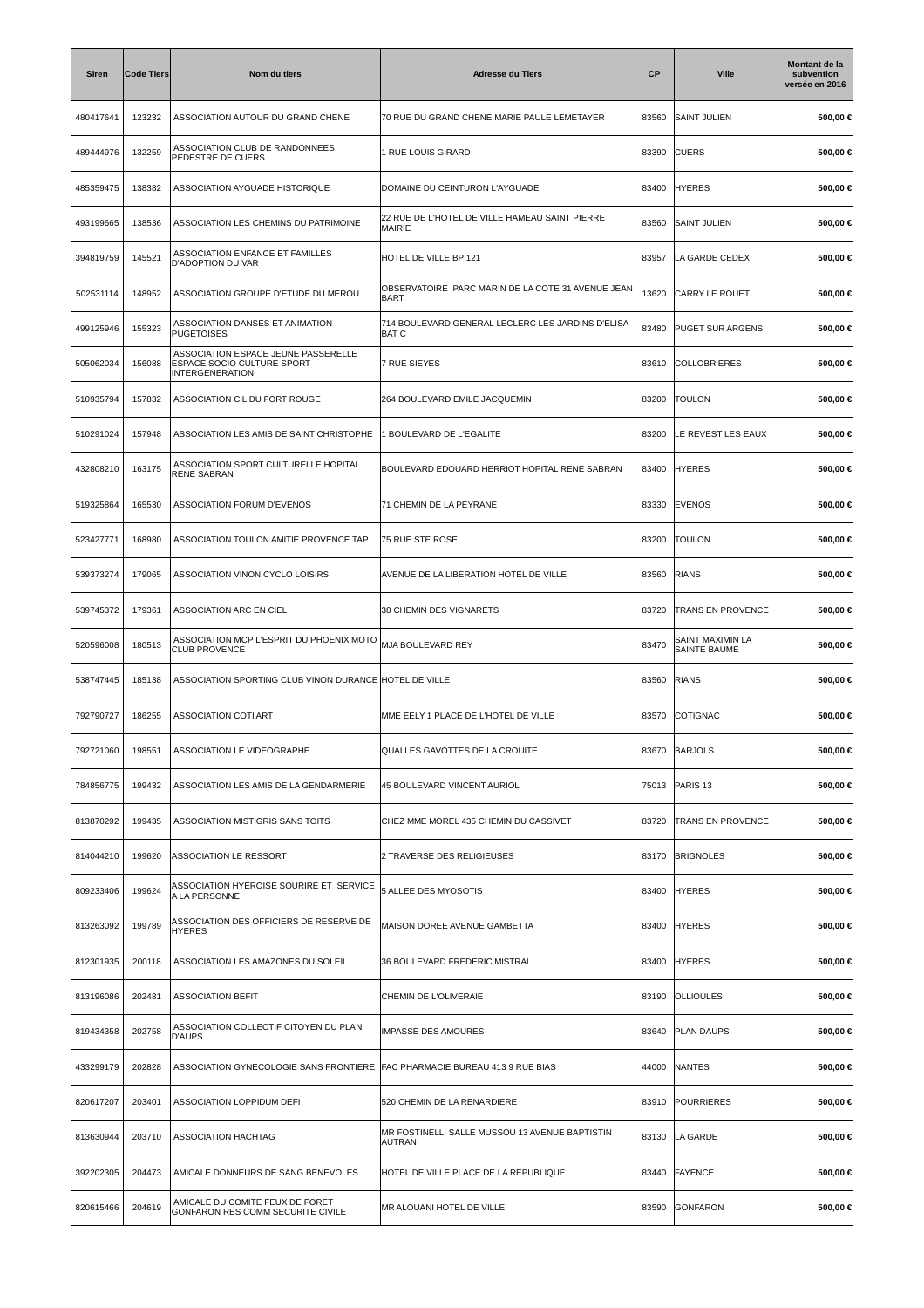| <b>Siren</b> | <b>Code Tiers</b> | Nom du tiers                                                       | <b>Adresse du Tiers</b>                                                             | <b>CP</b> | <b>Ville</b>                | <b>Montant de la</b><br>subvention<br>versée en 2016 |
|--------------|-------------------|--------------------------------------------------------------------|-------------------------------------------------------------------------------------|-----------|-----------------------------|------------------------------------------------------|
| 797821659    | 204831            | ECOLE DE MUSIQUE LA COUPO SANTO                                    | <b>PLACE SADI CARNOT</b>                                                            | 83340     | <b>LE THORONET</b>          | 500,00 €                                             |
| 791582471    | 205025            | AMICALE DES SAPEURS POMPIERS DE<br>POURRIERES                      | HOTEL DE VILLE                                                                      |           | 83910 POURRIERES            | 500,00 €                                             |
| 822626891    | 205346            | <b>BRIDGE FESTIVAL HYERES</b>                                      | CHEZ MR GRASSINI 22 AVENUE DE BELGIQUE                                              |           | 83400 HYERES                | 500,00 €                                             |
| 429340292    | 017423            | ASSOCIATION ARC CLUB TOULONNAIS                                    | 1014 CHEMIN DE LA PLANQUETTE                                                        | 83130     | LA GARDE                    | 550,00 €                                             |
| 438349482    | 097503            | ASSOCIATION LA CANNE TRANSIANNE                                    | 12 AVENUE DE LA GARE                                                                | 83720     | TRANS EN PROVENCE           | 550,00 €                                             |
| 751190521    | 181134            | ASSOCIATION UPE DE LA DRACENIE                                     | CENTRE JOSEPH COLLOMP PLACE RENE CASSIN                                             | 83300     | DRAGUIGNAN                  | 550,00 €                                             |
| 424156230    | 041801            | ASSOCIATION CLUB DE LOISIRS DES AINES DE<br><b>REGUSSE</b>         | HOTEL DE VILLE DE REGUSSE                                                           | 83630     | <b>REGUSSE</b>              | $600,00 \in$                                         |
| 424033108    | 084102            | ASSOCIATION CLUB ECHIQUIEEN CUERSOIS                               | HOTEL DE VILLE IMMEUBLE PEYSSONNEAU 37 PLACE<br><b>GENERAL MAGNAN</b>               | 83390     | <b>CUERS</b>                | 600,00 €                                             |
| 429586613    | 089201            | ASSOCIATION AMICALE DONNEUR SANG<br>VIDAUBAN TARADEAU              | CHEZ M DEGRANDCOURT CLOS 50 AVENUE STE BRIGITTE                                     | 83550     | VIDAUBAN                    | 600,00 €                                             |
| 428114151    | 096350            | COMITE INTERET LOCAL ROUTES RIGOUMEL<br>PONT DE BOIS ARENES        | 26 BOULEVARD DELECLUZE MAISON DE QUARTIER                                           | 83200     | <b>TOULON</b>               | 600,00 €                                             |
| 439576190    | 101997            | ASSOCIATION BOUGE DANSE                                            | E BRUSQUEOU.                                                                        | 83670     | FOX AMPHOUX                 | 600,00 €                                             |
| 479965691    | 131192            | COMITE INTERET LOCAL FAVIERES LDT<br><b>ENVIRONNANTS</b>           | LES FAVIERES BAR RESTAU DU PAVILLON                                                 | 83160     | LA VALETTE DU VAR           | 600,00 €                                             |
| 509183315    | 157201            | ASSOCIATION LA LYRE DE LA CRAU                                     | 70 ALLEE DES LILAS                                                                  | 83260     | LA CRAU                     | 600,00 €                                             |
| 511458937    | 157912            | ASSOCIATION CERCLE MOUTONNAIS DE L<br>AMITIE                       | 227 AVENUE EDOUARD AIGUIER                                                          | 83260     | LA CRAU                     | 600,00 €                                             |
| 492479407    | 165092            | ASSOCIATION DES POINTUS EN BOIS BRUSC<br>LOU CAPIAN                | 10 CHEMIN DE TAUREN                                                                 | 83140     | SIX FOURS LES PLAGES        | 600,00 €                                             |
| 502824709    | 167298            | ASSOCIATION CURLING LA GARDE                                       | 382 AVENUE ABEL GANCE                                                               |           | 83130 LA GARDE              | 600,00 €                                             |
| 508845336    | 195686            | ASSOCIATION LES FADAS DU BOULANTIN                                 | MR VIALE LES CASTELAS ILE DU LEVANT                                                 | 83400     | <b>HYERES</b>               | 600,00 €                                             |
| 424139210    | 053166            | ASSOCIATION L'ECHO DU FARON                                        | 280 RUE PIERRE BORIES                                                               | 83100     | <b>TOULON</b>               | 700,00 €                                             |
| 398627943    | 055945            | ASSOCIATION SOCIETE NAUTIQUE DE LA PETITE<br>MER                   | 316 RUE JB MATTEI                                                                   | 83500     | LA SEYNE SUR MER            | 700,00 €                                             |
| 380206797    | 071140            | ASSOCIATION TENNIS CLUB NANS LES PINS                              | ROUTE DE PIERREFEU 100 ALLEE JACQUES TOMEI                                          | 83860     | NANS LES PINS               | 700,00 €                                             |
| 442176111    | 103217            | ASSOCIATION VIB S ASSOCIATION MUSICALE                             | CHEZ MR DENIZET 15 BOULEVARD GEORGES<br><b>CLEMENCEAU</b>                           | 83300     | DRAGUIGNAN                  | 700,00 €                                             |
| 448601013    | 111314            | UNION DEFENSE COMMERCANTS ARTISANS<br><b>ROUTES</b>                | 75 AVENUE CLOVIS HUGUES                                                             | 83200     | <b>TOULON</b>               | 700,00 €                                             |
| 493218408    | 112136            | ASSOCIATION CANTONALE DES ASSISANTES<br>MATERNELLES AGREES ACDAAMA | QUARTIER SAINT ESPRIT CHEZ MME EVELYNE MANCER                                       | 83560     | <b>RIANS</b>                | 700,00 €                                             |
| 494321672    | 141290            | ASSOCIATION VELO CLUB SIX FOURS                                    | 70 AVENUE MARECHAL DE LATTRE TASSIGNY                                               | 83140     | <b>SIX FOURS LES PLAGES</b> | 700,00 €                                             |
| 419835806    | 177508            | ASSOCIATION DOCUMENTS D'ARTISTES                                   | LA FRICHE RUE BELLE DE MAI                                                          | 13331     | MARSEILLE CEDEX 03          | 700,00 €                                             |
| 799142971    | 190682            | ASSOCIATION CLUB NOSTALGIE PASSION<br>AUTOS MOTOS 83               | <b>14 QUAI NEUF</b>                                                                 | 83120     | <b>PLAN DE LA TOUR</b>      | 700,00 €                                             |
| 505212555    | 205217            | GROUPE D'ANIMATION QUARTIER DE LA GARE                             | 1285 CHEMIN DE LA GROTTE DES FEES                                                   | 83400     | <b>HYERES</b>               | 700,00 €                                             |
| 819750712    | 205241            | ASSOCIATION LES SENTIERS DE L'ART                                  | 6 RUE VALPERGA                                                                      | 06000     | <b>NICE</b>                 | 700,00 €                                             |
| 430035923    | 079121            | ASSOCIATION JUMELAGE FRANCO ALLEMAND<br>SAINTE THERESE LOBIA       | 105 BOULEVARD ENSEIGNE VAISSEAU GUES                                                | 83100     | <b>TOULON</b>               | 750,00 €                                             |
| 424159531    | 035177            | ASSOCIATION LES AMIS PETITE BOULE                                  | PLACE LAMARTINE BAR LE BOULODROME                                                   | 83700     | <b>SAINT RAPHAEL</b>        | 800,00 €                                             |
| 387610447    | 036357            | ASSOCIATION TENNIS DE BARJOLS                                      | QUARTIER DU STADE BP 12                                                             | 83670     | <b>BARJOLS</b>              | 800,00 €                                             |
| 429892664    | 047411            |                                                                    | ASSOCIATION KEMPO BOXING CLUB SAINT CYR 2 ALLEE DE VENCE RESIDENCE LE VIGUIER BAT C |           | 83270 ST CYR SUR MER        | 800,00 €                                             |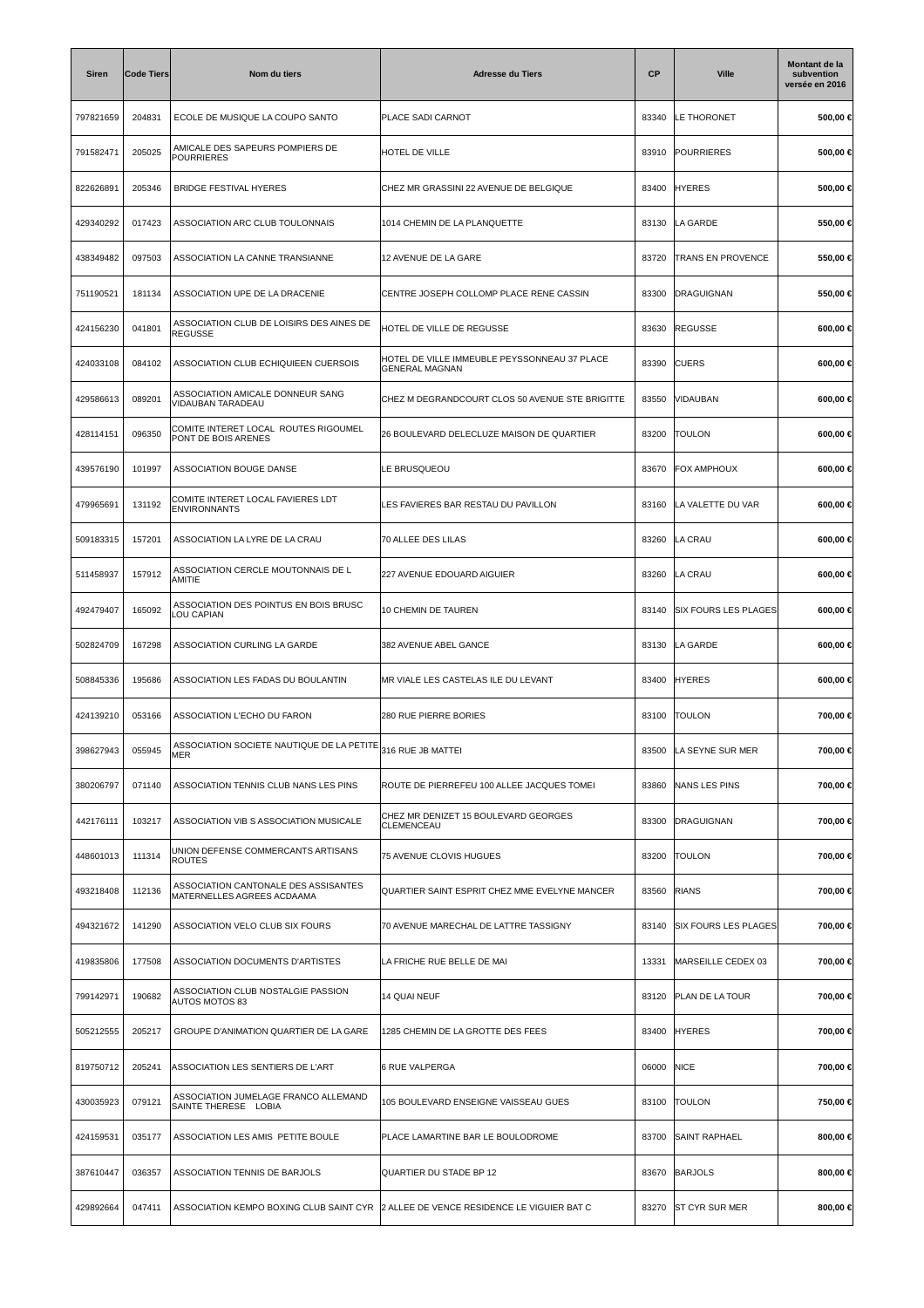| <b>Siren</b> | <b>Code Tiers</b> | Nom du tiers                                                      | <b>Adresse du Tiers</b>                                         | <b>CP</b> | <b>Ville</b>                         | Montant de la<br>subvention<br>versée en 2016 |
|--------------|-------------------|-------------------------------------------------------------------|-----------------------------------------------------------------|-----------|--------------------------------------|-----------------------------------------------|
| 429965627    | 061242            | ASSOCIATION CIL DE RODEILHAC                                      | <b>PLACE JOLIDON</b>                                            | 83200     | <b>TOULON</b>                        | 800,00 €                                      |
| 430396630    | 064361            | ASSOCIATION LA BOULE BRUNE                                        | HOTEL DE VILLE RUE DE L'HOTEL DE VILLE                          | 83520     | ROQUEBRUNNE SUR<br>ARGENS            | 800,00 €                                      |
| 429544778    | 067116            | ASSOCIATION LA BOULE DU 15E CORPS                                 | 705 AVENUE DES GABIANS                                          | 83700     | <b>ST RAPHAEL</b>                    | 800,00 €                                      |
| 783119035    | 081715            | UNION BOULISTE D AGAY                                             | SALLE POLYVALENTE AVENUE DU GRATADIS                            | 83530     | AGAY                                 | 800,00 €                                      |
| 429917115    | 089703            | ASSOCIATION COULEURS REVESTOISES                                  | HOTEL DE VILLE PLACE JEAN JAURES                                | 83200     | LE REVEST LES EAUX                   | 800,00 €                                      |
| 434437950    | 094904            | COMITE OFFICIEL DES FETES DE BRENON                               | HAMEAU DES HENRY                                                | 83840     | <b>BRENON</b>                        | 800,00 €                                      |
| 437569247    | 096650            | ASSOCIATION ESPACE CREATION                                       | RUE NICOLAS LAUGIER GALERIE SAINT LOUIS N°8 10 12               | 83000     | <b>TOU LON</b>                       | 800,00 €                                      |
| 380994830    | 100558            | ASSOCIATION JUDO CLUB SAINT MAXIMIN                               | MAIRIE PLACE HOTEL DE VILLE                                     | 83470     | SAINT MAXIMIN LA STE<br><b>BAUME</b> | 800,00 €                                      |
| 442305660    | 103729            | ASSOCIATION SOCIETE BOULISTE L'ESTANQUE                           | 14 BOULEVARD DE LA PAIX BOULOURIS                               | 83700     | <b>SAINT RAPHAEL</b>                 | 800,00 €                                      |
| 448937763    | 110062            | AMICALE COMMUNE FEUX FORETS<br><b>CARQUEIRANNE</b>                | PLACE DE LA REPUBLIQUE MAIRIE                                   | 83320     | CARQUEIRANNE                         | 800,00 €                                      |
| 450339726    | 114190            | ASSOCIATION AVENIR MUSICAL DU BEAUSSET                            | ESPACE MISTRAL RUE CHANOINE BOEUF                               | 83330     | LE BEAUSSET                          | 800,00 €                                      |
| 488987983    | 131881            | ASSOCIATION FOOTBALL CLUB POURRIERES                              | HOTEL DE VILLE DE POURRIERE                                     | 83910     | <b>POURRIERES</b>                    | 800,00 €                                      |
| 508645793    | 154768            | ASSOCIATION LI SIAN BEN                                           | 41 AVENUE DES FRERES PONS                                       | 83700     | <b>SAINT RAPHAEL</b>                 | 800,00 €                                      |
| 340726223    | 156083            | ASSOCIATION UNION SPORTIVE BANDOLAISE                             | STADE DE FERRARI VC CORNICHE BONAPARTE                          | 83150     | <b>BANDOL</b>                        | 800,00 €                                      |
| 510020779    | 158984            | ASSOCIATION NOS YEUX SONT NOS OREILLES<br><b>NYNOS</b>            | 270 CHEMIN DE RAMPOUN                                           | 83560     | <b>RIANS</b>                         | 800,00 €                                      |
| 519607089    | 164468            | ASSOCIATION TRIAL NATURE COLLOBRIERES                             | HOTEL DE VILLE                                                  | 83610     | <b>COLLOBRIERES</b>                  | 800,00 €                                      |
| 427667845    | 176842            | ASSOCIATION CLUB ESDCALADE DRACENOIS                              | MAISON DE LA JEUNESSE BOULEVARD GENERAL LECLERC                 | 83300     | DRAGUIGNAN                           | 800,00 €                                      |
| 800573180    | 197936            | UNION ECONOMIQUE DU PAYS DE FAYENCE                               | 50 ROUTE DE L'AERODROME MAISON DE PAYS MR<br><b>COLLOMP</b>     | 83440     | FAYENCE                              | 800,00 €                                      |
| 444875736    | 202736            | ASSOCIATION AMITIES RUSSES DE PROVENCE                            | ILE LEDRU-ROLLIN RENAUDEL RUE VICTOR HUGO                       | 83500     | LA SEYNE SUR MER                     | 800,00 €                                      |
| 518943337    | 203315            | ASSOCIATION PAYS DE FAYENCE VOLLEY BALL                           | <b>SSVU 489 ROUTE DE DRAGUIGNAN</b>                             | 06530     | SAINT CEZAIRE SUR<br>SIAGNE          | 800,00 €                                      |
| 821388659    | 205009            | ASSOCIATION CINEMA LE MARILYN                                     | MAIRIE 11 PLACE NOEL BLACHE                                     | 83890     | <b>BESSE SUR ISSOLE</b>              | 800,00 €                                      |
| 823332838    | 206371            | CLUB PHILACRAU                                                    | 17 IMPASSE DU MUGUET                                            | 83260     | LA CRAU                              | 800,00 €                                      |
| 430391979    | 089234            | ASSOCIATION CLIQUE MAJOR TWIRLING REVEIL<br><b>SIX FOURNAIS</b>   | C DANIEL HENRY 16 RUE REPUBLIQUE                                | 83140     | <b>SIX FOURS LES PLAGES</b>          | 900,00 €                                      |
| 411103526    | 092666            | ASSOCIATION COLLO GYM                                             | PLACE DE L'HOTEL DE VILLE MAIRIE                                |           | 83610 COLLOBRIERES                   | 900,00 $\in$                                  |
| 449319060    | 111489            | ASSOCIATION CERCLE LITTERAIRE ET<br><b>CULTUREL BARGEMONAIS</b>   | ROUTE DE CLAVIERS HOTEL DE VILLE                                | 83830     | <b>BARGEMON</b>                      | 900,00 $\in$                                  |
| 493195911    | 137481            | FEDERATION GARDES PARTICULIERS VAR                                | 403 AVENUE ESTIENNE D'ORVES CHEZ MR GERARD<br><b>BERNARD</b>    | 83500     | LA SEYNE SUR MER                     | 900,00 €                                      |
| 498752740    | 143197            | ASSOCIATION SOUVENIR FRANCO AMERICAIN<br>DELEGATION DE DRAGUIGNAN | CENTRE JOSEPH COLLOMP PLACE RENE CASSIN                         | 83300     | DRAGUIGNAN                           | 900,00 €                                      |
| 783176233    | 158808            | ASSOCIATION UNION SPORTIVE DE SAINT<br><b>MANDRIER</b>            | STADE LANERIERE RPT PIN ROLLAND LE PIN ROLLAND                  | 83430     | SAINT MANDRIER SUR<br>MER            | 900,00 €                                      |
| 480629732    | 161282            | ASSOCIATION PESCADOUS DE LA VERNE ET DE<br><b>FABREGAS</b>        | 116 CHEMIN LES PINEDES                                          | 83500     | LA SEYNE SUR MER                     | 900,00 €                                      |
| 531573541    | 175248            | ASSOCIATION A ET D VAR AVENTURES ET<br><b>DECOUVERTES VAR</b>     | AVENUE DU GENERAL DE GAULLE HOTEL DE VILLE                      | 83340     | LE LUC                               | 900,00 €                                      |
| 792395121    | 186483            | ASSOCIATION CLUB DE TENNIS DE TABLE<br><b>AUPSOIS</b>             | MR MAILAENDER HOTEL DE VILLE PLACE FREDERIC<br><b>MISTRAL</b>   | 83630     | <b>AUPS</b>                          | 900,00 €                                      |
| 802803262    | 203649            | ASSOCIATION DE LA PAROISSE SAINT DENIS DE<br><b>TOURTOUR</b>      | MAIRIE DE TOURTOUR PLACE ANNABELLE ET BERTRAND<br><b>BUFFET</b> | 83690     | <b>TOURTOUR</b>                      | 900,00 $\in$                                  |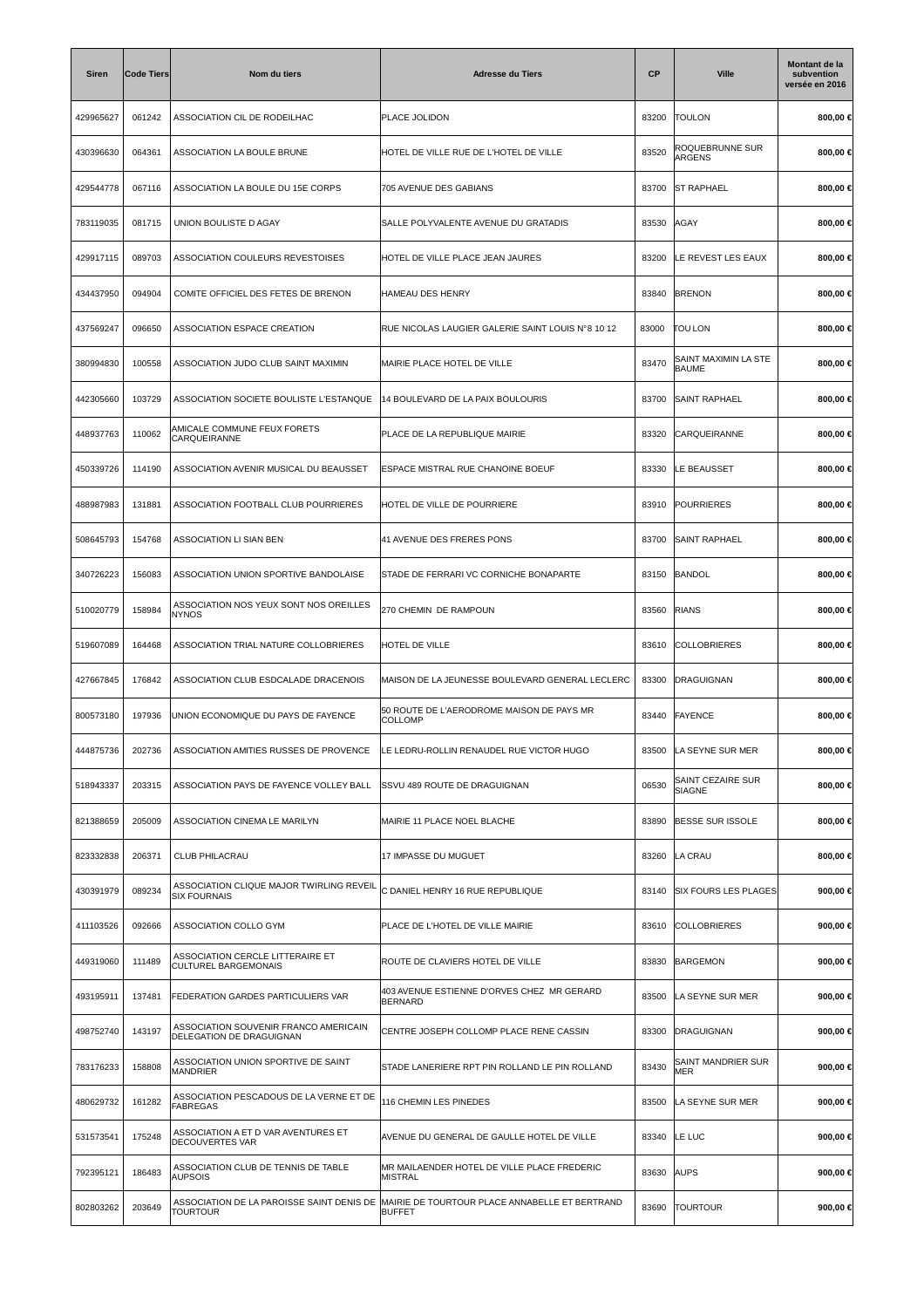| <b>Siren</b> | <b>Code Tiers</b> | Nom du tiers                                                     | <b>Adresse du Tiers</b>                                                                 | <b>CP</b> | <b>Ville</b>                   | Montant de la<br>subvention<br>versée en 2016 |
|--------------|-------------------|------------------------------------------------------------------|-----------------------------------------------------------------------------------------|-----------|--------------------------------|-----------------------------------------------|
| 425028750    | 014946            | ASSOCIATION OSHA OMNISPORT HYEROIS<br><b>ATHLETISME</b>          | STADE DU PYANET AVENUE PIERRE DE COUBERTIN                                              | 83400     | <b>HYERES</b>                  | 1 000,00 €                                    |
| 448062620    | 020696            | ASSOCIATION RUGBY CLUB DU BEAUSSET                               | ALLEE YVES DUMANOIR STADE HENRI RIPPERT                                                 | 83330     | LE BEAUSSET                    | 1 000,00 €                                    |
| 433638061    | 027353            | UNION DES APICULTEURS DU VAR                                     | LES EISSALETTES CHEZ MR BEGUIN J MARIE                                                  | 83570     | COTIGNAC                       | 1 000,00 €                                    |
| 350577623    | 027675            | ASSOCIATION YACHT CLUB DE PORQUEROLLES                           | PLACE D'ARMES LE BAR ESCALE ILE DE PORQUEROLLES                                         | 83400     | <b>HYERES</b>                  | 1 000,00 €                                    |
| 332307495    | 032794            | ASSOCIATION CAAA COEUR DE VILLE                                  | 4 RUE PIERRE SEMARD                                                                     | 83000     | <b>TOULON</b>                  | 1 000,00 €                                    |
| 430344077    | 037290            | ASSOCIATION LA ROSE D'AUTOMNE                                    | HOTEL DE VILLE DE VILLECROZE PLACE DE LA<br>SOUVENANCE                                  | 83690     | VILLECROZE                     | 1 000,00 €                                    |
| 432312429    | 037292            | COMITE ANIMATION LOISIRS DU 3EME AGE                             | PLACE GEORGES CLEMENCEAU HOTEL DE VILLE                                                 | 83690     | <b>SALERNES</b>                | 1 000,00 €                                    |
| 431752609    | 038470            | ASSOCIATION PRUD HOMIE PECHEURS DU<br><b>BRUSC</b>               | 122 AVENUE ROBERT FORRER C MR FERAUD ERIC                                               | 83140     | <b>SIX FOURS LES PLAGES</b>    | 1 000,00 €                                    |
| 402461909    | 039601            | ASSOCIATION JUDO CLUB CENTRE VAR JCCV                            | BP 4 HOTEL DE VILLE                                                                     | 83340     | LE CANNET DES<br><b>MAURES</b> | 1 000,00 €                                    |
| 432171114    | 041812            | ASSOCIATION ENTENTE PIVOTTE SERINETTE                            | CHEMIN DE LA BARRE STADE ESTUBLIER                                                      | 83000     | <b>TOULON</b>                  | 1 000,00 €                                    |
| 433862836    | 041882            | ASSOCIATION PROM OPERA                                           | 333 LITTORAL FREDERIC MISTRAL                                                           | 83000     | <b>TOULON</b>                  | 1 000,00 €                                    |
| 398931436    | 047738            | ASSOCIATION CANDIDE                                              | 230 RUE AMIRAL NOMY LA RIVIERE VERTE BT1A                                               | 83000     | <b>TOULON</b>                  | 1 000,00 €                                    |
| 429627417    | 047753            | ASSOCIATION ISIS ANIMATION DES JEUNES                            | 9 RUE DE LA LIBERATION                                                                  | 83260     | LA CRAU                        | 1 000,00 €                                    |
| 423930973    | 048496            | ASSOCIATION AGAY NAUTIQUE                                        | SALLE POLYVALENTE PLACE DU TOGO                                                         | 83530     | AGAY                           | 1 000,00 €                                    |
| 434294906    | 049245            | ASSOCIATION ATELIER DES TOURNESOLS                               | 1748 VIEUX CHEMIN DE STE MUSSE                                                          | 83100     | <b>TOULON</b>                  | 1 000,00 €                                    |
| 423608991    | 051730            |                                                                  | ASSOCIATION GARDEENNE PROTECTION FELINE MAISON DES ASSOCIATIONS CASE 51 RUE MARC DELAGE | 83130     | LA GARDE                       | 1 000,00 €                                    |
| 428661235    | 053168            | ASSOCIATION LES RANDONNEURS PEDESTRES<br><b>DE BANDOL</b>        | <b>HOTEL DE VILLE</b>                                                                   | 83150     | <b>BANDOL</b>                  | 1 000,00 €                                    |
| 429815434    | 055036            | COMITE DES FETES DE SAINTE ANNE DU<br>CASTELLET                  | <b>STE ANNE DU CASTELLET</b>                                                            | 83330     | LE CASTELLET                   | 1 000,00 €                                    |
| 508174059    | 056350            | ASSOCIATION CIL SIBLAS VAL FLEURI                                | 86 RUE ROMAIN MME EDWIGE MAINETTI                                                       | 83000     | <b>TOULON</b>                  | 1 000,00 €                                    |
| 408123990    | 056977            | COMITE DES FETES LA BASTIDE                                      | HOTEL DE VILLE DE LA BASTIDE                                                            | 83840     | LA BASTIDE                     | 1 000,00 €                                    |
| 423989284    | 058125            | ASSOCIATION SPORT BOULOMANES BRIGNOLAI PLACE DES AUGUSTINS BP 85 |                                                                                         | 83170     | <b>BRIGNOLES</b>               | 1 000,00 €                                    |
| 429536378    | 068314            | CIL QUARTIER TEMPLE ESPAGNE                                      | RUE FELIX MAYOL MAISON DE QUARTIER                                                      | 83200     | <b>TOULON</b>                  | 1 000,00 €                                    |
| 429923832    | 071964            | ASSOCIATION AGE TRESEN                                           | 2835 A ROUTE DES ORATOIRES QUARTIER PRE DE CAUNE                                        | 83740     | LA CADIERE DAZUR               | 1 000,00 €                                    |
| 421937426    | 072784            | ASSOCIATION AGIR O LEVANT                                        | CHEZ MME VERHES LAURETTE ILE DU LEVANT                                                  | 83400     | <b>HYERES</b>                  | 1 000,00 €                                    |
| 429079858    | 075527            | UNION BOULISTE VALLETOIS                                         | AVENUE DE LA CONDAMINE MAISON COMMUNALE DES<br><b>OLIVIERS</b>                          | 83160     | LA VALETTE DU VAR              | 1 000,00 €                                    |
| 429904600    | 077002            | COMITE CIL CLARET LES LICES SAINTE ANNE                          | RUE DU TONKIN ECOLE SIBLAS VAL FLEURI                                                   | 83000     | <b>TOULON</b>                  | 1 000,00 €                                    |
| 429193261    | 077476            | ASSOCIATION ECURIE BRIGNOLES                                     | BAR DE L UNIVERS PLACE CARAMY                                                           | 83170     | <b>BRIGNOLES</b>               | 1 000,00 €                                    |
| 423757178    | 082480            | ASSOCIATION LES GAMELLES DU COEUR                                | 38 HAMEAU DE FAVEYROLLES                                                                | 83190     | <b>OLLIOULES</b>               | 1 000,00 €                                    |
| 423760164    | 083616            | ASSOCIATION LA BOULE PLANTOURIANNE                               | <b>PLACE TREUVEY</b>                                                                    | 83120     | PLAN DE LA TOUR                | 1 000,00 €                                    |
| 424034411    | 084629            | ASSOCIATION MOTO CLUB TOULONNAIS                                 | 59 BOULEVARD SAINT HENRI CLOS JACQUELINE                                                | 83200     | <b>TOULON</b>                  | 1 000,00 €                                    |
| 424156602    | 085234            | ASSOCIATION DES DONNEURS DE SANG<br>BENEVOLES BRIGNOLES REGION   | 21 RUE PAUL BLANC LOTISSEMENT SAINT PIERRE                                              | 83170     | <b>BRIGNOLES</b>               | 1 000,00 €                                    |
| 392623500    | 085572            | ASSOCIATION CLUB ALPIN FRANCAIS<br><b>BRIGNOLES</b>              | BAT DES URSULINES SALLE 10                                                              | 83170     | <b>BRIGNOLES</b>               | 1 000,00 €                                    |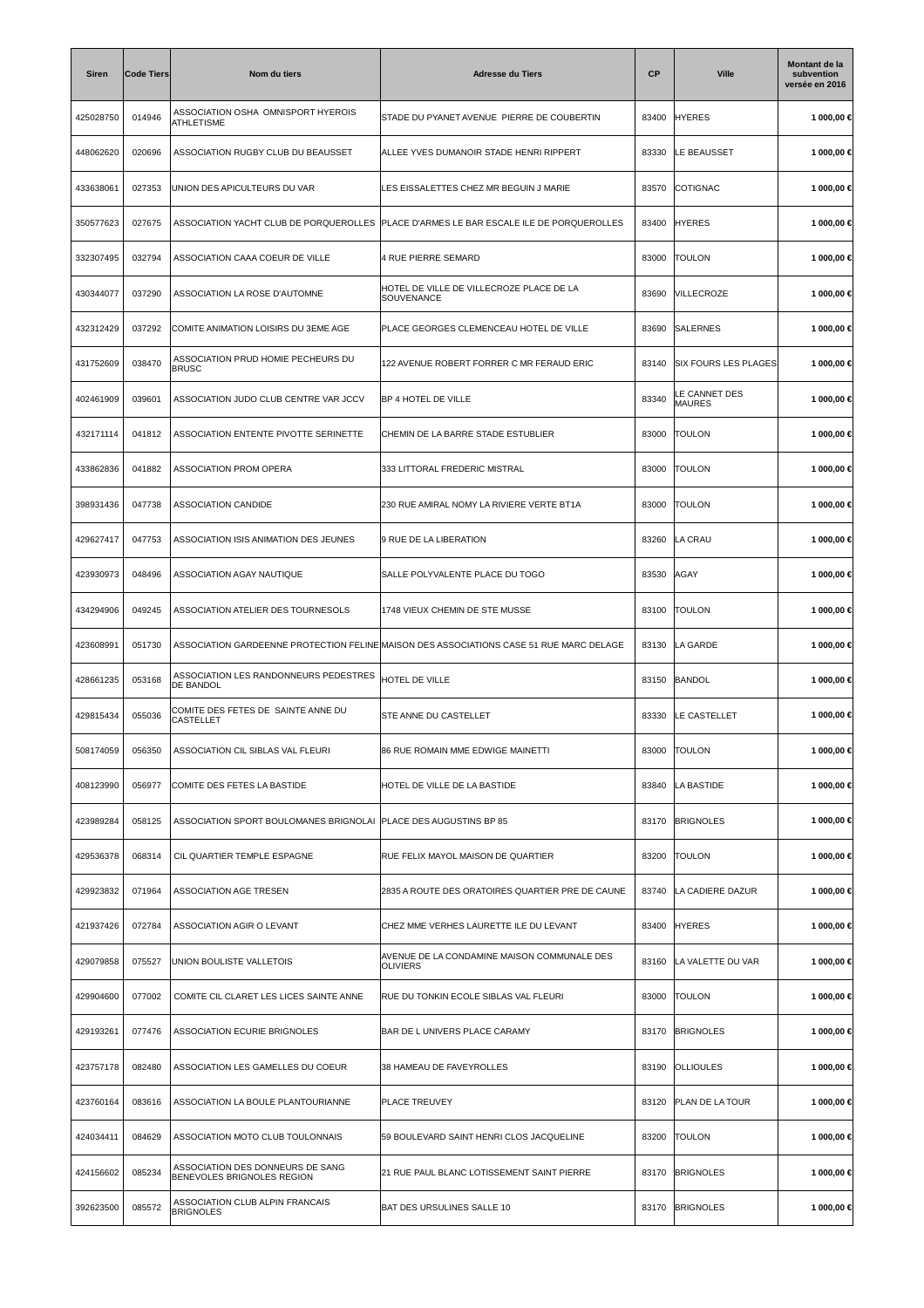| <b>Siren</b> | <b>Code Tiers</b> | Nom du tiers                                                              | <b>Adresse du Tiers</b>                                     | <b>CP</b> | <b>Ville</b>              | Montant de la<br>subvention<br>versée en 2016 |
|--------------|-------------------|---------------------------------------------------------------------------|-------------------------------------------------------------|-----------|---------------------------|-----------------------------------------------|
| 424048106    | 085606            | ASSOCIATION ENVIRONNEMENT ET MEMOIRE<br>LOCALE                            | 541 B CHEMIN DE SEILLANS                                    | 83440     | <b>FAYENCE</b>            | 1 000,00 €                                    |
| 429327380    | 087727            | COMITE ANIMATION LA COUPIANE                                              | VC MAIL JULES MURAIRE LA COUPIANE BT31                      | 83160     | LA VALETTE DU VAR         | 1 000,00 €                                    |
| 429545155    | 088032            | ASSOCIATION LIGUE CONTRE MALTRAITANCE<br><b>DES ANIMAUX</b>               | 10 RUE HENRI VIENNE LE DUQUESNE                             | 83200     | <b>TOULON</b>             | 1 000,00 €                                    |
| 429881840    | 088727            | ASSOCIATION CERCLE NUMISMATIQUE HYEROI                                    | 6 AVENUE JOSEPH CLOTIS                                      | 83400     | <b>HYERES</b>             | 1 000,00 €                                    |
| 429971054    | 089410            | ASSOCIATION AVENIR SPORTIF DE MAR VIVO                                    | GYMNASE SAUVAT AVENUE NOEL VERLAQUE BP 221                  | 83500     | LA SEYNE SUR MER          | 1 000,00 €                                    |
| 418176376    | 089709            | ASSOCIATION LE TOUCHE DE LA DANSE                                         | 472 AVENUE JOSEPH GASQUET RES JEANNE MARGUERITE             | 83100     | <b>TOULON</b>             | 1 000,00 €                                    |
| 431511864    | 090447            | ASSOCIATION RUGBY CLUB GRIMAUD SAINTE<br>MAXIME                           | CHEMIN DES BLAQUIERES STADE DES BLAQUIERES                  | 83310     | <b>GRIMAUD</b>            | 1 000,00 €                                    |
| 432766715    | 092029            | ASSOCIATION LA CROISEE DES CHEMINS                                        | <b>15 RUE FREDERIC MISTRAL</b>                              | 83910     | POURRIERES                | 1 000,00 €                                    |
| 433430808    | 093437            | ASSOCIATION UN NOEL POUR CHAQUE ENFANT                                    | BOULEVARD DU CERCERON VILLA 35                              | 83700     | <b>ST RAPHAEL</b>         | 1 000,00 €                                    |
| 328286505    | 094540            | ASSOCIATION VIVRE LA DANSE                                                | 7 ALLEE DES AMANDIERS                                       | 83400     | <b>HYERES</b>             | 1 000,00 €                                    |
| 435002787    | 095696            | ASSOCIATION DES BOULOMANES DU CREUX<br><b>SAINT GEORGES</b>               | HOTEL DE VILLE PLACE DES RESISTANTS C DE GAULLE             | 83430     | SAINT MANDRIER SUR<br>MER | 1 000,00 €                                    |
| 392664165    | 097413            | FOYER RURAL DE RIANS                                                      | HOTEL DE VILLE                                              | 83560     | RIANS                     | 1 000,00 €                                    |
| 503049348    | 098126            | ASSOCIATION VAR DECOUVERTE PACA                                           | CORNICHE E FABRE CHEMIN DE LA COLLINE                       | 83000     | <b>TOULON</b>             | 1 000,00 €                                    |
| 398501452    | 099857            | ASSOCIATION LA GARDE TENNIS DE TABLE                                      | HOTEL DE VILLE RUE JEAN BAPTISTE LAVENE                     | 83130     | LA GARDE                  | 1 000,00 €                                    |
| 440907814    | 100626            | ASSOCIATION AIDONS LA VIE A L'HOPITAL                                     | 12 PINEDE BOREL                                             | 83500     | LA SEYNE SUR MER          | 1 000,00 €                                    |
| 353263882    | 102122            | ASSOCIATION LES AMIS DU VIEUX BRIGNOLE                                    | PALAIS CONTES PROVENCE                                      | 83170     | <b>BRIGNOLES</b>          | 1 000,00 €                                    |
| 391907250    | 102231            | ASSOCIATION AVENIR BOULISTE DRACENOIS                                     | STADE RAOUL BRULAT AVENUE DES VIGNERONS                     | 83300     | DRAGUIGNAN                | 1 000,00 €                                    |
| 442004677    | 102290            | ASSOCIATION RUGBY CLUB PAYS FAYENCE                                       | LE GRAND MAS QUARTIER SAINT ELOI                            | 83440     | FAYENCE                   | 1 000,00 €                                    |
| 439781535    | 102646            | ASSOCIATION UN FOYER POUR NOUS                                            | 10 ROUTE DE ROCBARON                                        | 83390     | <b>PUGET VILLE</b>        | 1 000,00 €                                    |
| 441253481    | 102928            | ASSOCIATION CULTURES DU COEUR 83                                          | ESPACE MAURICE 141 AVENUE MARCEL CASTIE                     | 83000     | <b>TOULON</b>             | 1 000,00 €                                    |
| 411320617    | 107643            | ASSOCIATION HANDI NATURE ET AVENTURE                                      | 2111 ROUTE DES POMETS CD62 DOMAINE DE LA CROIX DU<br>SIGNAL | 83200     | <b>TOULON</b>             | 1 000,00 €                                    |
| 422272807    | 108179            | ASSOCIATION POUR DEVELOPPEMENT<br>EDUCATION ENVIRONNEMENT ADEE            | 842 RUE JEAN GIONO BAT B ANTOINE CAIRE                      | 83600     | FREJUS                    | 1 000,00 €                                    |
| 388666521    | 109400            | STADE OLYMPIQUE LONDAIS                                                   | STADE GUILLAUMONT PLACE DU 11 NOVEMBRE                      | 83250     | LA LONDE LES MAURES       | 1 000,00 €                                    |
| 449900182    | 112670            | ASSOCIATION SAN ALOI DOU BAUSSET                                          | 200 AVENUE ANCIENS COMBATTANTS INDOCHINE                    | 83330     | LE BEAUSSET               | 1 000,00 €                                    |
| 450518634    | 112918            | ASSOCIATION LA BOULE HEUREUSE DE<br><b>FAYENCE TOURRETTES</b>             | PLACE DE L'HOTEL DE VILLE                                   | 83440     | <b>FAYENCE</b>            | 1 000,00 €                                    |
| 452308224    | 115695            | ASSOCIATION TOULON VAR SPORT ADAPTE<br>TVSA                               | <b>16 RUE PYTHEAS</b>                                       | 83200     | <b>TOULON</b>             | 1 000,00 €                                    |
| 448876714    | 116372            | ASSOCIATION CIE DE LA BARJAQUE                                            | 3 AVENUE COLBERT                                            | 83000     | <b>TOULON</b>             | 1 000,00 €                                    |
| 450176813    | 117049            | ASSOCIATION VESPILAND                                                     | 4 RUE PAUL BARREME CHEZ M MATEO J                           | 83890     | <b>BESSE SUR ISSOLE</b>   | 1 000,00 €                                    |
| 452726979    | 117467            | ASSOCIATION LES AMIS DE COTIGNAC                                          | HOTEL DE VILLE                                              | 83570     | COTIGNAC                  | 1 000,00 €                                    |
| 409781143    | 117870            | ASSOCIATION D'ORIGINE CULTURELLE 83 AOC                                   | L'USINE DE LA REDONNE LE FLAYOSQUET                         | 83780     | FLAYOSC                   | 1 000,00 €                                    |
| 480098441    | 122531            | ASSOCIATION CLUB NAUTIQUE SEYNOIS                                         | CLUB NAUTIQUE SEYNOIS 4 QUAI DE LA MARINE                   | 83500     | LA SEYNE SUR MER          | 1 000,00 €                                    |
| 480994391    | 123605            | ASSOCIATION ARL MODELISME AMICALE LAIQUE PLACE SALVAGNO IMMEUBLE LA POSTE |                                                             | 83520     | ROQUEBRUNE SUR<br>ARGENS  | 1 000,00 €                                    |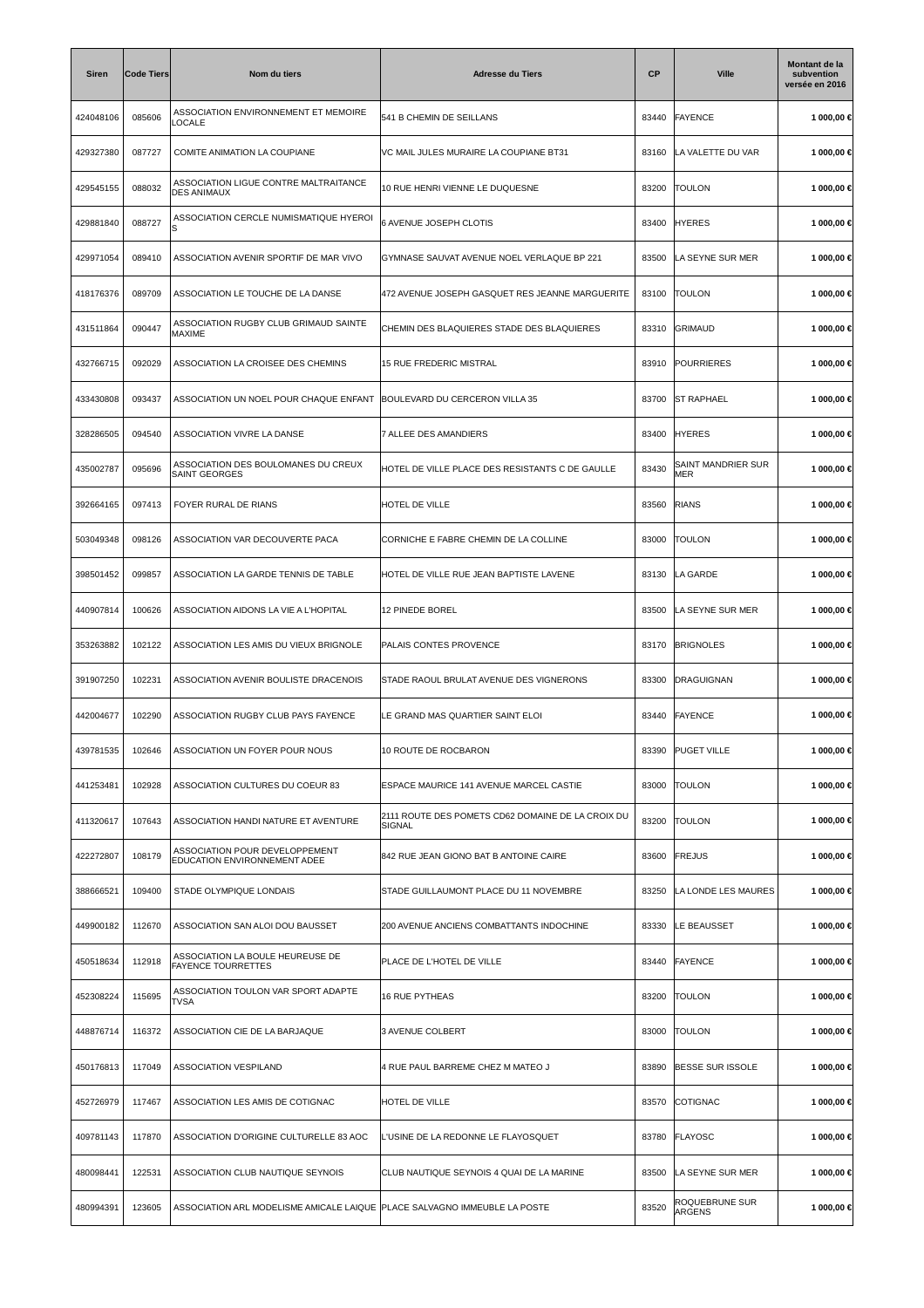| Siren     | Code Tiers | Nom du tiers                                                                        | <b>Adresse du Tiers</b>                                 | <b>CP</b> | <b>Ville</b>                            | Montant de la<br>subvention<br>versée en 2016 |
|-----------|------------|-------------------------------------------------------------------------------------|---------------------------------------------------------|-----------|-----------------------------------------|-----------------------------------------------|
| 452557770 | 124440     | ASSOCIATION LE SARRANIER                                                            | PLACE GRAS ROND POINT DU WALLUF                         | 83250     | LA LONDE LES MAURES                     | 1 000,00 €                                    |
| 430389031 | 129212     | ASSOCIATION NO ID LAB                                                               | 18 RUE D'ANTRECHAUS                                     | 83000     | <b>TOULON</b>                           | 1 000,00 €                                    |
| 398920504 | 130107     | ASSOCIATION VOLLEY PRADETAN GARDEEN<br><b>VPG</b>                                   | HOTEL DE VILLE BP49                                     | 83130     | LA GARDE                                | 1 000,00 €                                    |
| 482633104 | 130156     | ASSOCIATION ACAMP                                                                   | HOTEL DE VILLE BP 121 CASE 39                           | 83130     | LA GARDE                                | 1 000,00 €                                    |
| 479406829 | 130775     | ASSOCIATION LA GRENOUILLE BLEUE                                                     | 6 RUE DE LA TRINITE CHEZ MME BLONDY SANDRINE            | 83510     | LORGUES                                 | 1 000,00 €                                    |
| 403702962 | 132030     | ASSOCIATION AMIS ECOLE MIXTE 1 LA BEAU<br>CAIRE                                     | BD DES COLLINES ECOLE PRIMAIRE 1                        | 83200     | <b>TOULON</b>                           | 1 000,00 €                                    |
| 340456995 | 142465     | ASSOCIATION CLUB GYMNIQUE SAINT<br><b>MAXIMINOIS</b>                                | BOULEVARD REY M J A                                     | 83470     | SAINT MAXIMIN LA<br><b>SAINTE BAUME</b> | 1 000,00 €                                    |
| 451400709 | 147612     | ASSOCIATION LA PETITE COMPAGNIE                                                     | 141 AVENUE MARCEL CASTIE MOZAIC                         | 83000     | <b>TOULON</b>                           | 1 000,00 €                                    |
| 502110513 | 148665     | ASSOCIATION ASSISTANTES MATERNELLES DE<br>LA CRAU                                   | 21 IMPASSE DU PINOT MME LEREBOURG JARDIN ARQUETS<br>IЗ  | 83260     | LA CRAU                                 | 1 000,00 €                                    |
| 499947919 | 149126     | UNION SPORTIVE CRAUROISE TENNIS USC                                                 | COMPLEXE PALAZY AVENUE FREDERIC MISTRAL                 | 83260     | LA CRAU                                 | 1 000,00 €                                    |
| 389680372 | 161963     | ASSOCIATION BORMES MIMOSAS TENNIS CLUB                                              | 36 BOULEVARD DES TENNIS                                 | 83230     | <b>BORMES LES MIMOSAS</b>               | 1 000,00 €                                    |
| 515015303 | 163872     | USCC UNION SPORT CARQUEIRANNE LA CRAU                                               | GYMNASE DU FENOUILLET 414 AVENUE FREDERIC MISTRAL       | 83260     | LA CRAU                                 | 1 000,00 €                                    |
| 512985193 | 170853     | ASSOCIATION COMPAGNIE HO                                                            | 108 RUE DU LIEUTENANT H LACROIX                         | 83000     | <b>TOULON</b>                           | 1 000,00 €                                    |
| 527985840 | 171839     | ASSOCIATION TOURISME SAVEUR TERROIR<br>PAYS SAINTE BAUME                            | CHEZ M ALZEAL LE CORPS DE VILLE                         | 83640     | <b>PLAN DAUPS</b>                       | 1 000,00 €                                    |
| 528560006 | 172396     | ASSOCIATION JUSTE EN FACE                                                           | 18 RUE COTTE PAILLE                                     | 83790     | PIGNANS                                 | 1 000,00 €                                    |
| 429885668 | 177702     | ASSOCIATION SPORTIVE DU COLLEGE<br><b>FENOUILLET</b>                                | <b>264 RUE LOUIS MERIC</b>                              | 83260     | LA CRAU                                 | 1 000,00 €                                    |
| 534781471 | 179409     | ASSOCIATION LA MAIN TENDUE EN FAVEUR DE<br>LA VIE                                   | MR TORRES HLM LA BRESQUE                                | 83690     | <b>SALERNES</b>                         | 1 000,00 €                                    |
| 539831438 | 180005     | SAINT MAXIMIN COEUR DE VILLE                                                        | MAJ BOULEVARD REY                                       | 83470     | SAINT MAXIMIN LA<br>SAINTE BAUME        | 1 000,00 €                                    |
| 751349481 | 180926     | ASSOCIATION CLUB DE RETAITES DES ROUTE S  MR MILLET PLACE MARIUS CHAMPAGNE          |                                                         | 83200     | <b>TOULON</b>                           | 1 000,00 €                                    |
| 788815363 | 185755     | ASSOCIATION CHORALE VALLLIS LAETA                                                   | HOTEL DE VILLE DE LA VALETTE PLACE GENERAL DE<br>GAULLE | 83160     | LA VALETTE DU VAR                       | 1 000,00 €                                    |
| 793373986 | 186949     | ASSOCIATION CLUB RETRAITES DE BRUNET                                                | PLACE JEAN JOSEPH FIECENSCHUH                           | 83100     | <b>TOULON</b>                           | 1 000.00 €                                    |
| 790870240 | 186953     | ASSOCIATION GROUPEMENT DES PECHEURS<br>PLAISANCIERS BANDOL                          | MRRIOU 36 ALLEE ALFRED VIVIEN                           | 83150     | <b>BANDOL</b>                           | 1 000,00 €                                    |
| 792636029 | 188925     | ASSOCIATION DES TROUS DANS LA TETE                                                  | 141 AVENUE MARCEL CASTIE MOZAIC                         | 83000     | <b>TOULON</b>                           | 1 000,00 €                                    |
| 795398320 | 192162     | <b>INTITUT ESOPE 21</b>                                                             | CHEMIN DES PUJADES                                      | 83560     | <b>RIANS</b>                            | 1 000,00 €                                    |
| 812758530 | 199373     | ASSOCIATION VAROISE DE LA POLICE<br>NATIONALE                                       | 171 AVENUE MARCEL CASTIE LA PLEIADE B                   | 83000     | <b>TOULON</b>                           | 1 000,00 €                                    |
| 808868137 | 199950     | ASSOCIATION RUGBY FAUTEUIL CLUB TOULON<br>PROVENCE MEDITERRANEE                     | 579 AVENUE JEAN MOULIN                                  | 83220     | LE PRADET                               | 1 000,00 €                                    |
| 528146350 | 199993     | ASSOCIATION LES ATELIERS DE LETREINTE                                               | 43 RUE MARCEL PAGNOL                                    | 83220     | LE PRADET                               | 1 000,00 €                                    |
| 809179641 | 200847     | ASSOCIATION LIRE SUR LE SABLE LIRE SOUS<br><b>LES PALMIERS</b>                      | LE MONT DES OISEAUX 34 AVENUE DES COLIBRIS              | 83400     | <b>HYERES</b>                           | 1 000,00 €                                    |
| 539969683 | 200969     | ASSOCIATION LE MUY PECHE COMPETITION 83                                             | <b>24 RUE LAMARTINE</b>                                 | 83340     | LE LUC                                  | 1 000,00 €                                    |
| 490963436 | 201449     | COMITE LIAISON DES ASSOCIATION BRUSCAINES LA PRUDHOMIE / LE BRUSC QUAI SAINT PIERRE |                                                         | 83140     | SIX FOURS LES PLAGES                    | 1 000,00 €                                    |
| 818623944 | 202215     | ASSOCIATION LIONS CLUB SAINT RAPHAEL<br><b>FREJUS DOYEN</b>                         | 55 AVENUE PAUL L'HERMITTE                               | 83700     | <b>SAINT RAPHAEL</b>                    | 1 000,00 €                                    |
| 429891823 | 202554     | ASSOCIATION SPORTIVE DU COLLEGE DE<br><b>PUGET SUR ARGENS</b>                       | COLLEGE GABRIELLE COLETTE LA COSTE                      | 83480     | <b>PUGET SUR ARGENS</b>                 | 1 000,00 €                                    |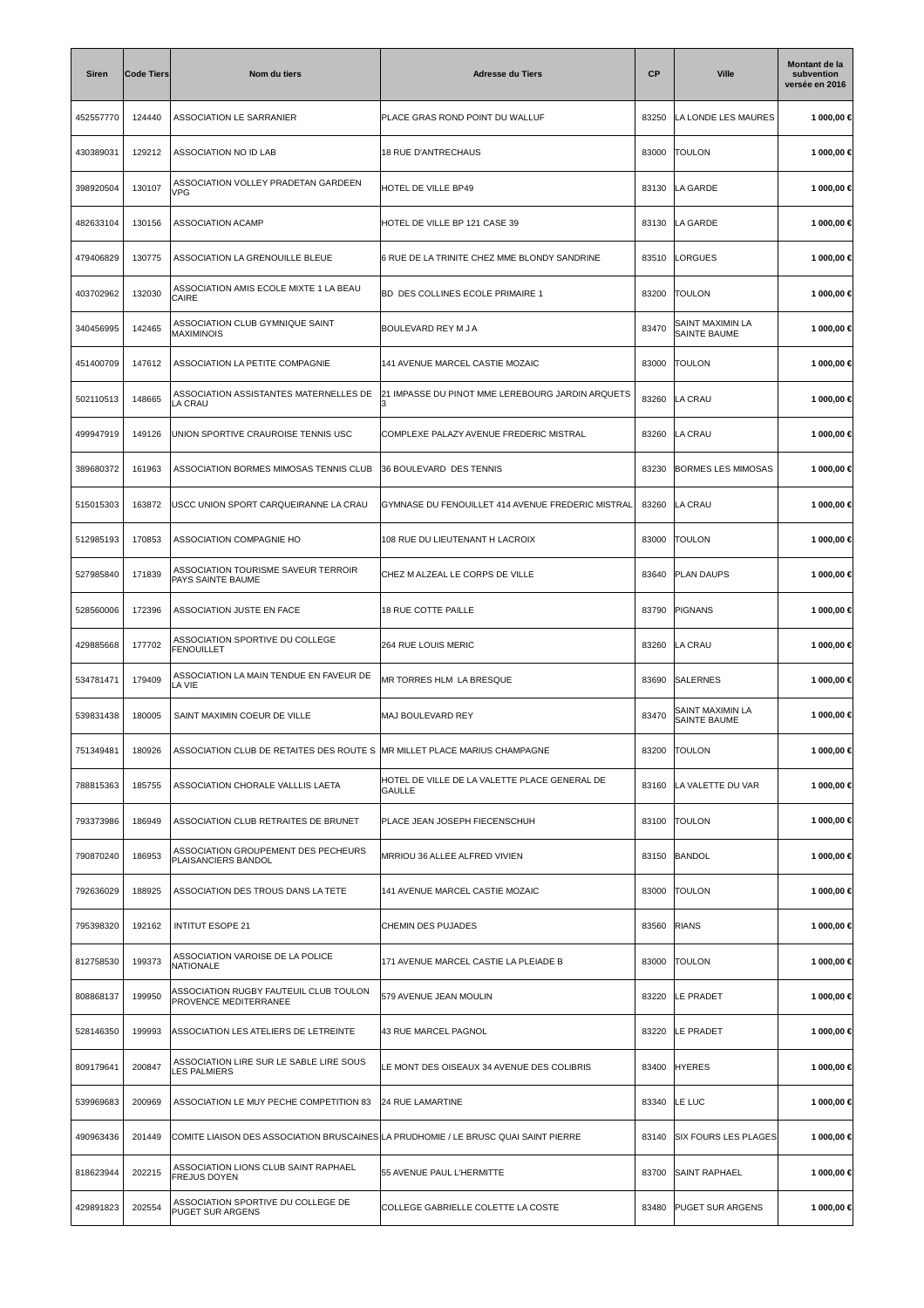| <b>Siren</b> | <b>Code Tiers</b> | Nom du tiers                                                       | <b>Adresse du Tiers</b>                                                           | <b>CP</b> | <b>Ville</b>                | Montant de la<br>subvention<br>versée en 2016 |
|--------------|-------------------|--------------------------------------------------------------------|-----------------------------------------------------------------------------------|-----------|-----------------------------|-----------------------------------------------|
| 818592180    | 202642            | COMITE DES FESTIVITES DE RIANS                                     | VALLAT DU SAUVAGE CHEMIN DE CARME                                                 | 83560     | <b>RIANS</b>                | 1 000,00 €                                    |
| 784363483    | 202867            | <b>ASSOCIATION UNAFAM</b>                                          | DELEGATION DU VAR POLE JEUNESSE 6 RUE JULES<br><b>RENOUX</b>                      | 83100     | <b>TOULON</b>               | 1 000,00 €                                    |
| 424382398    | 203612            | ASSOCIATION ROUE DOR DE BRIGNOLES                                  | QUARTIER DE PARIS ROUTE DU VAL                                                    | 83170     | <b>BRIGNOLES</b>            | 1 000,00 €                                    |
| 813935467    | 204259            | ASSOCIATION SPORTS ET LOISIRS BOUGE TON<br>LUC                     | 429 CHEMIN DE PAYETTE MR BARRIERE                                                 | 83340     | LE LUC                      | 1 000,00 €                                    |
| 412108649    | 205285            | COMITE DES FETES DU PLAN D'AUPS                                    | HOTEL DE VILLE PLAN D'AUPS SAINTE BAUME                                           | 83640     | <b>PLAN DAUPS</b>           | 1 000,00 €                                    |
| 822655544    | 205320            | AMICALE BANDOL CULTURE ET TRADITIONS<br><b>PROVENCALES</b>         | CHEZ MME LANFRANCHI 148 AVENUE DE LA<br>MEDITERRANEE                              | 83150     | <b>BANDOL</b>               | 1 000,00 €                                    |
| 507477107    | 205754            | <b>ACTION DEVELOPPEMENT AMPUS</b>                                  | LA GLIONE                                                                         | 83111     | <b>AMPUS</b>                | 1 000,00 €                                    |
| 479271751    | 206696            | LE ROCHER OASIS DES CITES                                          | CENTRE SAINT MICHEL LA BEAUCAIRE                                                  | 83200     | <b>TOULON</b>               | 1 000,00 €                                    |
| 431709484    | 502714            | ASSOCIATION AQUABULLES                                             | 386 AVENUE ALAIN LE LEAP                                                          | 83220     | LE PRADET                   | 1 000,00 €                                    |
| 424630994    | 086114            | ASSOCIATION SKI CLUB DE SIX FOURS                                  | 70 AVENUE DE LATTRE DE TASSIGNY SALLE POLYVALENTE                                 | 83140     | <b>SIX FOURS LES PLAGES</b> | 1 080,00 €                                    |
| 515152585    | 162168            | ASSOCIATION SIX FOURS HANDISPORT                                   | 108 RUE DES PECHEURS MR BOILOT                                                    | 83140     | <b>SIX FOURS LES PLAGES</b> | 1 080,00 €                                    |
| 441264405    | 101278            | ASSOCIATION DRACENOISE ENSEIGNEMENT DU<br><b>BOWLING</b>           | BOWLING 2000 LES HELLENES 3 QUARTIER SAINT LEGER                                  | 83300     | DRAGUIGNAN                  | 1 100,00 €                                    |
| 814959219    | 202626            |                                                                    | ASSOCIATION LOU CABANOUN DOU PESCADOU LE PETIT PIN ROLLAND RUE MIREILLE LABROUSSE | 83430     | SAINT MANDRIER SUR<br>MER   | 1 100,00 €                                    |
| 421708371    | 024461            | ASSOCIATION LES BALLADEURS CARNOULAIS                              | 25 PLACE JEAN JAURES                                                              | 83660     | CARNOULES                   | 1 113,00 €                                    |
| 429596539    | 060347            | COMITE INTERET LOCAL BARBES FORT BLANC<br><b>PRE FAUCHIER</b>      | SALLE VICTORIA PLACE AMIRAL DUPERRE                                               | 83200     | <b>TOULON</b>               | 1 200,00 €                                    |
| 307507632    | 083823            | FOYER RURAL JEUNES EDUCATION POPULAIRE                             | <b>HLM AUDIBERT</b>                                                               | 83830     | <b>CLAVIERS</b>             | 1 200,00 €                                    |
| 431423458    | 089435            | COMITE DES FETES DE TAVERNES                                       | <b>HOTEL DE VILLE</b>                                                             | 83670     | <b>TAVERNES</b>             | 1 200,00 €                                    |
| 448965103    | 111492            | ASSOCIATION QUIHO SIX FOURS                                        | 70 AVENUE MARECHAL DE LATTRE DE TASSIGNY                                          | 83140     | <b>SIX FOURS LES PLAGES</b> | 1 200,00 €                                    |
| 483106829    | 132047            | ASSOCIATION AVENIDA BRASIL                                         | 27 RUE CHEVALIER PAUL                                                             | 83000     | <b>TOULON</b>               | 1 200,00 €                                    |
| 439142399    | 098814            | ASSOCIATION CONFEDERATION PAYSANNE DU<br>VAR                       | MAISON DES PAYSANS ZAC DE LA GUEIRANNE                                            | 83340     | LE LUC                      | 1 250,00 €                                    |
| 331457788    | 098588            | ASSOCIATION GENERALE DES INTERVENANTS<br>RETRAITES AGIR ABCD       | 40 RUE LETORT                                                                     | 75018     | PARIS <sub>18</sub>         | 1 300,00 €                                    |
| 440284909    | 101792            | ASSOCIATION ROLLER PROVENCE<br>MEDITERRANEE                        | 164 CHEMIN DE CAMBAUD VILLA CAILLOU BLANC 5                                       | 83140     | <b>SIX FOURS LES PLAGES</b> | 1 300,00 €                                    |
| 394304646    | 130432            | ASSOCIATION MER NATURE CLUB CPN                                    | 251 258 AVENUE AMIRAL COLLET                                                      | 83000     | <b>TOULON</b>               | 1 300,00 €                                    |
| 493394415    | 139839            | ASSOCIATION SOCIETE DE TIR SPORTIF LE<br><b>BEAUSSET</b>           | COMPLEXE SPORTIF DU BEAUSSET LA FOURNIGUE                                         | 83330     | LE BEAUSSET                 | 1 300,00 €                                    |
| 414023754    | 029645            | ASSOCIATION TOULON VAR NATATION                                    | CASERNE LA MER 95 RUE MONTBELLO                                                   | 83000     | <b>TOULON</b>               | 1 350,00 €                                    |
| 443424825    | 134160            | ASSOCIATION HYERES KITESURF                                        | 61 AVENUE DU DOCTEUR ROBIN PORT SAINT PIERRE                                      | 83400     | <b>HYERES</b>               | 1 350,00 €                                    |
| 433708054    | 095351            | ASSOCIATION HYERES TRIATHLON                                       | VELODROME TPM COSTEBELLE CHEMIN DE L ERMITAGE                                     | 83400     | <b>HYERES</b>               | 1 393,20 €                                    |
| 429778939    | 028649            | ASSOCIATION CULTURELLE SAINT ELMOISE<br>FETE SAINT PIERRE          | 704 CHEMIN DU GROS DU LOUP MONSIEUR VENEL                                         | 83330     | LE CASTELLET                | 1400,00€                                      |
| 429595002    | 039616            | ASSOCIATION BOULE JOYEUSE ILES                                     | 173 QUAI SAINT PIERRE BAR LE RIVAGE                                               | 83140     | <b>SIX FOURS LES PLAGES</b> | 1 400,00 €                                    |
| 429593767    | 078677            | ASSOCIATION POUR ANIMATIONS ET FETES<br><b>QUARTIER DES PLAYES</b> | 1446 AVENUE JOHN KENNEDY                                                          | 83140     | <b>SIX FOURS LES PLAGES</b> | 1400,00€                                      |
| 439061193    | 082383            | COMITE OFFICIEL DES FETES ET ANIMATIONS                            | HOTEL DE VILLE                                                                    | 83630     | ARTIGNOSC SUR<br>VERDON     | 1400,00€                                      |
| 783137508    | 089203            | COMITE DES FETES DE SIX FOURS                                      | 857 RUE CURET BAS COUDOULIERE BT 6 ARCAMONE                                       | 83140     | <b>SIX FOURS LES PLAGES</b> | 1400,00 €                                     |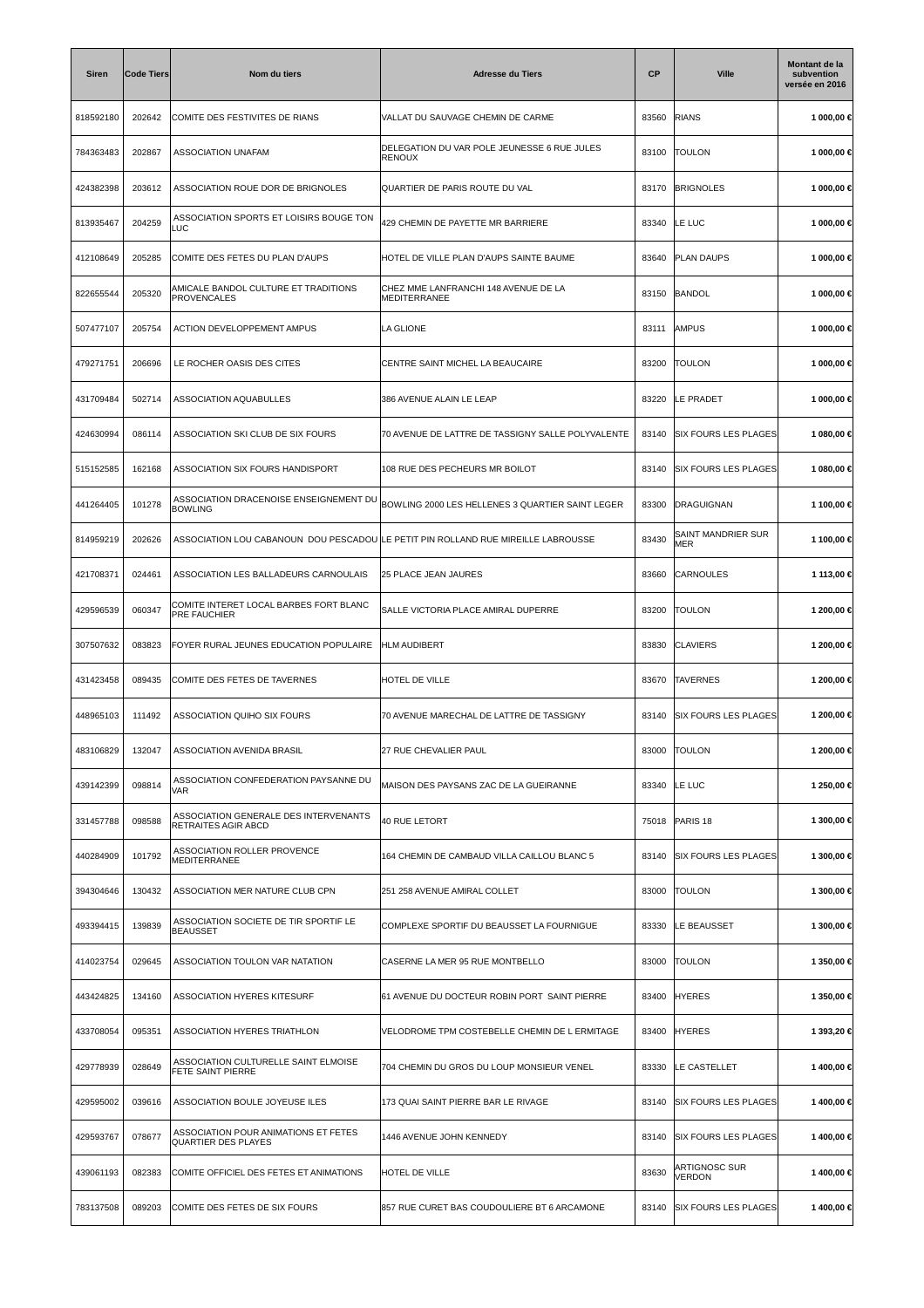| Siren     | <b>Code Tiers</b> | Nom du tiers                                                             | <b>Adresse du Tiers</b>                                                                                        | <b>CP</b> | <b>Ville</b>                         | Montant de la<br>subvention<br>versée en 2016 |
|-----------|-------------------|--------------------------------------------------------------------------|----------------------------------------------------------------------------------------------------------------|-----------|--------------------------------------|-----------------------------------------------|
| 432345361 | 091072            | ASSOCIATION HISTOIRE ET PATRIMOINE<br>SEYNOIS                            | 303 ALLEE DES BERGERONNETTES CHEZ M GUGLIELMI<br><b>CAP SICIE</b>                                              | 83500     | LA SEYNE SUR MER                     | 1400,00 €                                     |
| 804068716 | 193807            | ASSOCIATION LES GUERRIERS DU VERDON                                      | <b>HOTEL DE VILLE</b>                                                                                          | 83630     | <b>AUPS</b>                          | 1 400,00 €                                    |
| 524953098 | 197946            | SYNDICAT D'INITIATIVE DE FLAYOSC                                         | PLACE PIED BARRI                                                                                               | 83780     | FLAYOSC                              | 1400,00€                                      |
| 808961775 | 199111            | ASSOCIATION LES MAYONS EN FETE                                           | RUE DU PLUS HAUT CHATEAU CHEZ MME ISNARD<br><b>CATHERINE</b>                                                   | 83340     | <b>LES MAYONS</b>                    | 1400,00 €                                     |
| 775672272 | 004468            | ASSOCIATION CROIX ROUGE FRANCAISE<br>DELEGATION TERRITORIALE DU VAR      | 201 CHEMIN DE FAVEYROLLES QUARTIER DARBOUSSON                                                                  | 83190     | <b>OLLIOULES</b>                     | 1 500,00 €                                    |
| 424189330 | 014197            | <b>CDVLV</b>                                                             | COMITE DEPARTEMENTAL DE VOL LIBRE DU VAR  DIRECT DES SPORTS DE L'HOTEL DE VILLE AVENUE PABLO<br><b>PICASSO</b> | 83160     | LA VALETTE DU VAR                    | 1 500,00 €                                    |
| 783118607 | 015593            | ASSOCIATION CLUB NAUTIQUE DE SAINT<br>RAPHAEL                            | BOULEVARD GENERAL DE GAULLE                                                                                    | 83700     | <b>SAINT RAPHAEL</b>                 | 1 500,00 €                                    |
| 409126414 | 031512            | ASSOCIATION OLYMPIQUE CLUB COSTEBELLE                                    | VELODROME DE COSTEBELLE CHEMIN DE LA FONT DES<br><b>HORTS</b>                                                  | 83400     | <b>HYERES</b>                        | 1 500,00 €                                    |
| 390616811 | 031699            | ASSOCIATION UNION SPORT MOURILLON                                        | 89 RUE LOUIS HENSELING                                                                                         | 83064     | <b>TOULON CEDEX</b>                  | 1 500,00 €                                    |
| 424666253 | 045337            | ASSOCIATION UNION GYMNIQUE CANTON<br><b>SOLLIES PONT</b>                 | CHEMIN DES FERRAGES GYMNASE VALLEE DU GAPEAU                                                                   | 83210     | SOLLIES PONT                         | 1 500,00 €                                    |
| 423642271 | 051725            | <b>ASSOCIATION KARRISKA</b>                                              | 50 ALLEE GUSTAVE COURBET LE PETIT CLOS SAINT PAUL                                                              | 83130     | LA GARDE                             | 1 500,00 €                                    |
| 398920637 | 065191            | ASSOCIATION CSCV DEFENSE LOCATAIRES<br>GUYNEMER                          | 1130 AVENUE DES MOULINS                                                                                        | 83200     | <b>TOULON</b>                        | 1 500,00 €                                    |
| 784287583 | 073706            | ASSOCIATION VAINCRE LA MUCOVISCIDOSE<br>VIRADE DE L ESPOIR               | <b>181 RUE DE TOLBIAC</b>                                                                                      | 75013     | PARIS <sub>13</sub>                  | 1 500,00 €                                    |
| 424887016 | 076958            | ASSOCIATION HANDI TENNIS DE TABLE HYEROIS                                | 17 LOTISSEMENT LES HIBISCUS 1371 CHEMIN DU SOLDAT<br>MACRI                                                     | 83400     | <b>HYERES</b>                        | 1 500,00 €                                    |
| 432245009 | 080220            | COMITE DES FETES DE SAINT MARTIN                                         | HOTEL DE VILLE                                                                                                 | 83560     | SAINT MARTIN DE<br><b>PALLIERES</b>  | 1 500,00 €                                    |
| 428247076 | 087220            | ASSOCIATION SEMAINE DE PORQUEROLLES                                      | BAR L'ESCALE ILE DE PORQUEROLLES BP 36                                                                         | 83400     | <b>HYERES</b>                        | 1 500,00 €                                    |
| 432250793 | 090797            | ASSOCIATION LES AMIS DE SAINT MARCEL                                     | <b>RUE PIERRE CURIE</b>                                                                                        | 83670     | <b>BARJOLS</b>                       | 1 500,00 €                                    |
| 432256915 | 091297            | ASSOCIATION KARATE VALLEE GAPEAU                                         | 14 BOULEVARD PAPETERIES DU GAPEAU                                                                              | 83210     | <b>SOLLIES TOUCAS</b>                | 1 500,00 €                                    |
| 432439370 | 091540            | ASSOCIATION G I C DE MORIERE LES<br><b>MONTRIEUX</b>                     | HOTEL DE VILLE                                                                                                 | 83136     | <b>MEOUNES LES</b><br>MONTRIEUX      | 1 500,00 €                                    |
| 433296035 | 092966            | ASSOCIATION SIAN PROUVENCAOU                                             | PLACE JULES MICHEL HOTEL DE VILLE                                                                              | 83910     | <b>POURRIERES</b>                    | 1 500,00 €                                    |
| 433893880 | 094224            | COMITE VAROIS DES ECHECS                                                 | 154 RUE GUYNEMER                                                                                               | 83100     | <b>TOULON</b>                        | 1 500,00 €                                    |
| 319161634 | 095935            | ASSOCIATION AGE D'OR MAXIMINOIS                                          | <b>8 B BOULEVARD REY</b>                                                                                       | 83470     | SAINT MAXIMIN LA STE<br><b>BAUME</b> | 1 500,00 €                                    |
| 783108673 | 097234            | ASSOCIATION TENNIS CLUB SAINT CYRIEN                                     | 238 CHEMIN DE SORBA SUPER LECQUES                                                                              | 83270     | SAINT CYR SUR MER                    | 1 500,00 €                                    |
| 439279829 | 098452            | ASSOCIATION CULTURELLE ET SPORT FRANCO<br><b>ITALIENNE REGION TOULON</b> | PLACE KERAUDREN HLM DE LA POSTE 3 APPT 188                                                                     | 83000     | <b>TOULON</b>                        | 1 500,00 €                                    |
| 784578726 | 101796            | ASSOCIATION LIGUE FRANCAISE DEFENSE<br>DROITS DE L'HOMME                 | 138 RUE MARCADET                                                                                               | 75018     | PARIS <sub>18</sub>                  | 1 500,00 €                                    |
| 404321754 | 102146            | ASSOCIATION LES TAMBOURINAIRES DE SAINT<br><b>SUMIAN</b>                 | 9 PLACE DES COMTES DE PROVENCE BP 119                                                                          | 83173     | <b>BRIGNOLES CEDEX</b>               | 1 500,00 €                                    |
| 443424783 | 104159            | ASSOCIATION BASKET BALL CLUB PIGNANTAIS                                  | C MR JOSEPH SCOTTO CHEMIN LES PLATRIERES                                                                       | 83790     | PIGNANS                              | 1 500,00 €                                    |
| 342779568 | 104468            | ASSOCIATION HYERES GYM                                                   | RUE PEUPLIERS GYMNASE KERAUDREN                                                                                | 83400     | <b>HYERES</b>                        | 1 500,00 €                                    |
| 448872689 | 109225            | ASSOCIATION LES REJETONS DE LA PIGNE                                     | 35 PLACE CARNOT                                                                                                | 83160     | LA VALETTE DU VAR                    | 1 500,00 €                                    |
| 450123732 | 111780            | ASSOCIATION TROPEZIENNE AMIS DE LA<br><b>MUSIQUE</b>                     | CHATEAU DE LA MESSARDIERE 161 ROUTE BELLE ISNARDE                                                              | 83990     | <b>ST TROPEZ</b>                     | 1 500,00 €                                    |
| 485313779 | 130332            | ASSOCIATION ALLAITEMENT VOTRE                                            | CHEMIN SAN SUMIAN                                                                                              | 83170     | <b>BRIGNOLES</b>                     | 1 500,00 €                                    |
| 492773833 | 143036            | ASSOCIATION COLLECTIFS ENFANTS PARENTS<br>PROF <sub>83</sub>             | 1363 CHEMIN DE LA CLAPPE                                                                                       | 83300     | DRAGUIGNAN                           | 1 500,00 €                                    |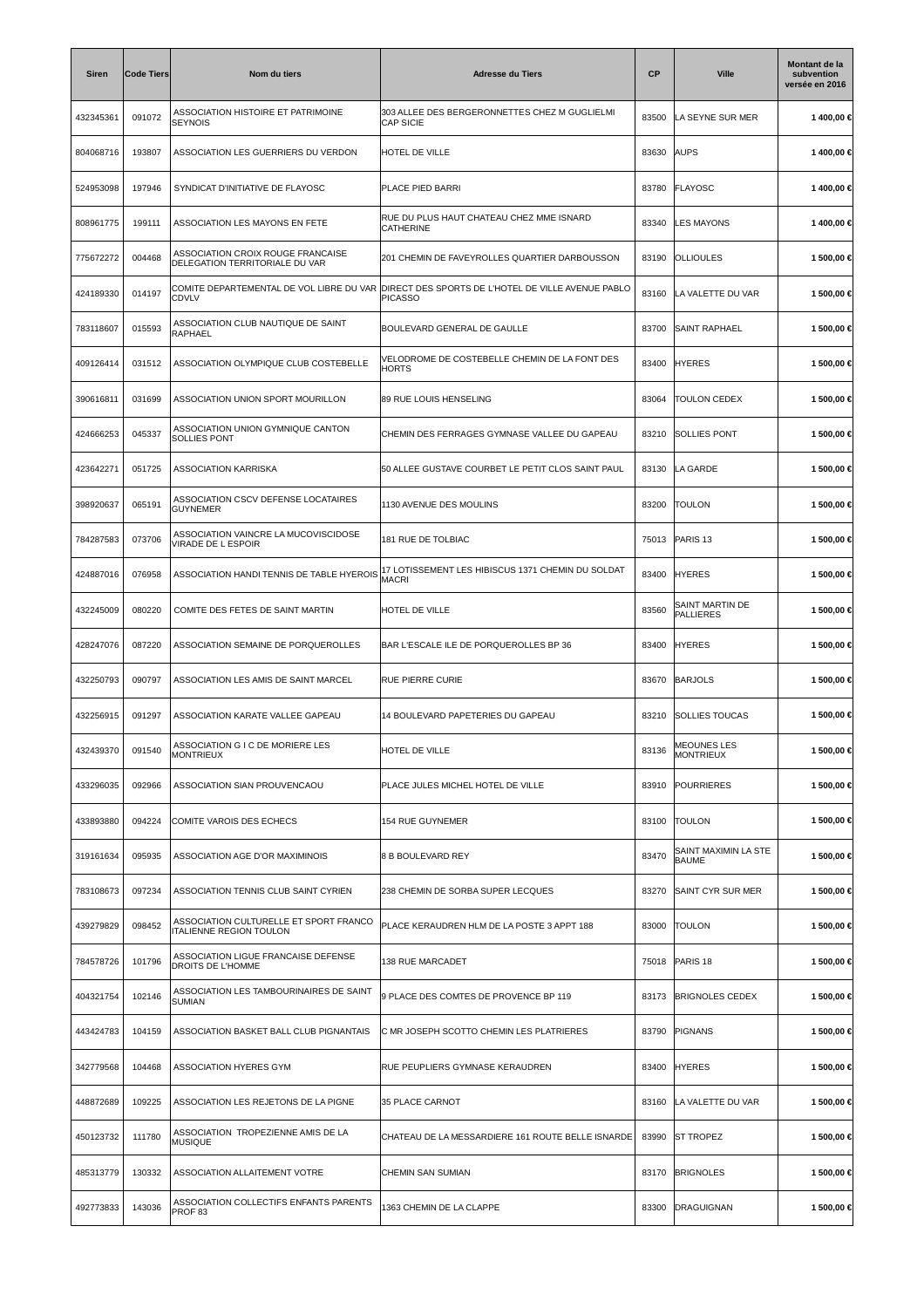| <b>Siren</b> | <b>Code Tiers</b> | Nom du tiers                                                                | <b>Adresse du Tiers</b>                                 | СP    | <b>Ville</b>             | Montant de la<br>subvention<br>versée en 2016 |
|--------------|-------------------|-----------------------------------------------------------------------------|---------------------------------------------------------|-------|--------------------------|-----------------------------------------------|
| 507948768    | 154430            | ASSOCIATION COUP DE POUCE 83                                                | LE MILAN ZUP DE LA RODE RUE EMILE OLLIVIER              | 83100 | <b>TOULON</b>            | 1 500,00 €                                    |
| 502494446    | 154863            | ASSOCIATION LES PIGNONS                                                     | AVENUE PABLO PICASSO LES MIGRANIERS BAT C3              | 83160 | LA VALETTE DU VAR        | 1 500,00 €                                    |
| 508908159    | 156683            | ASSOCIATION CHAMBRE REGIONALE DU<br>SURENDETTEMENT SOCIAL CRESUS VAR        | IMMEUBLE LES GARDENIAS 60 AVENUE MARCEL CASTIE          | 83000 | <b>TOULON</b>            | 1 500,00 €                                    |
| 509130332    | 157757            | ASSOCIATION DU CVVB DRAGUIGNAN CLUB VAR<br><b>VOLLEY BALL</b>               | PLACE RENE CASSIN CENTRE JOSEPH COLLOMP                 | 83300 | DRAGUIGNAN               | 1 500,00 €                                    |
| 493807242    | 167549            | ASSOCIATION LOCALE D'INFORMATION<br>CADARACHE                               | 8 RUE CHATEAU DE L'HORLOGE ESPACE DU PAYS D'AIX         | 13090 | AIX EN PROVENCE          | 1 500,00 €                                    |
| 790248983    | 184752            | ASSOCIATION SPORTIVE DE BASEBALL ET DE<br>SOFTBALL LES RENARDS DE LA VALLEE | CHEZ BIDAUT VINCENT QUAI FONT D'OUVIN                   | 83210 | <b>BELGENTIER</b>        | 1 500,00 €                                    |
| 493505168    | 196095            | ASSOCIATION BLUE INDIGO                                                     | HOTEL DE VILLE DU MUY 4 RUE DE L'HOTEL DE VILLE         | 83490 | LE MUY                   | 1 500,00 €                                    |
| 808810600    | 199195            | ASSOCIATION TRUFFE AND YOU TAY                                              | 45 RESIDENCE DU GRAND PONTET                            | 83310 | GRIMAUD                  | 1 500,00 €                                    |
| 504810995    | 199434            | COMITE D'INTERET LOCAL DES SALINS<br><b>D'HYERES</b>                        | MAIRIE LES SALINS                                       | 83400 | <b>HYERES</b>            | 1 500,00 €                                    |
| 814145066    | 200963            | ASSOCIATION LA REVANCHE DE LANE                                             | LES VERGERS CHEMIN DE PANCAU                            | 83590 | GONFARON                 | 1 500,00 €                                    |
| 819617283    | 202670            | ASSOCIATION COMPAGNIE DES CABRIS<br><b>DARGENS</b>                          | 8 LEI ROURE DU PEYBERT                                  | 83720 | <b>TRANS EN PROVENCE</b> | 1 500,00 €                                    |
| 819029810    | 202859            | ASSOCIATION +2SPORT                                                         | LES REGAGNADES 165 CHEMIN DES CAMPANULES                | 83390 | <b>CUERS</b>             | 1 500,00 €                                    |
| 809463235    | 204248            | ASSOCIATION LES 3 C                                                         | LE HAMEAU DES ROMANES 159 AVENUE ANTONIO GRAMSCI        | 83500 | LA SEYNE SUR MER         | 1 500,00 €                                    |
| 807653100    | 205124            | LA MENE                                                                     | 255 CHEMIN DE LA TOUR                                   | 83310 | GRIMAUD                  | 1 500,00 €                                    |
| 429907942    | 042423            | ASSOCIATION CLUB DE LA 2E JEUNESSE<br>MONTMEYAN                             | HOTEL DE VILLE DE MONTMEYAN                             | 83670 | MONTMEYAN                | 1 600,00 €                                    |
| 445081177    | 108634            | ASSOCIATION LA TOUR HYEROISE                                                | 35 AVENUE AMBROISE THOMAS MME HUSSON CYBELE             | 83400 | <b>HYERES</b>            | 1 620,00 €                                    |
| 424289205    | 014955            | ASSOCIATION JEUNESSE SPORTIVE<br><b>MOURILLONNAISE</b>                      | 260 RUE GENERAL AUDEOUD LE LEMAN CHEZ MR<br>LUCCIONI JC | 83000 | <b>TOULON</b>            | 1 650,00 €                                    |
| 783168776    | 004090            | UNION DEPARTEMENTAL CFDT DU VAR                                             | AVENUE AMIRAL COLLET BOURSE DU TRAVAIL                  | 83000 | <b>TOULON</b>            | 1700,00 €                                     |
| 348962481    | 005158            | CONFEDERATION FRANCAISE DE<br><b>ENCADREMENT CGC CFE VAR</b>                | SQUARE DOCTEUR BONDIL PORTE D'ITALIE                    | 83100 | <b>TOULON</b>            | 1 700,00 €                                    |
| 783169063    | 007545            | UNION DEPARTEMENTAL FORCE OUVRIERE DU<br>VAR                                | 12 PLACE ARMAND VALLEE                                  | 83000 | <b>TOULON</b>            | 1 700,00 €                                    |
| 403629991    | 092464            | ASSOCIATION BRIDGE CLUB DE L'ARGENS                                         | 213 RUE DE LA SOLEILLETTE MAISON DES ASSOCIATIONS       | 83700 | <b>SAINT RAPHAEL</b>     | 1700,00 €                                     |
| 432744977    | 097278            | UNION DEPARTEMENTALE UNSA VAR                                               | 13 AVENUE AMIRAL COLLET LA BOURSE DU TRAVAIL            | 83000 | <b>TOULON</b>            | 1 700,00 €                                    |
| 443522156    | 112382            | ASSOCIATION LA BELLE BLEUE                                                  | LES JARRES CHEMIN FABRY                                 | 83000 | <b>TOULON</b>            | 1700,00 €                                     |
| 794894428    | 188187            | ASSOCIATION LAPCA LES AMIS DE LA POESIE<br>DE LA CHANSON ET DES ARTS        | HOTEL DE VILLE                                          | 83670 | MONTMEYAN                | 1 700,00 €                                    |
| 515160604    | 201364            | UNION SYNDICALE SOLIDAIRES DU VAR                                           | LA LUCIOLE 36 AVENUE EMILE VINCENT                      | 83000 | <b>TOULON</b>            | 1 700,00 €                                    |
| 509230678    | 165243            | ASSOCIATION HAND BALL BORMES LE<br>LAVANDOU                                 | 6080 CHEMIN DE L'HESPERIA                               | 83980 | LE LAVANDOU              | 1750,00€                                      |
| 480626423    | 183496            | ASSOCIATION MEDIA MASSIVE                                                   | BOULOURIS 80 AVENUE DES LENTISQUES                      | 83700 | <b>ST RAPHAEL</b>        | 1 758,00 €                                    |
| 381262849    | 005008            | FEDERATION FRANCAISE DE TWIRLING BATON                                      | RUE EMILE OLLIVIER IMMEUBLE L'HELIANTHE                 | 83000 | <b>TOULON</b>            | 1800,00€                                      |
| 379496201    | 005078            | ASSOCIATION DOJO DES ILES D'OR                                              | AVENUE PIERRE RENAUDEL GYMNASE GUYNEMER                 | 83400 | <b>HYERES</b>            | 1 800,00 €                                    |
| 423758382    | 062569            | ASSOCIATION OFFICE DE TOURISME PUGET<br><b>VILLE</b>                        | 378 RUE DE LA LIBERATION                                | 83390 | <b>PUGET VILLE</b>       | 1 800,00 €                                    |
| 422676940    | 063257            | FEDERATION DEPARTEMENTALE DES CUMA DU<br>VAR                                | QUARTIER PRECOUMIN ROUTE DE TOULON                      | 83340 | LE LUC                   | 1 800,00 €                                    |
| 423888759    | 072540            | COMITE DEPARTEMENTAL DE TIR DU VAR                                          | 1337 CHEMIN DE LA PLANQUETTE                            | 83130 | LA GARDE                 | 1800,00 €                                     |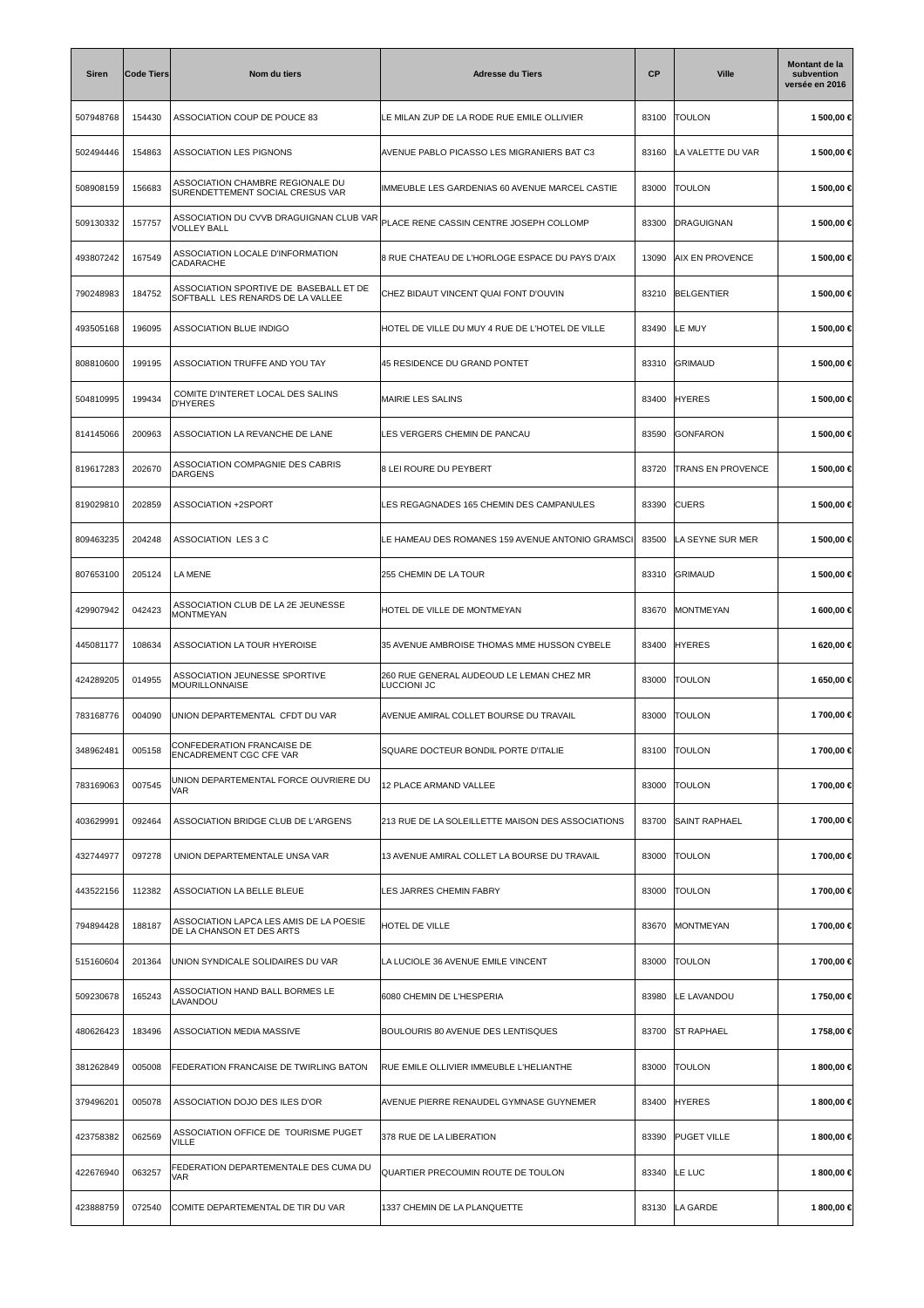| <b>Siren</b> | <b>Code Tiers</b> | Nom du tiers                                                                    | <b>Adresse du Tiers</b>                                                                 | СP    | <b>Ville</b>                          | Montant de la<br>subvention<br>versée en 2016 |
|--------------|-------------------|---------------------------------------------------------------------------------|-----------------------------------------------------------------------------------------|-------|---------------------------------------|-----------------------------------------------|
| 424208130    | 081300            | ASSOCIATION HORIZONS DE L'INTEGRATION                                           | 224 BOULEVARD MARECHAL JOFFRE                                                           | 83100 | <b>TOULON</b>                         | 1800,00€                                      |
| 424228708    | 084990            | ASSOCIATION LES MAMANS TOULONNAISES                                             | 813 AVENUE DES MOULINS RES PLEIN AZUR C MME<br>FERDJANI                                 | 83100 | <b>TOULON</b>                         | 1 800,00 €                                    |
| 428211684    | 087171            | ASSOCIATION LA FARLEDE TOULON ECHECS                                            | 33 CHEMIN DES BLEUETS CHEZ MME BOLLA HAMEAU DES<br><b>GRANDS</b>                        | 83210 | LA FARLEDE                            | 1 800,00 €                                    |
| 444257273    | 087401            | ASSOCIATION TOULON TRIATHLON                                                    | STADE NAUTIQUE PORT MARCHAND                                                            | 83000 | <b>TOULON</b>                         | 1800,00€                                      |
| 519720825    | 166585            | ASSOCIATION BOULISTES DES CLUBS DE<br>DRAGUIGNAN                                | BOULODROME MARCEL OLIVIER AVENUE DES VIGNERONS                                          | 83300 | <b>DRAGUIGNAN</b>                     | 1800,00€                                      |
| 424613149    | 067012            | ASSOCIATION SAVEURS ET TERROIRS DE<br><b>PROVENCE</b>                           | BOULEVARD DES MIMOSAS BP 154                                                            | 83120 | <b>SAINTE MAXIME</b>                  | 1 900,00 €                                    |
| 329046072    | 004540            | ASSOCIATION ESPACE MUSICAL LONDAIS                                              | 2 RUE EUGENE OSWALD                                                                     | 83250 | LA LONDE LES MAURES                   | 2 000,00 €                                    |
| 419716303    | 004986            | COMITE DEPARTEMENTAL SPELEOLOGIE DU VAR RUE EMILE OLLIVIER IMMEUBLE L'HELIANTHE |                                                                                         | 83000 | <b>TOULON</b>                         | 2 000,00 €                                    |
| 323119040    | 005005            | ASSOCIATION RELAIS SOCIO CULTUREL<br><b>PEIRESC</b>                             | 31 BOULEVARD DE STRASBOURG COLLEGE PEIRESC                                              | 83000 | <b>TOULON</b>                         | 2 000,00 €                                    |
| 421614256    | 017011            | COMITE OFFICIEL DES FETES DE NANS                                               | HOTEL DE VILLE BP 20                                                                    | 83860 | <b>NANS LES PINS</b>                  | 2 000,00 €                                    |
| 393370481    | 017756            | ASSOCIATION RUGBY CLUB DRACENOIS EST<br>VAR                                     | STADE LEO LAGRANGE 174 BOULEVARD LEO LAGRANGE                                           | 83300 | DRAGUIGNAN                            | 2 000,00 €                                    |
| 423774066    | 032217            | ASSOCIATION SKI CLUB TOULONNAIS ET VAROIS CASERNE LA MER RUE MONTEBELLO         |                                                                                         | 83000 | <b>TOULON</b>                         | 2 000,00 €                                    |
| 424600948    | 041195            | ASSOCIATION RUGBY CLUB PIERREFEUCAIN                                            | MAISON DES ASSOCIATIONS AVENUE DES POILUS                                               | 83390 | <b>CUERS</b>                          | 2 000,00 €                                    |
| 429022221    | 043912            |                                                                                 | ASSOCIATION LIONS CLUB DRAGUIGNAN DOYEN LES ETOILES DE L'ANGE 1308 AVENUE DE TUTTLINGEN | 83300 | DRAGUIGNAN                            | 2 000,00 €                                    |
| 353858277    | 050014            | ASSOCIATION ETOILE SPORTIVE CULTURELLE<br>ARTISTIQUE LONDAISE                   | SALLE DES FETES LES BORMETTES                                                           | 83250 | LA LONDE LES MAURES                   | 2 000,00 €                                    |
| 408570877    | 054759            | ASSOCIATION CULTURE ET CULTURES                                                 | <b>HOTEL DE VILLE</b>                                                                   | 83120 | PLAN DE LA TOUR                       | 2 000,00 €                                    |
| 500008792    | 057073            | <b>ASSOCIATION CIL TROIS QUARTIERS</b>                                          | 6 RUE MICHEL MUSCATELLI                                                                 | 83000 | <b>TOULON</b>                         | 2 000,00 €                                    |
| 423919919    | 059523            | COMITE DEPARTEMENTAL BOWLING DU VAR                                             | LE CLOS MARGOT 34 AVENUE DU 11 NOVEMBRE                                                 | 83160 | LA VALETTE DU VAR                     | 2 000,00 €                                    |
| 429826258    | 061334            | ASSOCIATION BEBES BONHEUR DU VAR                                                | HOTEL DE VILLE CASE 84 BP121                                                            | 83130 | LA GARDE                              | 2 000,00 €                                    |
| 390454528    | 063409            | <b>ASSOCIATION ENTRACT</b>                                                      | 1345 ALLEE FONTAINE VALESCURE                                                           | 83700 | <b>SAINT RAPHAEL</b>                  | 2 000,00 €                                    |
| 424157816    | 066401            | ASSOCIATION JEUNES HORIZON OUEST VAR                                            | COMPLEXE SPORTIF LA FOURNIGUE                                                           | 83330 | LE BEAUSSET                           | 2 000,00 €                                    |
| 391848231    | 072237            | ASSOCIATION LA SEYNE BASKET                                                     | SALLE BAQUET STADE SCAGLIA                                                              | 83500 | LA SEYNE SUR MER                      | 2 000,00 €                                    |
| 350323101    | 074423            | ASSOCIATION LIGUE DE PROTECTION DES<br><b>OISEAUX PACA</b>                      | 6 AVENUE JEAN JAURES VILLA SAINT JULES                                                  | 83400 | <b>HYERES</b>                         | 2 000,00 €                                    |
| 424010536    | 076992            | ENSEMBLE VOCAL GARDEA CANTATE                                                   | HOTEL DE VILLE                                                                          | 83130 | LA GARDE                              | 2 000,00 €                                    |
| 429994213    | 077827            | <b>ASSOCIATION LALAN</b>                                                        | PLAGE DE SAINT CLAIR ROC HOTEL                                                          | 83980 | LE LAVANDOU                           | 2 000,00 €                                    |
| 423658020    | 083559            | ASSOCIATION CLUB MULTICOQUES HYERES                                             | RUE DOCTEUR ROBIN BASE NAUTIQUE BP 50025                                                | 83400 | <b>HYERES</b>                         | 2 000,00 €                                    |
| 428658819    | 086916            | <b>ASSOCIATION GULLIVER</b>                                                     | LE CHATEAU BP 9                                                                         | 83690 | VILLECROZE                            | 2 000,00 €                                    |
| 429750797    | 087955            |                                                                                 | ASSOCIATION VAR AUTOMOBILES RANDONNEES 28 AVENUE B ALBRECHT RESIDENCE LA MARJOLAINE     | 83120 | SAINTE MAXIME                         | 2 000,00 €                                    |
| 429752991    | 088580            | LES ROSES DE L'OVALE                                                            | BOULEVARD SAINT LOUIS CABINET MEDICAL FOCH                                              | 83170 | <b>BRIGNOLES</b>                      | 2 000,00 €                                    |
| 342120607    | 091074            | ASSOCIATION CENTRE NAUTIQUE SAINT<br><b>MANDRIER</b>                            | QUAI SEVERINE ANNEXE BAILLY DE SUFFREN                                                  | 83430 | <b>ST MANDRIER SUR MER</b>            | 2 000,00 €                                    |
| 402509244    | 093965            | ASSOCIATION GRAINE PACA                                                         | LE PETIT ARBOIS BAS AVENUE LOUIS PHILIBERT                                              | 13857 | AIX EN PROVENCE<br>CEDEX <sub>3</sub> | 2 000,00 €                                    |
| 424001790    | 095211            | ASSOCIATION SPORT BASE BALL COMANCHES                                           | 1038 CHEMIN BARTHELEMY FLORENT                                                          | 83200 | <b>TOULON</b>                         | 2 000,00 €                                    |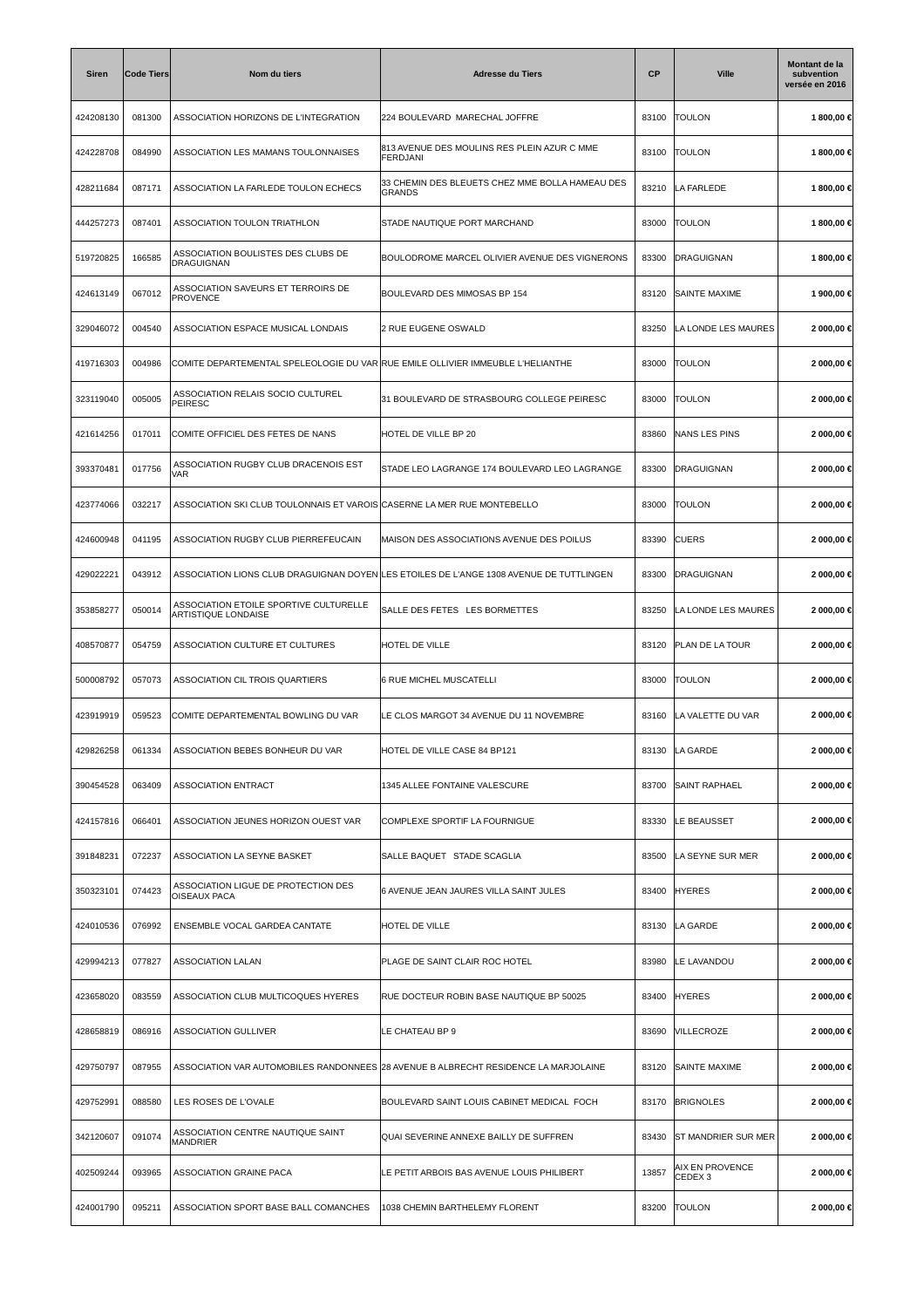| <b>Siren</b> | <b>Code Tiers</b> | Nom du tiers                                                              | <b>Adresse du Tiers</b>                                           | СP    | <b>Ville</b>              | Montant de la<br>subvention<br>versée en 2016 |
|--------------|-------------------|---------------------------------------------------------------------------|-------------------------------------------------------------------|-------|---------------------------|-----------------------------------------------|
| 324420363    | 096637            | ASSOCIATION AMICALE LAIQUE MOURILLON                                      | 5 TRAVERSE CASTEL                                                 | 83000 | <b>TOULON</b>             | 2 000,00 €                                    |
| 410545206    | 098222            | ASSOCIATION LES AMIS DE PAOLA                                             | 46 RUE SIGAUDY                                                    | 83600 | <b>FREJUS</b>             | 2 000,00 €                                    |
| 775691991    | 100246            | ASSOCIATION SOCIETE PROTECTRICE DES<br>ANIMAUX SPA                        | 39 BOULEVARD BERTHIER                                             | 75017 | PARIS                     | 2 000,00 €                                    |
| 429789928    | 101422            | AMICALE LOCATAIRES CNL MESSIDOR                                           | HLM LE MESSIDOR BAT B1 SALLE POLYVALENTE                          | 83500 | LA SEYNE SUR MER          | 2 000,00 €                                    |
| 441739943    | 104031            | ASSOCIATION ORGANISATION FETE DE LA<br>FIGUE SOLLIES PONT ET VALLE DU GAP | 460 CHEMIN DES FILLOLS DOMAINE BOURGUET CHEZ MME<br>DUCEAU        | 83210 | <b>SOLLIES PONT</b>       | 2 000,00 €                                    |
| 443909312    | 107006            | ASSOCIATION TULIPANS TAMBOURINAIRES                                       | ECOLE DE MUSIQUE RUE VICTOR MANGOT                                | 83320 | CARQUEIRANNE              | 2 000,00 €                                    |
| 450442371    | 116088            | ASSOCIATION MAISON BETHLEEM                                               | 25 RUE DE LA GLACIERE                                             | 83000 | <b>TOULON</b>             | 2 000,00 €                                    |
| 388187536    | 116672            | ASSOCIATION CYPRES CENTRE INFORMATION<br><b>DES RISQUES MAJEURS</b>       | CHEMIN DE LA VIERGE CS 1                                          | 13696 | <b>MARTIGUES CEDEX</b>    | 2 000,00 €                                    |
| 480391036    | 123873            | ASSOCIATION SPORTIVE CULTURE SOLIDARITE                                   | 682 CHEMIN DE BELLEVUE CHEZ MR BRUN                               | 83380 | ROQUEBRUNE S<br>ARGENS    | 2 000,00 €                                    |
| 489677856    | 133021            | ASSOCIATION PARALLEL FACTORY                                              | 1267 CORNICHE MARIUS ESCARTEFIGUE LA MARJOLAINE<br>BT A           | 83000 | <b>TOULON</b>             | 2 000,00 €                                    |
| 492744800    | 137600            | ASSOCIATION ARTMANDAT                                                     | 19 RUE PIERRE CURIE                                               | 83670 | <b>BARJOLS</b>            | 2 000,00 €                                    |
| 499925303    | 153214            | ASSOCIATION FANTAISIE PROD                                                | 119 AVENUE DES MOULINS                                            | 83200 | <b>TOULON</b>             | 2 000,00 €                                    |
| 493460745    | 156090            | ASSOCIATION MUSIQUE CORDIALE                                              | CHEmin DES MOULINS                                                | 83440 | SEILLANS                  | 2 000,00 €                                    |
| 535354138    | 177387            | ASSOCIATION CLUB DES RETRAITES DE SIBLAS                                  | <b>PLACE BISCARRE</b>                                             | 83000 | <b>TOULON</b>             | 2 000,00 €                                    |
| 752676288    | 184345            | ASSOCIATION LE GOM                                                        | <b>21 RUE MIRABEAU</b>                                            | 83000 | <b>TOULON</b>             | 2 000,00 €                                    |
| 792319824    | 189348            | ASSOCIATION BEAUCAIRE UNITED                                              | MR BENCHARIF LES MIMOSAS A/52 RUE DES CEDRES                      | 83100 | <b>TOULON</b>             | 2 000,00 €                                    |
| 752556092    | 189868            | ASSOCIATION RIDZCOMPAGNIE                                                 | VILLA LE LAURIER 19 RUE ALFRED DE LUSSET                          | 83500 | LA SEYNE SUR MER          | 2 000,00 €                                    |
| 421095431    | 189985            | ASSOCIATION SAINTE MAXIME VOLLEY BALL                                     | CHEZ MR GUIBERGIA VIEUX CHENE CHEMIN DES PRES                     | 83120 | PLAN DE LA TOUR           | 2 000,00 €                                    |
| 800625170    | 191101            | ASSOCIATION ESCOLO DE BOCHO DE RIANS                                      | HOTEL DE VILLE 30 RUE REPUBLIQUE                                  | 83560 | <b>RIANS</b>              | 2 000,00 €                                    |
| 805306412    | 195130            | ASSOCIATION SALON DU POLAR 83                                             | 272 CHEMIN DES MAUVES                                             | 83230 | <b>BORMES LES MIMOSAS</b> | 2 000,00 €                                    |
| 808897383    | 196478            | COMITE DES FETES DU PRADET                                                | HOTEL DE VILLE PARC CRAVERO                                       | 83220 | LE PRADET                 | 2 000,00 €                                    |
| 444182372    | 203318            | ASSOCIATION RELAIS SOLIDARITE                                             | MAISON DU PAYS DE FAYENCE SAINT ELOI                              | 83440 | FAYENCE                   | 2 000,00 €                                    |
| 820738813    | 203400            | ASSOCIATION UNE LIGNE AVEC CARLA                                          | RESIDENCE CENTURION 65 RUE SAVOURNIN                              | 83600 | <b>FREJUS</b>             | 2 000,00 €                                    |
| 422352377    | 004985            | COMITE DEPARTEMENTAL DE TRIATHLON DU<br><b>VAR</b>                        | RUE EMILE OLLIVIER IMMEUBLE L'HELIANTHE                           | 83000 | <b>TOULON</b>             | 2 100,00 €                                    |
| 428657746    | 060194            | ASSOCIATION JEUNES SPORTIFS RAPHAELOIS<br><b>AJSR</b>                     | 213 RUE DE LA SOLEILLETTE MAISON DES ASSOCIATIONS                 | 83700 | SAINT RAPHAEL             | 2 200,00 €                                    |
| 379495526    | 072927            | ASSOCIATION FOYER RURAL MAISON POUR<br>TOUS                               | ROND POINT DU 8 MAI 45                                            | 83440 | MONTAUROUX                | 2 200,00 €                                    |
| 408334530    | 130207            | ASSOCIATION LE NATUROSCOPE                                                | CITE DES ASSOCIATIONS 93 LA CANEBIERE BOITE 189                   | 13001 | MARSEILLE 01              | 2 200,00 €                                    |
| 490059680    | 156093            | ASSOCIATION L'ATHLETIQUE FORCE CLUB                                       | 30 RUE DE LA REPUBLIQUE HOTEL DE VILLE                            | 83560 | <b>RIANS</b>              | 2 200,00 €                                    |
| 432043651    | 091142            | LES AMIS DE JEAN AICARD                                                   | 705 AVENUE DU 8 MAI 1945 MUSEE J AICARD PAULIN<br><b>BERTRAND</b> | 83130 | LA GARDE                  | 2 250,00 €                                    |
| 488158122    | 091546            | COMITE PROMOTION PRODUITS AGRICOLES DU<br><b>VAR</b>                      | 11 RUE PIERRE CLEMENT                                             | 83300 | DRAGUIGNAN                | 2 250,00 €                                    |
| 442646147    | 106293            | COMITE PROMOTION DES HUILES D'OLIVES ET<br>OLIVES DE TABLE VAR            | CHAMBRE AGRICULTURE DU VAR 727 AVENUE ALFRED<br><b>DECUGIS</b>    | 83400 | <b>HYERES</b>             | 2 250,00 €                                    |
| 479900631    | 135896            | ASSOCIATION LA GARDE JUMELAGE                                             | PLACE DE LA REPUBLIQUE HOTEL DE VILLE                             | 83130 | LA GARDE                  | 2 250,00 €                                    |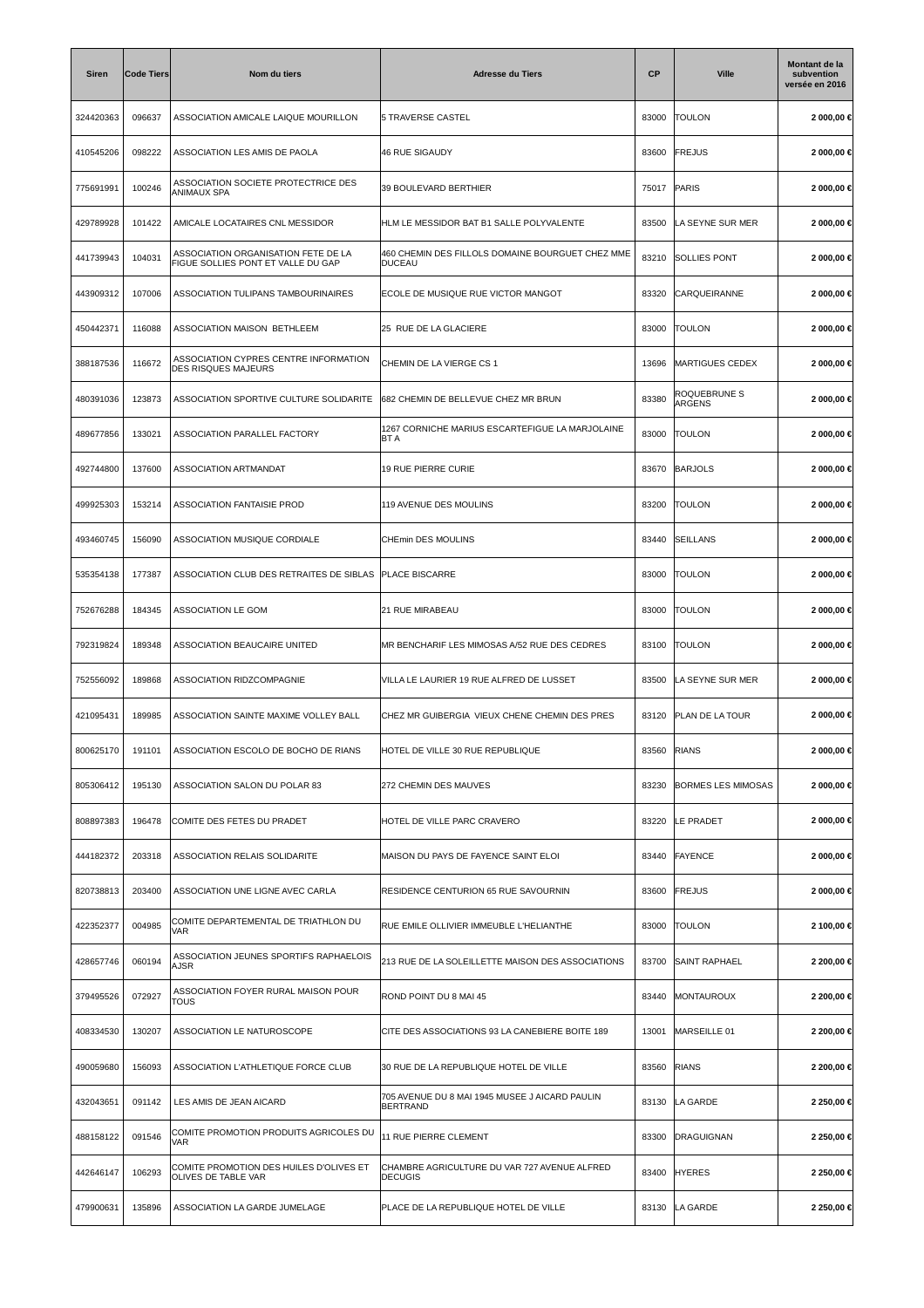| Siren     | <b>Code Tiers</b> | Nom du tiers                                                                   | <b>Adresse du Tiers</b>                                           | <b>CP</b> | <b>Ville</b>                  | Montant de la<br>subvention<br>versée en 2016 |
|-----------|-------------------|--------------------------------------------------------------------------------|-------------------------------------------------------------------|-----------|-------------------------------|-----------------------------------------------|
| 427680053 | 033645            | ASSOCIATION LES CANONNIERS TOULON VAR<br>CLUB FOOTBALL AMERICAIN               | 15 IMPASSE ROUBAUD                                                | 83160     | LA VALETTE DU VAR             | 2 300,00 €                                    |
| 429977838 | 071118            | UNION DEPARTEMENTAL SOUS OFFICIERS<br>RETRAITES ET VEUVES DU VAR               | HOTEL DE VILLE PLACE RENE CASSIN                                  | 83300     | <b>DRAGUIGNAN</b>             | 2400,00€                                      |
| 775672116 | 083975            | UNION NATIONALE DES COMBATTANTS                                                | CHEZ M GENDROT LUCIEN 75 RUE MARCEAU                              | 83310     | <b>COGOLIN</b>                | 2 400,00 €                                    |
| 447656133 | 112454            | ASSOCIATION FAMILLES RURALES                                                   | 10 BOULEVARD DE LA LIBERATION                                     | 83136     | GAREOULT                      | 2400,00 €                                     |
| 424158186 | 065761            | ASSOCIATION SPORTIVE DE PIROGUES<br>POLYNESIENNES TOULON VAA                   | 138 AVENUE GENERAL GOURAUD PARC SAINT MAUR C6 M<br>TARAUFAU       | 83200     | <b>TOULON</b>                 | 2421,70€                                      |
| 300474335 | 003142            | ASSOCIATION SOCIETE NAUTIQUE GOLFE<br>LECQUES                                  | QUAI VICTOR GELU LE PORT                                          | 83270     | SAINT CYR SUR MER             | 2 500,00 €                                    |
| 431659143 | 010279            | ASSOCIATION MUSEE LES FAIENCES DE<br>VARAGES                                   | 12 PLACE DE LA LIBERATION MAISON GASSENDI                         | 83670     | VARAGES                       | 2 500,00 €                                    |
| 424208262 | 028499            | ASSOCIATION DEPARTEMENTALE DU SPORT EN<br><b>MILIEU RURAL</b>                  | CHEMIN DES CONTES CHEZ M ROUX                                     | 83460     | <b>TARADEAU</b>               | 2 500,00 €                                    |
| 409058344 | 070223            | ASSOCIATION SOIREES MUSICALES ABBAYE DE<br>LA CELLE                            | HOTEL DE VILLE DE LA CELLE PLACE DES ORMEAUX                      | 83170     | LA CELLE                      | 2 500,00 €                                    |
| 420489023 | 088004            | ASSOCIATION LA DRACENOISE GYMNASTIQUE                                          | BD MAX DORMOY MAISON JEUNESSE ET SPORTS                           | 83002     | DRAGUIGNAN CEDEX              | 2 500,00 €                                    |
| 401817481 | 098644            | ASSOCIATION CONFRERIE DE SANT ANTONIDOU PLACE LOUIS FOURNIER<br><b>PORQUET</b> |                                                                   | 83143     | LE VAL                        | 2 500,00 €                                    |
| 448870535 | 109846            | ASSOCIATION AZIMUT OUTDOOR                                                     | 8 RUE DE BOUILLIBAYE LES BARTAVELLES                              | 83140     | <b>SIX FOURS LES PLAGES</b>   | 2 500,00 €                                    |
| 452448616 | 115772            | ASSOCIATION BOUT CHOU VALLE DU GAPEAU                                          | 185 VIEUX CHEMIN DE HYERES GYMNASE ESTAGNOL LA<br><b>MOUTONNE</b> | 83260     | LA CRAU                       | 2 500,00 €                                    |
| 449804319 | 120219            | ASSOCIATION SOUFFLEURS D'ECUME<br>ECOSCIENCE PROVENCE                          | 2 PLACE DE LA MAIRIE HOTEL DE VILLE DE LA CELLE                   | 83170     | <b>BRIGNOLES</b>              | 2 500,00 €                                    |
| 534893201 | 177085            | ASSOCIATION LES NUITS OFF FREJUS                                               | 15 IMPASSE DE LA SALAMANDRE                                       | 83600     | <b>FREJUS</b>                 | 2 500,00 €                                    |
| 789191327 | 196662            | ASSOCIATION EVOLUTION RIDERS TEAM                                              | 2568 ROUTE DE FREJUS                                              | 83490     | LE MUY                        | 2 500,00 €                                    |
| 443734199 | 199241            | CHANTIER PLUS 83                                                               | 178 AVENUE ESTIENNE D'ORVES                                       | 83500     | LA SEYNE SUR MER              | 2 500,00 €                                    |
| 435111273 | 200369            | ASSOCIATION COLINEO                                                            | MAISON QUARTIER CHAT GOMBERT 17 AVENUE PAUL<br>DALBRET            | 13013     | MARSEILLE 13                  | 2 500,00 €                                    |
| 421539149 | 086648            | ASSOCIATION VOLLEY CLUB HYEROIS<br>PIERREFEU                                   | GYMNASE DU GOLF HOTEL ALLEE GEORGES DUSSAUGE                      | 83400     | <b>HYERES</b>                 | 2 600,00 €                                    |
| 410153480 | 044071            | COMITE DEPARTEMENTAL SPORT<br><b>UNIVERSITAIRE</b>                             | AVENUE DE L UNIVERSITE BP 132                                     | 83957     | LA GARDE                      | 2 700,00 €                                    |
| 430037622 | 089174            | ASSOCIATION SPORT PIROGUES<br>POLYNESIENNES VA A                               | BASE NAUTIQUE DU BRUSC CORNICHE DES ILES                          | 83140     | <b>SIX FOURS LES PLAGES</b>   | 2 700,00 €                                    |
| 481517480 | 137658            | ASSOCIATION BIO SPHERE                                                         | 188 RUE OLIVE TAMARI                                              | 83130     | LA GARDE                      | 2 700,00 €                                    |
| 783130859 | 017639            | ASSOCIATION CSM SEYNOIS                                                        | STADE ANTOINE SCAGLIA 72 CHEMIN DE LA SEYNE A<br><b>BASTIAN</b>   | 83500     | LA SEYNE SUR MER              | 2 900,00 €                                    |
| 783042674 | 004541            | ASSOCIATION SOCIETE NAUTIQUE DE BANDOL                                         | <b>PLAGE CENTRALE</b>                                             | 83150     | BANDOL                        | 3 000,00 €                                    |
| 408424190 | 063588            | ASSOCIATION SAINT RAPHAEL COUNTRY CLUB                                         | 237 BOULEVARD BAUDINO JACQUES                                     | 83700     | <b>SAINT RAPHAEL</b>          | 3 000,00 €                                    |
| 414705905 | 072210            | ASSOCIATION LA COMPAGNIE DES MENTEURS                                          | 2485 AVENUE PRESIDENT JOHN KENNEDY LE BELVER<br><b>HANGAR 4</b>   | 83140     | <b>SIX FOURS LES PLAGES</b>   | 3 000,00 €                                    |
| 423834183 | 072873            | ASSOCIATION AVIRON SEYNOIS                                                     | AVENUE DE LA JETEE BASE NAUTIQUE DE SAINT ELME                    | 83500     | LA SEYNE SUR MER              | 3 000,00 €                                    |
| 421243502 | 077306            | ASSOCIATION ART SCENICUM                                                       | 2 PLACE GABRIEL PERI                                              | 83570     | <b>MONTFORT SUR</b><br>ARGENS | 3 000,00 €                                    |
| 398924241 | 078946            | ASSOCIATION SAINT RAPHAEL NATATION<br><b>TRIATHLON</b>                         | STADE NAUTIQUE AVENUE DE L EUROPE                                 | 83700     | <b>ST RAPHAEL</b>             | 3 000,00 €                                    |
| 337976716 | 080725            | ASSOCIATION SOLIDARITE TRAVAILLEURS<br><b>IMMIGRES ASTI</b>                    | 201 AVENUE DE VERDUN                                              | 83600     | <b>FREJUS</b>                 | 3 000,00 €                                    |
| 413812827 | 084845            | ASSOCIATION FONDATION DU PATRIMOINE                                            | CCIMP PALAIS DE LA BOURSE 9 LA CANEBIERE                          | 13001     | MARSEILLE 01                  | 3 000,00 €                                    |
| 393059233 | 089986            | ASSOCIATION CIE REVE LUNE                                                      | 9 RUE DIDEROT                                                     | 83500     | LA SEYNE SUR MER              | 3 000,00 €                                    |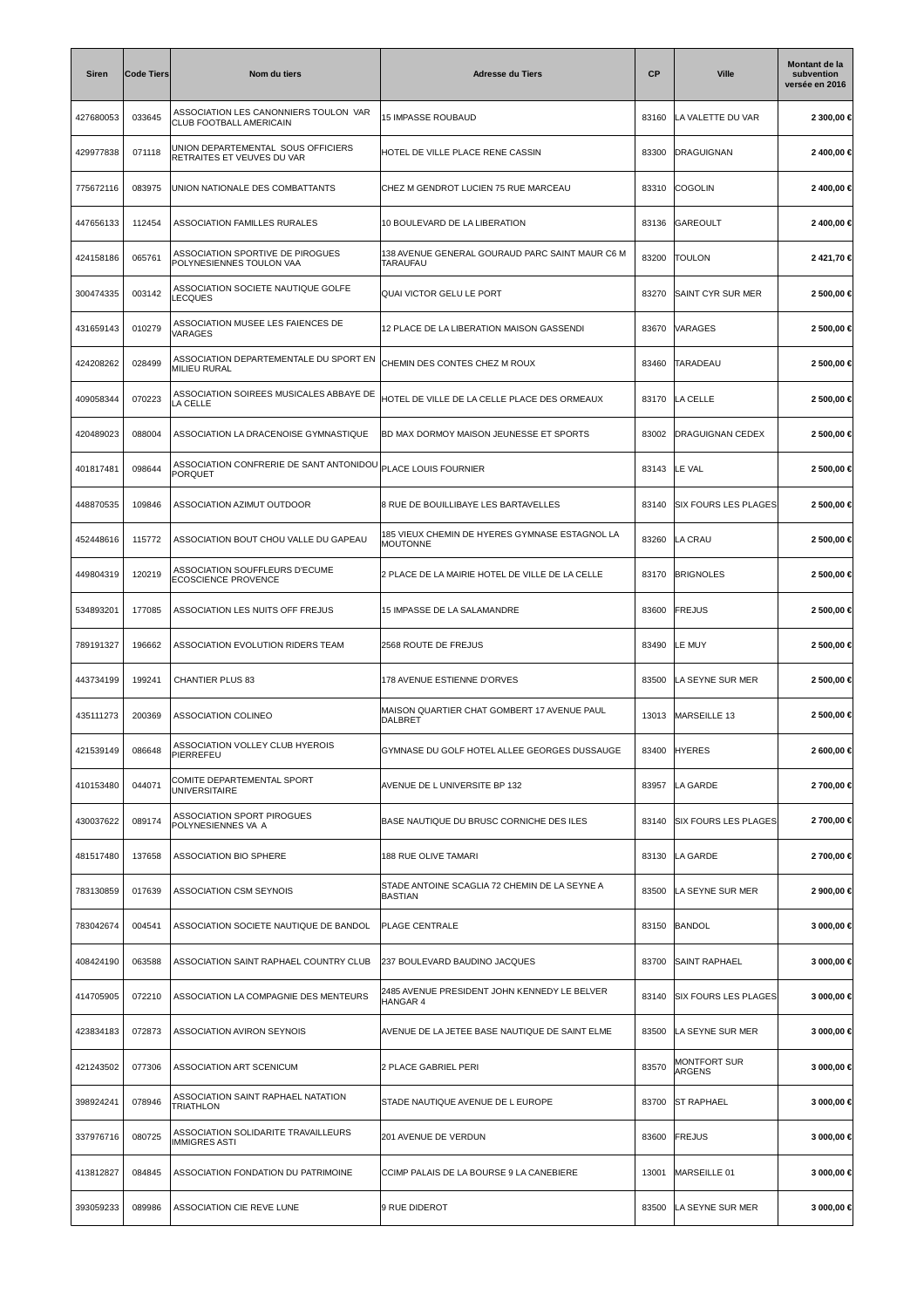| <b>Siren</b> | <b>Code Tiers</b> | Nom du tiers                                                      | <b>Adresse du Tiers</b>                                        | <b>CP</b> | <b>Ville</b>                | Montant de la<br>subvention<br>versée en 2016 |
|--------------|-------------------|-------------------------------------------------------------------|----------------------------------------------------------------|-----------|-----------------------------|-----------------------------------------------|
| 385314059    | 090457            | ASSOCIATION POUR LE DEVELOPPEMENT DE<br>VILLECROZE                | HOTEL DE VILLE                                                 | 83690     | VILLECROZE                  | 3 000,00 €                                    |
| 439369737    | 100279            | ASSOCIATION LES CHANTIERS DU CINEMA                               | 255 CC N 107 DES SABLETTES                                     | 83500     | LA SEYNE SUR MER            | 3 000,00 €                                    |
| 435332085    | 101586            | ASSOCIATION ENTRAIDE LE REVEST                                    | 1085 ROUTE DU COLOMBIER                                        | 83200     | LE REVEST LES EAUX          | 3 000,00 €                                    |
| 439142795    | 102289            | ASSOCIATION MEDIEVALES ROQUEBRUNOISES                             | 2 AVENUE GENERAL DE GAULLE                                     | 83520     | ROQUEBRUNE SUR<br>ARGENS    | 3 000,00 €                                    |
| 397595992    | 106767            | <b>ASSOCIATION L'IMPARFAIT</b>                                    | 9 AVENUE MARECHAL FOCH                                         | 83170     | <b>BRIGNOLES</b>            | 3 000,00 €                                    |
| 444466460    | 108186            | ASSOCIATION RUGBY CLUB DES PLAGES                                 | STADE VITRIA IMPASSE DE LA MAIRIE                              | 83250     | LA LONDE LES MAURES         | 3 000,00 €                                    |
| 448910042    | 110520            | ASSOCIATION KAIROS THEATRE                                        | 109 IMPASSE PERROT AVENUE ANDRE LE CHATELIER                   | 83000     | <b>TOULON</b>               | 3 000,00 €                                    |
| 448919340    | 121063            | ASSOCIATION ADEAR DU VAR                                          | MAISON DES PAYSANS ZAC DE LA GUEIRANNE                         | 83340     | LE CANNET DES<br>MAURES     | 3 000,00 €                                    |
| 494970346    | 140738            | ASSOCIATION A CONTRE TEMPS A CONTRA<br>TIEMPO                     | RUE VICTORIN SEGOND GROUPE SAINT JOSEPH BAT E3                 | 83160     | LA VALETTE DU VAR           | 3 000,00 €                                    |
| 451061352    | 146863            | <b>ASSOCIATION CONCERTUM</b>                                      | 458 CHEMIN DU CROS CHEZ MR CONIL                               | 83720     | <b>TRANS EN PROVENCE</b>    | 3 000,00 €                                    |
| 507771244    | 154468            | ASSOCIATION FU JO                                                 | LA GRANDE BLEUR ENTREE B 140 RUE DE LA BRISE                   | 83000     | <b>TOULON</b>               | 3 000,00 €                                    |
| 508511276    | 155172            | COMITE OFFICIEL DES FETES CAVALAIRE SUR<br>MER                    | HOTEL DE VILLE DE CAVALAIRE PLACE BENJAMIN<br><b>GAILLARD</b>  | 83240     | <b>CAVALAIRE MER</b>        | 3 000,00 €                                    |
| 511357535    | 162544            | ASSOCIATION ROCKORAMA                                             | IMP HONORE MOSCHETTI 17 LE CLOS BEAUPRE                        | 83160     | LA VALETTE DU VAR           | 3 000,00 €                                    |
| 518119441    | 164598            | ASSOCIATION CHEMIN ROYS NANS LES PINS<br>PLAN D'AUPS SAINTE BAUME | AVENUE JULIEN JOURDAN HOTEL DE VILLE                           | 83860     | NANS LES PINS               | 3 000,00 €                                    |
| 520728247    | 165417            | ASSOCIATION MUSIQUE A LA COUR                                     | 12 RUE GUIBAUD                                                 | 83210     | <b>SOLLIES PONT</b>         | 3 000,00 €                                    |
| 521542423    | 166750            | ASSOCIATION CINE FESTIVAL EN PAYS DE<br><b>FAYENCE</b>            | 50 ROUTE AERODROME                                             | 83440     | <b>FAYENCE</b>              | 3 000,00 €                                    |
| 522373190    | 177739            | ASSOCIATION TOUT FOU TOUT FLY AND CO                              | <b>6 RUE EVENOS</b>                                            | 83500     | LA SEYNE SUR MER            | 3 000,00 €                                    |
| 402883169    | 177999            | ASSOCIATION LEZARD BLEU                                           | 19 RUE DES LANCIERS                                            | 83170     | <b>BRIGNOLES</b>            | 3 000,00 €                                    |
| 529466849    | 184553            | ASSOCIATION PROVENCE VERTE SOLIDARITE                             | PRESBYTERE 2 RUE DES GRANDS ESCALIERS                          | 83170     | <b>BRIGNOLES</b>            | 3 000,00 ⊀                                    |
| 797406980    | 189595            | ASSOCIATION DE VALORISATION ET DE<br>CONVIVIALITE AVEC            | 423 CHEMIN DU BORD DE LA MER FABREGAS                          | 83500     | LA SEYNE SUR MER            | 3 000,00 €                                    |
| 803617844    | 193462            | COMITE DEPARTEMENTAL DES SPORTS DE<br><b>GLACE DU VAR</b>         | MR BRUNO 691 ROUTE DU GROS CERVEAU                             | 83190     | <b>OLLIOULES</b>            | 3 000,00 €                                    |
| 483950747    | 195974            | ASSOCIATION AMITIES FRANCO JAPONNAISES                            | 391 AVENUE DE LA MER 16 LOT FONT DE FILLOL                     | 83140     | <b>SIX FOURS LES PLAGES</b> | 3 000,00 €                                    |
| 807525944    | 197564            | ASSOCIATION LA MAISON SOLIDAIRE 83                                | MAS DE TASCHIDING CHEMIN PIED DE GOIN                          | 83170     | <b>TOURVES</b>              | 3 000,00 €                                    |
| 511607186    | 199436            | ASSOCIATION METISS ARTS                                           | 29 RUE DES PORTIQUES                                           | 83520     | ROQUEBRUNE SUR<br>ARGENS    | 3 000,00 €                                    |
| 814409645    | 200702            | ASSOCIATION LES PETITS ECRANS                                     | ESPACE CULTUREL ALBERT CAMUS ALLEE ALBERT CAMUS<br>LA COUPIANE | 83160     | LA VALETTE DU VAR           | 3 000,00 €                                    |
| 813979408    | 200761            | ASSOCIATION L'OLYMPIQUE LUTTE SEYNOIS                             | COMPLEXE SPORTIF PAUL LANGEVIN LERY                            | 83500     | LA SEYNE SUR MER            | 3 000,00 €                                    |
| 814632485    | 200848            | ASSOCIATION FESTIVALS DE CINEMA<br>MEDITERRANEEN                  | 155 IMPASSE DES GRILLONS                                       | 83230     | <b>BORMES LES MIMOSAS</b>   | 3 000,00 €                                    |
| 509982724    | 201034            | ASSOCIATION LE LABO ARTISTIQUE                                    | 21 RUE MIRABEAU                                                | 83000     | <b>TOULON</b>               | 3 000,00 €                                    |
| 810286971    | 202850            | ASSOCIATIONIATION COTIGNAC CINEMA                                 | PLACE DE L'HOTEL DE VILLE                                      | 83570     | COTIGNAC                    | 3 000,00 €                                    |
| 302261029    | 009875            | ASSOCIATION TENNIS CLUB TOULONNAIS                                | 342 AVENUE EOLE QUARTIER ENTREVERT                             | 83160     | LA VALETTE DU VAR           | 3 150,00 €                                    |
| 424157659    | 084777            | UNION ATHLETIQUE VALETTOISE FOOTBALL                              | CHEMIN DES TERRES ROUGES STADE ANGELIN SEGOND                  | 83160     | LA VALETTE DU VAR           | 3 150,00 €                                    |
| 398831339    | 101155            | ASSOCIATION GARDIA CLUB                                           | STADE GUY MOQUET III CHEMIN DE LA PLANQUETTE                   | 83130     | LA GARDE                    | 3 150,00 €                                    |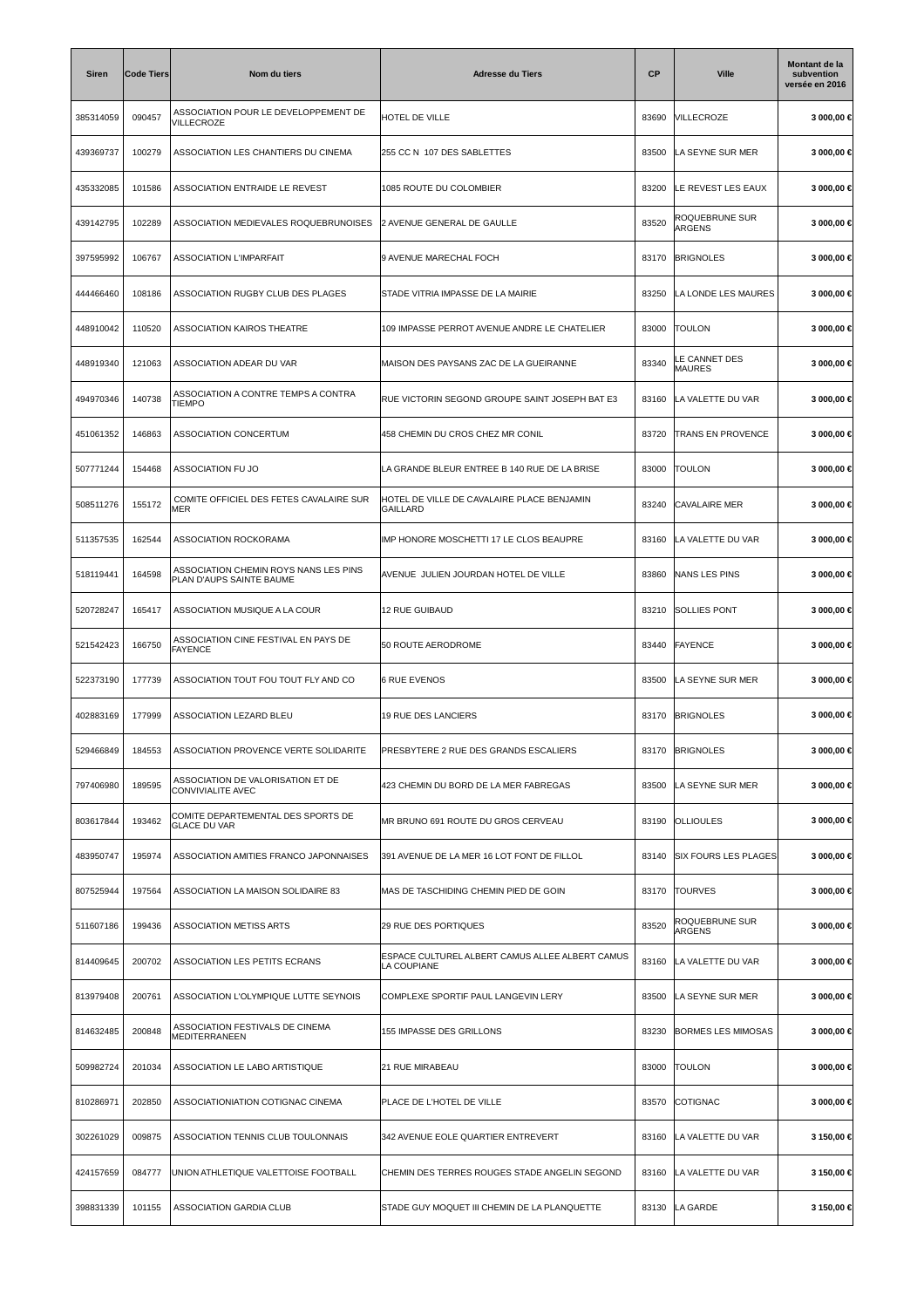| <b>Siren</b> | <b>Code Tiers</b> | Nom du tiers                                                                           | <b>Adresse du Tiers</b>                                                | <b>CP</b> | <b>Ville</b>              | Montant de la<br>subvention<br>versée en 2016 |
|--------------|-------------------|----------------------------------------------------------------------------------------|------------------------------------------------------------------------|-----------|---------------------------|-----------------------------------------------|
| 441781242    | 145086            | LIGUE COTE AZUR KARATE ARTS MATIAUX                                                    | 71 81 RUE REVEL                                                        | 83000     | <b>TOULON</b>             | 3 240,00 €                                    |
| 415063437    | 026695            | ASSOCIATION FOYER RURAL FAYENCE<br>TOURRETTES                                          | ALLEE MONSEIGNEUR FLEURY MILLE CLUBS                                   | 83440     | <b>FAYENCE</b>            | 3 300,00 €                                    |
| 538553306    | 183640            | ASSOCIATION SPORTING TREIZISTE TOULON                                                  | LE VERT COTEAU ENTREE B 107 PLACE MARIE CURIE                          | 83000     | <b>TOULON</b>             | 3 300,00 €                                    |
| 390205292    | 028522            | ASSOCIATION HANDI CLUB TOULONNAIS                                                      | 5 CARRIERO DEI TOURDRE L'ENCLOS                                        | 83210     | SOLLIES PONT              | 3 375,00 €                                    |
| 390379279    | 013689            | ASSOCIATION OCCE DU VAR                                                                | 26 RUE DES ECOLES                                                      | 83210     | <b>SOLLIES TOUCAS</b>     | 3 400,00 €                                    |
| 432784171    | 006650            | FEDERATION DES DONNEURS SANG<br><b>BENEVOLES DU VAR</b>                                | RELAIS DES LAURONS C / ME QUERRE QUARTIER DE LA<br>GARE                | 83460     | <b>LES ARCS</b>           | 3 500,00 €                                    |
| 422801233    | 042553            | ASSOCIATION SYNDICAT SAP 83                                                            | 26 BOULEVARD JEAN JAURES                                               | 83300     | DRAGUIGNAN                | 3 500,00 €                                    |
| 424285484    | 085032            | COMITE DE LA FETE DU VIN NOUVEAU                                                       | <b>HOTEL DE VILLE</b>                                                  | 83460     | <b>TARADEAU</b>           | 3 500,00 €                                    |
| 502125651    | 147636            | ASSOCIATION ENVIRONNEMENT ET PARTAGE                                                   | 95 RUE MARC DELAGE                                                     | 83130     | LA GARDE                  | 3 500,00 €                                    |
| 508959517    | 154932            | ASSOCIATION RETRO AUTO FESTIVAL DU VAR                                                 | 293 AVENUE SARAH BERNHART                                              | 83370     | <b>SAINT AYGULF</b>       | 3 500,00 €                                    |
| 805088101    | 195137            | ASSOCIATION L'UNIVERS CITE                                                             | LE HAMEAU DES ROMANES 51 AVENUE GAMBETTA                               | 83500     | LA SEYNE SUR MER          | 3 500,00 €                                    |
| 424766459    | 106256            | ASSOCIATION HANDI CLUB POMPONIANA OLBIA                                                | L'ALMANARRE BP 41                                                      | 83400     | <b>HYERES</b>             | 3 525,00 €                                    |
| 392815957    | 038623            | ASSOCIATION ENTENTE GYMNASTIQUE<br>TRAMPOLINE SEYNE                                    | D26 LA SEYNE A OLLIOULES COMPLEXE LERY                                 | 83500     | LA SEYNE SUR MER          | 3 559,00 €                                    |
| 423633536    | 005707            | COMITE DEPARTEMENTAL DU VAR DE KARATE<br>ET DISCIPLINES ASSOCIEES                      | 4 RUE JEAN CORONA                                                      | 83120     | SAINTE MAXIME             | 3 600,00 €                                    |
| 749904421    | 182857            | ASSOCIATION PETIT LIEU D'ART CONTEPORAIN                                               | 4 RUE JEAN AICARD                                                      | 83000     | <b>TOULON</b>             | 3 677,50 €                                    |
| 319526596    | 058371            | ASSOCIATION PLANETE SCIENCES<br>MEDITERRANEE                                           | 9 RUE GAZAN                                                            | 06130     | GRASSE                    | 3 800,00 €                                    |
| 388462418    | 014209            | ASSOCIATION JAZZ A BRIGNOLES                                                           | 1 RUE LOUIS OTTAVIANI                                                  | 83170     | <b>BRIGNOLES</b>          | 4 000,00 €                                    |
| 407841253    | 014222            | ASSOCIATION NUITS MUSICALES MAZAUGUES                                                  | <b>HOTEL DE VILLE</b>                                                  | 83136     | <b>MAZAUGUES</b>          | 4 000,00 €                                    |
| 784405995    | 018454            | <b>FEDERATION FRANCAISE DE VOILE</b>                                                   | 17 RUE HENRI BOCQUILLON                                                | 75015     | PARIS 15                  | 4 000,00 €                                    |
| 453399867    | 021549            | ASSOCIATION FESTIVAL DES TRAGOS                                                        | 80 AVENUE DES MAURES                                                   | 83240     | CAVALAIRE SUR MER         | 4 000,00 €                                    |
| 401616867    | 044825            | ASSOCIATION JEUNESSE INTER SERVICE                                                     | BOULEVARD DE LA REPUBLIQUE ESPACE PLURIEL                              | 83260     | LA CRAU                   | 4 000,00 €                                    |
| 338238660    | 054749            | ASSOCIATION DEFENSE ASSISTANCE<br>JURIDIQUE EDUCATIVES TRAVAILLEURS<br><b>IMMIGRES</b> | 13 RUE AMIRAL COLLET                                                   | 83000     | <b>TOULON</b>             | 4 000,00 €                                    |
| 413667247    | 065433            | ASSOCIATION ARTS MUSIQUE ENTRECASTEAUX HOTEL DE VILLE                                  |                                                                        | 83570     | ENTRECASTEAUX             | 4 000,00 €                                    |
| 414242396    | 068521            | PROMO SOINS DRAGUIGNAN                                                                 | BD JOSEPH BERNARD DE TRANS MAISON DE LA<br>SOLIDARITE                  | 83300     | DRAGUIGNAN                | 4 000,00 €                                    |
| 421168402    | 086085            | ASSOCIATION CLUB DE VOILE DE BORMES                                                    | PORT DE BORMES                                                         | 83230     | <b>BORMES LES MIMOSAS</b> | 4 000,00 €                                    |
| 429596919    | 087794            | ASSOCIATION RESTANCO                                                                   | 260 CHEMIN BORDS DU GAPEAU                                             | 83400     | <b>HYERES</b>             | 4 000,00 €                                    |
| 775692189    | 096824            | ASSOCIATION NATIONALE ANIMATION<br><b>EDUCATION ANAE</b>                               | 60 CHEMIN DE LA FONT DES HORTS                                         | 83400     | <b>HYERES</b>             | 4 000,00 €                                    |
| 440780443    | 101939            | ASSOCIATION LES NUITS BLANCHES                                                         | HAMEAU DE POMPLES LE VILLAGE                                           | 83340     | LE LUC                    | 4 000,00 €                                    |
| 441355823    | 102529            | SYNDICAT DE DEFENSE DE LA FIGUE DE<br>SOLLIES                                          | 345 CHEMIN DES LAUGIERS                                                | 83210     | <b>SOLLIES PONT</b>       | 4 000,00 €                                    |
| 443843842    | 113984            | ASSOCIATION ARTMACADAM                                                                 | 39 RUE VOLTAIRE                                                        | 83500     | LA SEYNE SUR MER          | 4 000,00 €                                    |
| 483432266    | 130208            | ASSOCIATION LE CAP                                                                     | MAISON DE LA SOLIDARITE 57 BOULEVARD JOSEPH<br><b>BERNARD DE TRANS</b> | 83300     | <b>DRAGUIGNAN</b>         | 4 000,00 €                                    |
| 492754171    | 136572            | ASSOCIATION EDITIONS PLAINE PAGE                                                       | 185 RUE DES TANNEURS C MR BLANCO ERIC                                  | 83670     | <b>BARJOLS</b>            | 4 000,00 €                                    |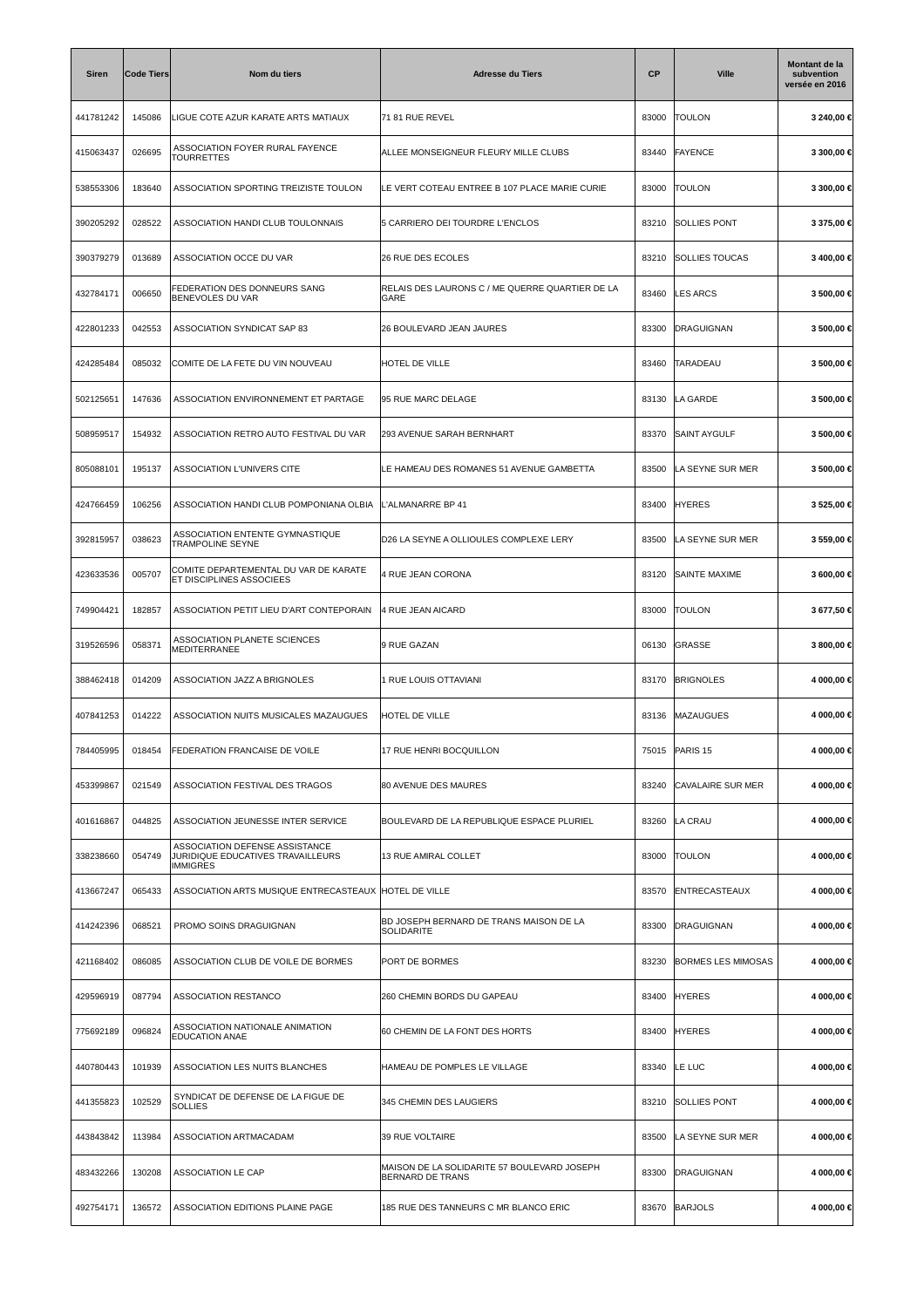| <b>Siren</b> | <b>Code Tiers</b> | Nom du tiers                                                                    | <b>Adresse du Tiers</b>                                             | <b>CP</b> | <b>Ville</b>            | Montant de la<br>subvention<br>versée en 2016 |
|--------------|-------------------|---------------------------------------------------------------------------------|---------------------------------------------------------------------|-----------|-------------------------|-----------------------------------------------|
| 479784563    | 142253            | SYNDICAT INITIATIVE HAUTES VALLE D'ARTUBY<br>JABRON                             | HOTEL DE VILLE LE PLUS HAUT VILLAGE                                 | 83840     | CHATEAUVIEUX            | 4 000,00 €                                    |
| 511171951    | 158587            | ASSOCIATION LE MAS PRODUCTION                                                   | 514 CHEMIN DE SAINT TROPEZ                                          | 83480     | PUGET SUR ARGENS        | 4 000,00 €                                    |
| 785740291    | 162951            | <b>ASSOCIATION INFA</b>                                                         | 5 RUE ANQUETIL                                                      | 94130     | NOGENT SUR MARNE        | 4 000,00 €                                    |
| 500628748    | 172514            | <b>ASSOCIATION L'ETREINTE</b>                                                   | 250 AVENUE DE LA RESISTANCE                                         | 83000     | <b>TOULON</b>           | 4 000,00 €                                    |
| 537790883    | 179640            | ASSOCIATION COMPAGNIE SOURICIERE                                                | ESPACE MAURICE 141 AVENUE MARCEL CASTIE                             | 83000     | <b>TOULON</b>           | 4 000,00 €                                    |
| 789879673    | 189804            | ASSOCIATION COLLECTIF ANIMATION<br>TERRITOIRE D'ARTUBY JABRON                   | AVENUE DE CHAMAY                                                    | 83840     | <b>COMPS SUR ARTUBY</b> | 4 000,00 €                                    |
| 808192991    | 201123            | <b>ASSOCIATION L'OEIL IVRE</b>                                                  | 974 BOULEVARD JULES MICHELET                                        | 83000     | <b>TOULON</b>           | 4 000,00 €                                    |
| 342517752    | 036012            | ASSOCIATION AQUATIC CLUB HYEROIS                                                | RUE AMBROISE THOMAS COMPLEXE AQUATIQUE BP 80 133                    | 83404     | <b>HYERES CEDEX</b>     | 4 050,00 €                                    |
| 398158741    | 005284            | COMITE DEPARTEMENTAL CANOE KAYAK DU VAR RUE EMILE OLLIVIER IMMEUBLE L'HELIANTHE |                                                                     | 83000     | <b>TOULON</b>           | 4 128,00 €                                    |
| 424037943    | 004997            | COMITE DEPARTEMENTAL VAR STE AVIRON                                             | RUE EMILE OLLIVIER IMMEUBLE L'HELIANTHE                             | 83000     | <b>TOULON</b>           | 4 500,00 €                                    |
| 424071892    | 005061            | ASSOCIATION LES AMIS DU VIEUX TOULON ET<br><b>SA REGION</b>                     | 10 RUE SAINT ANDRIEUX                                               | 83000     | <b>TOULON</b>           | 4 500,00 €                                    |
| 424004752    | 034040            | COMITE DEPARTEMENTAL RETRAITE SPORTIVE<br>DU VAR CODERS 83                      | RUE EMILE OLLIVIER IMMEUBLE L'HELIANTHE                             | 83000     | <b>TOULON</b>           | 4 500,00 €                                    |
| 411478068    | 052979            | SYNDICAT DES VINS COTEAUX VAROIS EN<br><b>PROVENCE</b>                          | PLACE DES ORMEAUX ABBAYE DE LA CELLE                                | 83170     | LA CELLE                | 4 500,00 €                                    |
| 378938245    | 057409            | ASSOCIATION ESPACE MEDITERRANEE                                                 | 28 RUE PICOT                                                        | 83000     | <b>TOULON</b>           | 4 500,00 €                                    |
| 429616030    | 072928            | ASSOCIATION BOUTCHOU DE L'ESPOIR HYERES<br>ET DE DEMAIN                         | 4 RUE DU SOLDAT BELLON                                              | 83400     | <b>HYERES</b>           | 4 500,00 €                                    |
| 432406882    | 091417            | COMITE DEPARTEMENTAL DE GOLF DU VAR                                             | RUE EMILE OLLIVIER MAISON DES SPORTS                                | 83000     | <b>TOULON</b>           | 4 500,00 €                                    |
| 315699215    | 098188            | FEDEDERATION DES VIGNERONS<br>INDEPENDANTS DU VAR                               | ZAC NICOPOLIS 95 RUE LA BRUYERE                                     | 83170     | <b>BRIGNOLES</b>        | 4 500,00 €                                    |
| 397905985    | 044465            | <b>ASSOCIATION RESSOURCE</b>                                                    | 199 MAIL DE LA PLANQUETTE MAISON QUARTIER                           | 83130     | LA GARDE                | 4 600,00 €                                    |
| 380470716    | 018515            | ASSOCIATION TOULON VAR ESCRIME                                                  | RUE SOUS LIEUTENANT GUY FRIGGERI COMPLEXE<br>SPORTIF DE VERT COTEAU | 83000     | <b>TOULON</b>           | 4 700,00 €                                    |
| 783118524    | 004516            | ASSOCIATION OGECEV STANISLAS                                                    | 2431 BOULEVARD P DELLI ZOTTI                                        | 83700     | <b>SAINT RAPHAEL</b>    | 4 733,55 €                                    |
| 390275600    | 094064            | FEDERATION DEPARTEMENTALE FOYERS<br>RURAUX DU VAR FDFR                          | ALLEE MONSEIGNEUR DE FLEURY                                         | 83440     | FAYENCE                 | 4 800,00 €                                    |
| 318843042    | 005163            | <b>ASSOCIATION ANEL</b>                                                         | 22 BOULEVARD DE LA TOUR MAUBOURG                                    | 75007     | PARIS 07                | 5 000,00 €                                    |
| 414240838    | 006048            | CLUB SPORTIF TOULONNAIS DE GYMNASTIQUE                                          | ZI TOULON EST LA GRANDE TOURRACHE BP 253                            | 83078     | TOULON CEDEX 9          | 5 000,00 €                                    |
| 411509391    | 055471            | ASSOCIATION ASSISTANCE RELAIS EDUCATION<br>THERAPEUTIQUE SANTE INFORMATION      | 10 AVENUE F.ROOSEVELT                                               | 83980     | LE LAVANDOU             | 5 000,00 €                                    |
| 424207264    | 075545            | <b>ASSOCIATION ENTRAIDE 83</b>                                                  | 22 RUE DU GENDARME VEILEX                                           | 83600     | FREJUS                  | 5 000,00 €                                    |
| 408476604    | 088355            | ASSOCIATION CHATEAULOIN CHEMINS<br><b>PLURIELS</b>                              | BASTIDE DE CHATEAUVALLON HOTEL DE VILLE                             | 83136     | NEOULES                 | 5 000,00 €                                    |
| 434997938    | 096441            | ASSOCIATION LES SAUTS DU LOUP                                                   | HOTEL DE VILLE                                                      | 83920     | LA MOTTE                | 5 000,00 €                                    |
| 480193424    | 124267            | ASSOCIATION JOYEUX BOULOMANES<br><b>GONFARONNAIS</b>                            | BOULODROME 4 LOT LES EUSSIERES                                      | 83590     | <b>GONFARON</b>         | 5 000,00 €                                    |
| 797800570    | 189973            | ASSOCIATION NOUVELLE OLYMPE                                                     | 471 CHEMIN DE LA LAUVE                                              | 83700     | <b>SAINT RAPHAEL</b>    | 5 000,00 €                                    |
| 480145994    | 202813            | COMITE DE JUMELAGE FRANCO ALLEMAND                                              | MAIRIE DE LA LONDE LES MAURES BOULEVARD AZAN                        | 83250     | LA LONDE LES MAURES     | 5 000,00 €                                    |
| 515164432    | 164678            | ASSOCIATION LOCALE ADMR MICRO CRECHE<br><b>SUVIERE</b>                          | QUARTIER NOTRE DAME MME FORT                                        | 83610     | <b>COLLOBRIERES</b>     | 5 175,00 €                                    |
| 392467270    | 087070            | <b>CLUB 210</b>                                                                 | 11 RUE GEORGES CISSON                                               | 83210     | <b>SOLLIES PONT</b>     | 5 200,00 €                                    |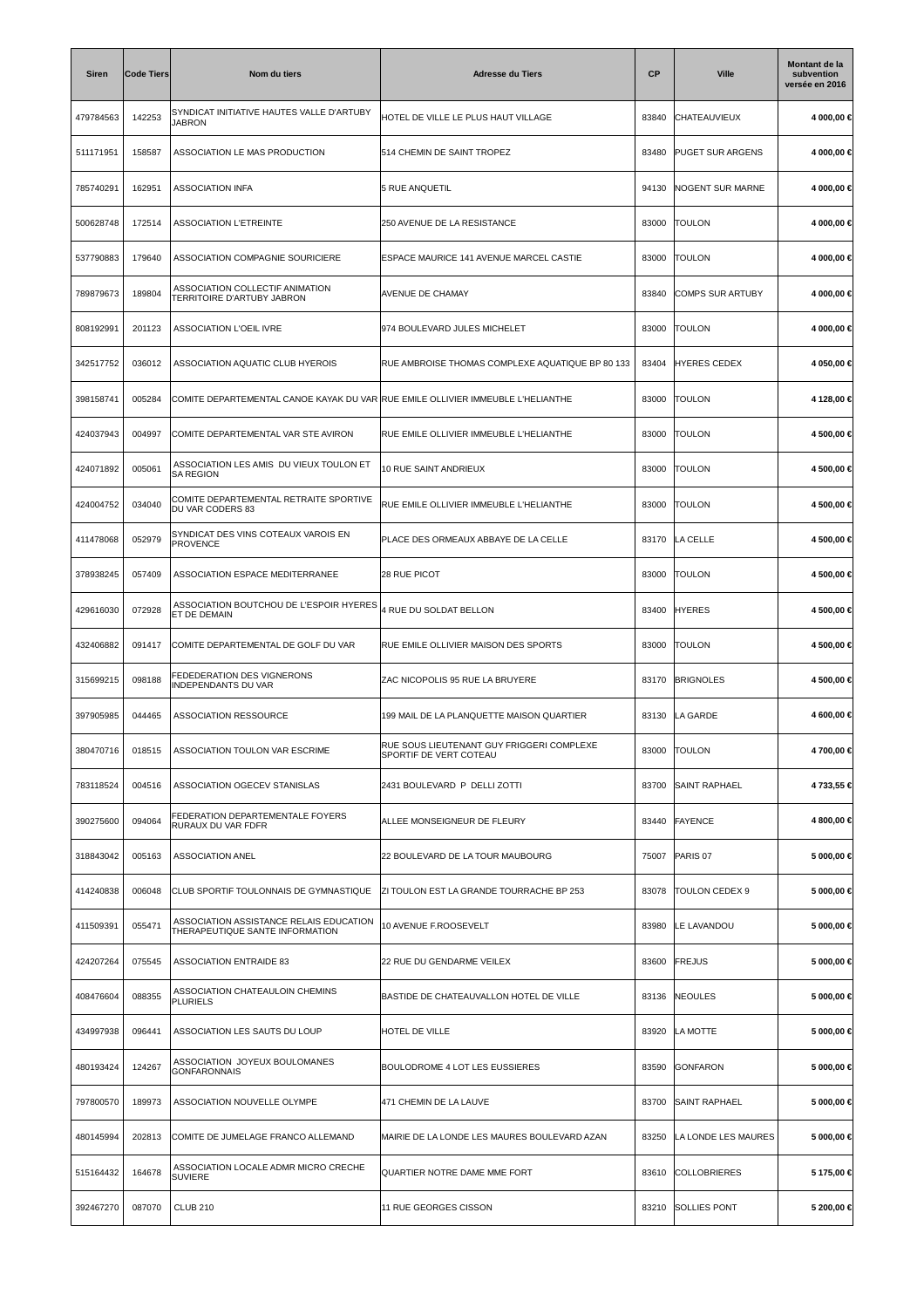| <b>Siren</b> | <b>Code Tiers</b> | Nom du tiers                                                              | <b>Adresse du Tiers</b>                                | СP    | <b>Ville</b>                            | Montant de la<br>subvention<br>versée en 2016 |
|--------------|-------------------|---------------------------------------------------------------------------|--------------------------------------------------------|-------|-----------------------------------------|-----------------------------------------------|
| 428114920    | 005010            | COMITE DU VAR D ATHLETISME                                                | RUE EMILE OLLIVIER IMMEUBLE L'HELIANTHE                | 83000 | <b>TOULON</b>                           | 5400,00€                                      |
| 412481053    | 075849            | ASSOCIATION DE SERVICE AUX PERSONNES<br>SENDRA                            | 14 RUE LABAT                                           | 83300 | DRAGUIGNAN                              | 5497,00€                                      |
| 381221357    | 004982            | COMITE DEPARTEMENTAL DE DANSE DU VAR                                      | RUE EMILE OLLIVIER IMMEUBLE L'HELIANTHE                | 83000 | <b>TOULON</b>                           | 5 500,00 €                                    |
| 503367526    | 155561            | ASSOCIATION LES PETITS PETONS                                             | <b>QUARTIER SAINT MARC</b>                             | 83170 | CAMPS LA SOURCE                         | 5 515,00 €                                    |
| 432633626    | 077202            | ASSOCIATION SPORTIVE LYCEE DUMONT<br><b>D'URVILLE</b>                     | 212 RUE AMIRAL JAUJARD BP 1404                         | 83056 | <b>TOULON CEDEX</b>                     | 5 800,00 €                                    |
| 783137482    | 004220            | INSTITUT OCEANOGRAPHIQUE PAUL RICARD                                      | <b>ILE DES EMBIERS</b>                                 | 83140 | <b>SIX FOURS LES PLAGES</b>             | 6 000,00 €                                    |
| 392624169    | 004886            | COMITE DU VAR BASKET BALL                                                 | 104 AVENUE DE DRAGUIGNAN Z I TOULON EST                | 83130 | LA GARDE                                | 6 000,00 €                                    |
| 421453986    | 005154            | ASSOCIATION ACADEMIE DU VAR                                               | PASSAGE DE LA CORDERIE                                 | 83000 | <b>TOULON</b>                           | 6 000,00 €                                    |
| 328986799    | 008086            | ASSOCIATION LE FOYER WALLON BERTHE                                        | TOUR C CITE BERTHE BP 404                              | 83514 | LA SEYNE SUR MER<br><b>CEDEX</b>        | 6 000,00 €                                    |
| 317122265    | 008341            | ASSOCIATION CENTRE AUDIO VISUEL<br>DEPARTEMENTAL ANIMATION SOCIO EDUCATIF | 20 RUE ROBERT SCHUMANN PORT MARCHAND II                | 83000 | <b>TOULON</b>                           | 6 000,00 €                                    |
| 424331098    | 012228            | ASSOCIATION DES MAIRES RURAUX DU VAR                                      | HOTEL DE VILLE DE FIGANIERES                           | 83830 | <b>FIGANIERES</b>                       | 6 000,00 €                                    |
| 410145684    | 026153            | ASSOCIATION HOCKEY CLUB DE L'AIRE<br>TOULONNAISE                          | QUARTIER LES SAVELS LA PATINOIRE                       | 83130 | LA GARDE                                | 6 000,00 €                                    |
| 343292397    | 055044            | ASSOCIATION LUDOTHEQUE LEI JOUGADOU                                       | <b>RUE CAPESSE</b>                                     | 83300 | DRAGUIGNAN                              | 6 000,00 €                                    |
| 324465632    | 065478            | ASSOCIATION AIR PACA                                                      | 146 RUE PARADIS LE NOILLY PARADIS                      | 13006 | MARSEILLE 06                            | 6 000,00 €                                    |
| 392949400    | 075388            | FEDERATION CAVES COOPERATIVES DU VAR                                      | 15 BOULEVARD MARECHAL FOCH                             | 83170 | <b>BRIGNOLES</b>                        | 6 000,00 €                                    |
| 448091017    | 108346            | <b>ASSOCIATION L'ECRIT PLUME</b>                                          | 144 RUE LA CORDAIRE LE SAINT BENOIT                    | 83200 | <b>TOULON</b>                           | 6 000,00 €                                    |
| 447679903    | 108785            | ASSOCIATION LA SEYNE VAR HANDBALL                                         | 72 CHEMIN DE LA SEYNE A BASTIAN STADE SCAGLIA          | 83500 | LA SEYNE SUR MER                        | 6 000,00 €                                    |
| 315003400    | 112634            | ASSOCIATION MAISON DE L'ENFANCE CRECHE<br><b>LEI PITCHOUN</b>             | CHEMIN SAINT SIMON BOULEVARD SAINT JEAN                | 83470 | SAINT MAXIMIN LA<br><b>SAINTE BAUME</b> | 6 000,00 €                                    |
| 429966476    | 135646            | ASSOCIATION BAYAMO                                                        | 12 LOT LE COTEAU DS MOULINS 890 CHEMIN DE<br>DONICARDE | 83500 | LA SEYNE SUR MER                        | 6 000,00 €                                    |
| 490032307    | 147198            | ASSOCIATION COMPAGNIE LES BIJOUX<br><b>INDISCRETS</b>                     | 17 RUE MIRABEAU                                        | 83000 | <b>TOULON</b>                           | 6 000,00 €                                    |
| 495126500    | 147515            | ASSOCIATION CULTURE PLUS                                                  | 18 AVENUE SENEQUIER                                    | 83000 | <b>TOULON</b>                           | 6 000,00 €                                    |
| 497632323    | 148400            | ASSOCIATION UNION SPORTIVE CRAUROISE<br><b>HANDBALL</b>                   | AVENUE FREDERIC MISTRAL COMPLEXE LE FENOUILLET         | 83260 | LA CRAU                                 | 6 000,00 €                                    |
| 514167949    | 162943            | ASSOCIATION HYERES OLYMPIQUE SPORT<br>HANDBALL                            | AVENUE JEAN NATTE BP 10126                             | 83400 | <b>HYERES</b>                           | $6000,00 \in$                                 |
| 532074879    | 183501            | <b>ASSOCIATION E2C</b>                                                    | CHEZ MR BOUDET STEPHANE 3 RUE VINCENT ALLEGRE          | 83000 | <b>TOULON</b>                           | 6 000,00 €                                    |
| 528621949    | 172992            | ASSOCIATION ES PROPRETE                                                   | 2685 AVENUE PRESIDENT JOHN KENNEDY                     | 83140 | <b>SIX FOURS LES PLAGES</b>             | 6 100,00 €                                    |
| 424292423    | 096898            | ASSOCIATION CONSERVATOIRE PATRIMOINE DU<br><b>FREINET</b>                 | <b>HOTEL DE VILLE</b>                                  | 83680 | LA GARDE FREINET                        | 6 200,00 €                                    |
| 394016562    | 079277            | ASSOCIATION FEMME DANS LA CITE                                            | 710 AVENUE JEAN BARTOLINI RESIDENCE LES LAVANDES 1     | 83500 | LA SEYNE SUR MER                        | 6 300,00 €                                    |
| 950420612    | 019888            | ASSOCIATION EDUCATION PROMOTION ET<br>ACCUEIL DES FAMILLES EPAFA          | 46 RUE SIGAUDY CENTRE SOCIO CARITATIF                  | 83600 | <b>FREJUS</b>                           | 6 500,00 €                                    |
| 434240495    | 094532            | ASSOCIATION MAISON DES LACS                                               | 15 AVENUE PERAFABRE                                    | 83630 | LES SALLES SUR<br>VERDON                | 6 500,00 €                                    |
| 529034506    | 174125            | ASSOCIATION MOUISSALINE PROD                                              | IMMEUBLE LE BRANLY 177 RUE DE VERDUN                   | 83250 | LA LONDE LES MAURES                     | 6 500,00 €                                    |
| 424380327    | 077272            | ASSOCIATION ANTHEA                                                        | ILOT DE L HORLOGE 1 RUE DOU FABRIGUIE BP 219           | 83300 | DRAGUIGNAN                              | 6 542,00 €                                    |
| 501537732    | 187896            | <b>ASSOCIATION ARTEMIS</b>                                                | 430 CHEMIN DU MERLANCON                                | 13400 | AUBAGNE                                 | 6 560,00 €                                    |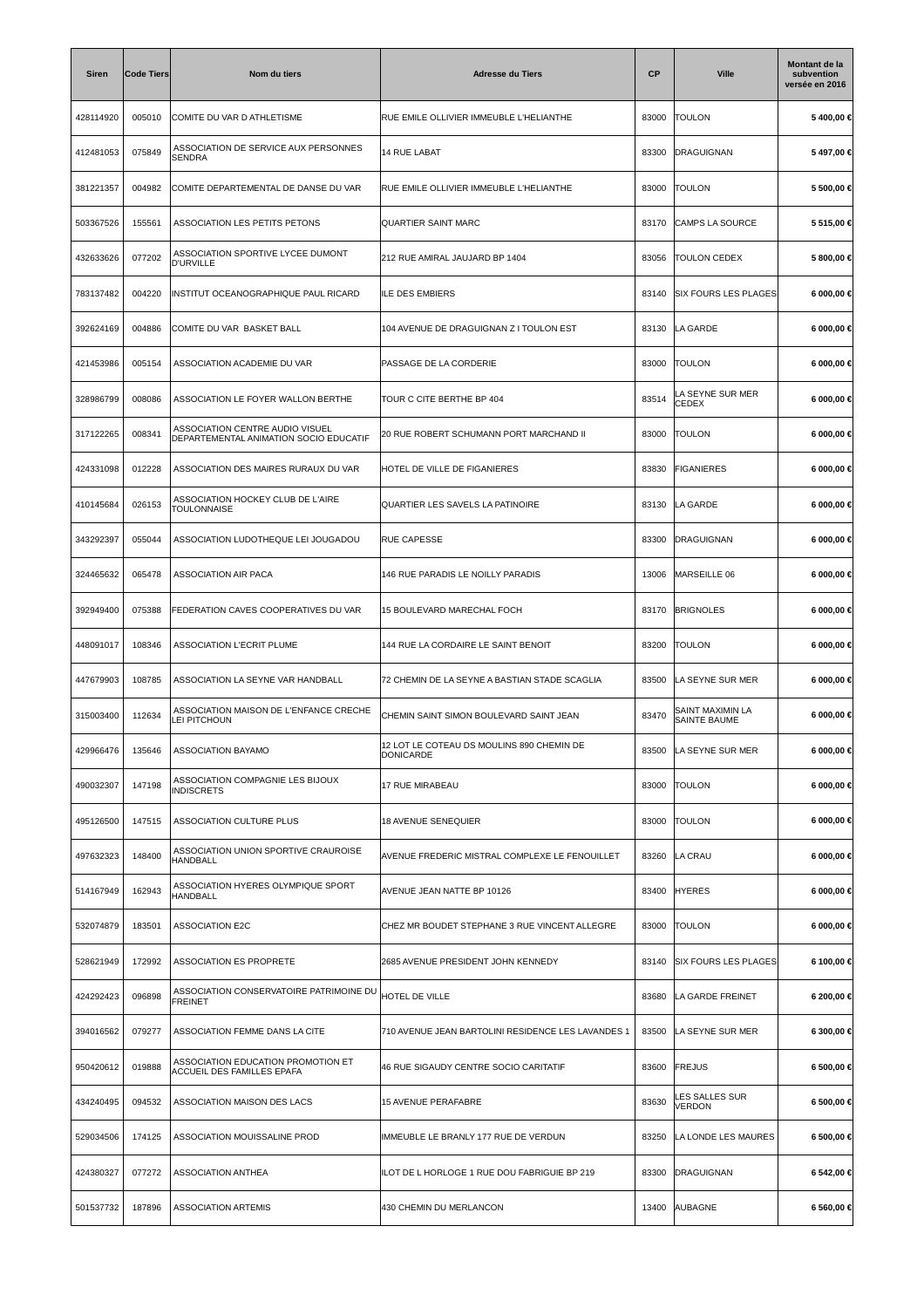| <b>Siren</b> | <b>Code Tiers</b> | Nom du tiers                                                       | <b>Adresse du Tiers</b>                                                                                                                                            | <b>CP</b> | <b>Ville</b>      | Montant de la<br>subvention<br>versée en 2016 |
|--------------|-------------------|--------------------------------------------------------------------|--------------------------------------------------------------------------------------------------------------------------------------------------------------------|-----------|-------------------|-----------------------------------------------|
| 425061389    | 053622            | ASSOCIATION NOUVEL HORIZON RIANS                                   | CHEMIN DE LA GARDE MAISON SOLAIRE                                                                                                                                  | 83560     | <b>RIANS</b>      | 6 670,00 €                                    |
| 444874564    | 005140            | COMITE DEPARTEMENTAL D'EQUITATION DU VAR<br>CDEV                   | 551 AVENUE DU 14 JUILLET 1789                                                                                                                                      | 83130     | LA GARDE          | 7 000,00 €                                    |
| 405314089    | 062033            | ASSOCIATION LE MIISTERE DE LA CULTURE                              | 2 PLACE AURIOL                                                                                                                                                     | 83510     | LORGUES           | 7 000,00 €                                    |
| 347554578    | 083157            | ASSOCIATION LE BRUIT DES HOMMES                                    | 29 RUE COLI LE BAGATELLE                                                                                                                                           | 83000     | <b>TOULON</b>     | 7 000,00 €                                    |
| 442632634    | 105825            | ASSOCIATION LE MOULIN A PAROLES                                    | 264 CHEMIN DE MONEIRET VILLA LES ROSES QUARTIER<br>PEYRON                                                                                                          | 83500     | LA SEYNE SUR MER  | 7 000,00 €                                    |
| 488536400    | 131664            | ASSOCIATION MOUVEMENT INTER MUSIQUES<br><b>OUVERTES MIMO</b>       | FORT GIBRON BP 4                                                                                                                                                   | 83570     | <b>CORRENS</b>    | 7 000,00 €                                    |
| 401503636    | 004903            | COMITE DEPARTEMENTAL MONTAGNE<br><b>ESCALADE</b>                   | RUE EMILE OLLIVIER IMMEUBLE L'HELIANTHE                                                                                                                            | 83000     | <b>TOULON</b>     | 7 100,00 €                                    |
| 298302415    | 127466            | ASSOCIATION ASA CANAL DU PARDIGON                                  | HOTEL DE VILLE COURS PERI                                                                                                                                          | 83570     | ENTRECASTEAUX     | 7 145,00 €                                    |
| 783165640    | 015729            | ASSOCIATION DEPARTEMENTALE DES FRANCAS 304 308 AVENUE DE FORBIN    |                                                                                                                                                                    | 83100     | <b>TOULON</b>     | 7 200,00 €                                    |
| 343023073    | 116446            | ASSOCIATION CENTRE NAUTIQUE DE BAUDUEN                             | <b>QUARTIER LES AIRES</b>                                                                                                                                          | 83630     | <b>BAUDUEN</b>    | 7 240,50 €                                    |
| 425029279    | 086364            | ASSOCIATION PROMO SOINS FREJUS SAINT<br>RAPHAEL                    | <b>46 RUE SIGAUDY CENTRE CARITAS</b>                                                                                                                               | 83600     | FREJUS            | 7 500,00 €                                    |
| 482425774    | 128757            | ASSOCIATION SENDRA CHANTIERS                                       | <b>14 RUE LABAT</b>                                                                                                                                                | 83300     | <b>DRAGUIGNAN</b> | 7 500,00 €                                    |
| 508520376    | 164006            | ASSOCIATION TOULONNAISE DE JIU JITSU<br><b>BRESILIEN</b>           | 40 BOULEVARD ALPHAND JULIEN GAILLARD                                                                                                                               | 83200     | <b>TOULON</b>     | 7 500,00 €                                    |
| 508178357    | 164880            | <b>ASSOCIATION ALEAS</b>                                           | 16 RUE GEORGES CISSON                                                                                                                                              | 83300     | DRAGUIGNAN        | 7 500,00 €                                    |
| 424044139    | 026870            | COMITE DEPARTEMENTAL DE SPORT ADAPTE<br>DU VAR                     | RUE EMILE OLLIVIER IMMEUBLE L'HELIANTHE                                                                                                                            | 83000     | <b>TOULON</b>     | 7 600,00 €                                    |
| 424535862    | 005084            | COMITE DEPARTEMENTAL HANDISPORT DU VAR                             | RUE EMILE OLLIVIER IMMEUBLE L'HELIANTHE                                                                                                                            | 83000     | <b>TOULON</b>     | 8 000,00 €                                    |
| 783068877    | 006286            | ASSOCIATION AERONAUTIQUE PROVENCE<br><b>COTE D'AZUR</b>            | AERODROME DE FAYENCE TOURRETTES                                                                                                                                    | 83440     | <b>FAYENCE</b>    | 8 000,00 €                                    |
| 424009553    | 006302            | COMITE DEPARTEMENTAL NATATION DU VAR                               | RUE EMILE OLLIVIER IMMEUBLE L'HELIANTHE                                                                                                                            | 83000     | <b>TOULON</b>     | 8 000,00 €                                    |
| 380832857    | 022148            |                                                                    | ASSOCIATION VAROISE ACTION LOCATAIRE HLM $\begin{vmatrix} 180 \text{ RUE} \text{ MARC ET } Y \text{VONNE } \text{BARON LE PORT MARCHAND } \text{BT} \end{vmatrix}$ | 83000     | <b>TOULON</b>     | 8 000,00 €                                    |
| 433558616    | 093058            | ASSOCIATION CENTRE DE RECHERCHE<br><b>EXPERIMENTATION VIN ROSE</b> | 70 AVENUE PRESIDENT WILSON CHEZ MALAIN BACINO                                                                                                                      | 83550     | VIDAUBAN          | 8 000,00 €                                    |
| 477670921    | 121640            | <b>ATAC</b>                                                        | ASSOCIATION TOULONNAISE DES AMIS DU CHAT L'AUBERGE DES MINOUS AVENUE ARISTIDE BRIAND<br>LAGOUBRAN                                                                  | 83200     | <b>TOULON</b>     | 8 000,00 €                                    |
| 509005427    | 150875            | ASSOCIATION ARTEFACT SUD                                           | MAISON DES ASSOCIATIONS 4 RUE JEAN CORONA                                                                                                                          | 83120     | SAINTE MAXIME     | 8 000,00 €                                    |
| 450074521    | 177727            | ASSOCIATION HANDITOIT PROVENCE                                     | 26 BOULEVARD BUREL                                                                                                                                                 | 13014     | MARSEILLE 14      | 8 000,00 €                                    |
| 424168615    | 007367            | COMTE DEPARTEMENTAL DE SKI DU VAR                                  | 24 IMPASSE DES CERISIERS QUARTIER LA ROUVIERE                                                                                                                      | 83190     | <b>OLLIOULES</b>  | 9 000,00 €                                    |
| 424159879    | 018463            | COMITE DEPARTEMENTAL DU VAR FFPJP                                  | CHEMIN LAVALLEE BP 331 IMMEUBLE LE PANORAMA                                                                                                                        | 83130     | LA GARDE          | 9 000,00 €                                    |
| 394717540    | 035047            | <b>ASSOCIATION AERIA</b>                                           | 107 IMPASSE BONIFAY QUARTIER SAINT HONNORAT                                                                                                                        | 83190     | <b>OLLIOULES</b>  | 9 000,00 €                                    |
| 435343785    | 095973            | ASSOCIATION BAOBAB                                                 | 13 BOULEVARD DE STRASBOURG                                                                                                                                         | 83000     | <b>TOULON</b>     | 9 000,00 €                                    |
| 423838481    | 106784            | ASSOCIATION LES PETITS DEBROUILLARDS<br>PACA                       | ECOLE FILIPPI AVENUE GENERAL GOURAUD                                                                                                                               | 83200     | <b>TOULON</b>     | 9 000,00 €                                    |
| 344049887    | 004424            | COMITE DU VAR DE HANDBALL                                          | RUE EMILE OLLIVIER IMMEUBLE L'HELIANTHE                                                                                                                            | 83000     | <b>TOULON</b>     | 9 500,00 €                                    |
| 314138439    | 004893            | ASSOCIATION ADPC 83 PROTECTION CIVILE                              | 357 ROUTE NLE 8 TOULON MARSEILLE                                                                                                                                   | 83200     | <b>TOULON</b>     | 9 500,00 €                                    |
| 403501059    | 056629            |                                                                    | MAISON ASSOCIATION ENFANCE FAMILLE ECOLE RESIDENCE LES LILAS 1 498 AVENUE J BARTOLINI                                                                              | 83500     | LA SEYNE SUR MER  | 9 500,00 €                                    |
| 532722873    | 177410            | ASSOCIATION VERDON OXYGENE                                         | HOTEL DE VILLE                                                                                                                                                     | 83630     | <b>AUPS</b>       | 9 500,00 €                                    |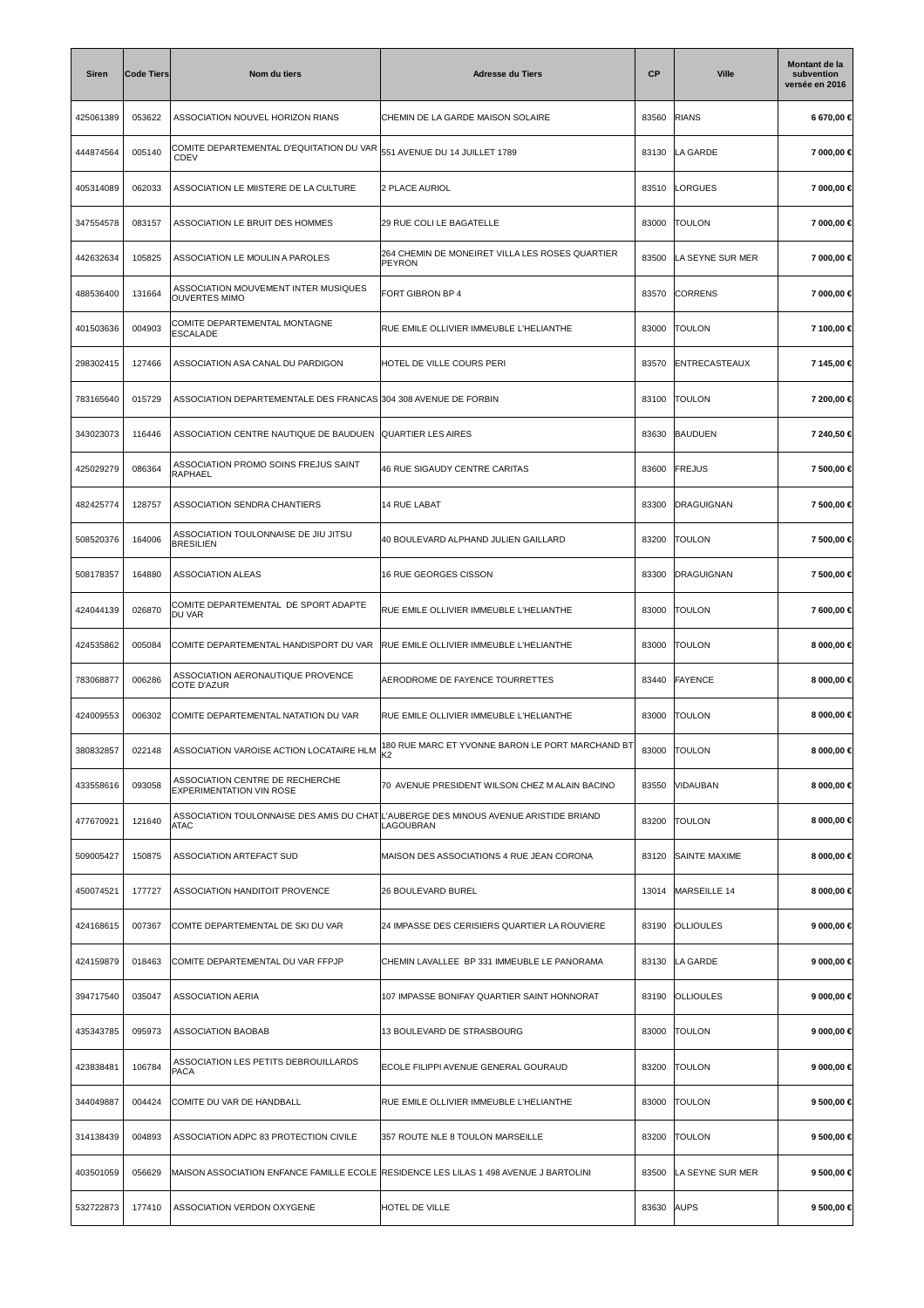| <b>Siren</b> | <b>Code Tiers</b> | Nom du tiers                                                                 | <b>Adresse du Tiers</b>                                | СP    | <b>Ville</b>               | Montant de la<br>subvention<br>versée en 2016 |
|--------------|-------------------|------------------------------------------------------------------------------|--------------------------------------------------------|-------|----------------------------|-----------------------------------------------|
| 399397116    | 004423            | COMITE DEPARTEMENTAL UFOLEP                                                  | 68 BOULEVARD VICTOIR AGOSTINI                          | 83000 | <b>TOULON</b>              | 10 000,00 €                                   |
| 423747021    | 007716            | COMITE DEPARTEMENTAL DE BOXE DU VAR                                          | RUE EMILE OLLIVIER IMMEUBLE L'HELIANTHE                | 83000 | <b>TOULON</b>              | 10 000,00 €                                   |
| 784413395    | 017599            | ASSOCIATION NATIONALE POUR LE TRANSPORT<br>EDUCATIFS DE L'ENSEINEMENT PUBLIC | <b>8 RUE E LOCKROY</b>                                 | 75011 | PARIS <sub>11</sub>        | 10 000,00 €                                   |
| 419027743    | 028171            | ASSOCIATION COLLECTIF CREATION DIFFUSION<br>MUSICALE 2CDM                    | 228 RUE NICOLAS ROBERT                                 | 83200 | <b>TOULON</b>              | 10 000,00 €                                   |
| 409572237    | 053205            | ASSOCIATION CENTRE ETUDE REAL<br>PASTORALES ALPES MEDITERRANEE CERPAM        | 580 AVENUE DE LA LIBERATION                            | 04100 | MANOSQUE                   | 10 000,00 €                                   |
| 422219063    | 084933            | ASSOCIATION LE CARROUSEL                                                     | 98 BOULEVARD AUDIFFREN                                 | 83110 | SANARY                     | 10 000,00 €                                   |
| 428587869    | 087504            | COMITE ORGANISATION DU CORSO C O C                                           | PLACE SAINT FRANCOIS HOTEL DE VILLE                    | 83230 | <b>BORMES LES MIMOSAS</b>  | 10 000,00 €                                   |
| 438645145    | 097893            | <b>ASSOCIATION KAIRE</b>                                                     | <b>14 RUE CHALUCET</b>                                 | 83000 | <b>TOULON</b>              | 10 000,00 €                                   |
| 448365767    | 109489            | ASSOCIATION AUTISME SOLIDARITE                                               | 97 CHEMIN DE L'EAU SALEE                               | 83670 | <b>BARJOLS</b>             | 10 000,00 €                                   |
| 450903026    | 113250            | ASSOCIATION BEBE BONHEUR TOULON                                              | 449 AVENUE EDOUARD HERRIOT                             | 83200 | <b>TOULON</b>              | 10 000,00 €                                   |
| 453017337    | 120326            | ASSOCIATION FILMHARMONIA                                                     | 21 RUE MIRABEAU                                        | 83000 | <b>TOULON</b>              | 10 000,00 €                                   |
| 490482783    | 144719            | ASSOCIATION LOU MISTERIOU                                                    | RUE DES BATTERIES MAISON DES ASSOCIATIONS              | 83370 | <b>FREJUS</b>              | 10 000,00 €                                   |
| 504969429    | 154117            | ASSOCIATION L'AUTRE COMPAGNIE                                                | 30 RUE DU POMET                                        | 83000 | <b>TOULON</b>              | 10 000,00 €                                   |
| 510038169    | 168360            | ASSOCIATION LES VOIX ANIMEES                                                 | 21 RUE MIRABEAU                                        | 83000 | <b>TOULON</b>              | 10 000,00 €                                   |
| 425100625    | 173094            | ASSOCIATION LIBRAIRIES DU SUD                                                | 4 RUE SAINT FERROL                                     | 13001 | MARSEILLE 01               | 10 000,00 €                                   |
| 749837548    | 180844            | ASSOCIATION FABRIK NOMADE PRODUCTION                                         | RESIDENCE LE SUFFREN 157 AVENUE EMILE VINCENT          | 83000 | <b>TOULON</b>              | 10 000,00 €                                   |
| 790163307    | 186673            | DELEGATION REGIONALE FRA FOR PACA                                            | PAVILLON DU ROI RENE VALABRE CHEMIN<br>DEPARTEMENTAL 7 | 13120 | GARDANNE                   | 10 000,00 €                                   |
| 487684649    | 192170            | ASSOCIATION VELO LOISIR PROVENCE                                             | DOMAINE DE VALX                                        | 04360 | <b>MOUSTIERS STE MARIE</b> | 10 000,00 €                                   |
| 801525049    | 195132            | ASSOCIATION LES ANES DU PLAN GUINET                                          | CHEZ MR GARON 96 IMPASSE GARON                         | 83600 | FREJUS                     | 10 000,00 €                                   |
| 339514614    | 096622            | ASSOCIATION CRECHE LE PETIT PRINCE                                           | DOMAINE DU THORONET                                    | 83830 | <b>FIGANIERES</b>          | 10 021,00 €                                   |
| 452831449    | 116365            | ASSOCIATION VIGNERONS CUERS PIERREFEU<br><b>PUGET VILLE</b>                  | MAISON DES VIGNERONS                                   | 83390 | PIERREFEU DU VAR           | 10 250,00 €                                   |
| 390173318    | 109242            | ASSOCIATION LA DENT DE LAIT                                                  | 38 BOULEVARD JEAN MOULIN                               | 83780 | FLAYOSC                    | 10 350,00 €                                   |
| 384708871    | 005075            | ASSOCIATION VELO SPORT HYEROIS                                               | VELODROME DE COSTEBELLE CHEMIN DE L'ERMITAGE           | 83400 | <b>HYERES</b>              | 10 500,00 €                                   |
| 422716530    | 085060            | ASSOCIATION VIVONS ENSEMBLE CRECHE LEI<br><b>RISOULET</b>                    | CENTRE GEORGES SOUQUIERES AVENUE DE LA MER             | 83430 | SAINT MANDRIER SUR<br>MER  | 10 580,00 €                                   |
| 522513191    | 174444            | ASSOCIATION LES LUCIOLES                                                     | 1 AVENUE MARC BARON                                    | 83430 | SAINT MANDRIER SUR<br>MER  | 10 580,00 €                                   |
| 422653915    | 004948            | <b>ASSOCIATION USEP</b>                                                      | 68 AVENUE VICTOR AGOSTINI                              | 83200 | <b>TOULON</b>              | 11 000,00 €                                   |
| 424368405    | 005141            | COMITE VAR FEDERATION FRANCAISE<br><b>GYMNASTIQUE</b>                        | RUE EMILE OLLIVIER IMMEUBLE L'HELIANTHE                | 83000 | <b>TOULON</b>              | 11 000,00 €                                   |
| 420428641    | 096740            | ASSOCIATION CELLO FAN                                                        | 8 AVENUE LE MESNIL                                     | 06200 | <b>NICE</b>                | 11 000,00 €                                   |
| 412491516    | 101833            | ASSOCIATION CRECHE HALTE GARDERIE<br>PARENTALE LOU PANTAI                    | LOU PANTAI 134 CHEMIN LES ANDRIEUX                     | 83330 | <b>EVENOS</b>              | 11 166,00 €                                   |
| 413745654    | 066983            | ASSOCIATION NOUVEL HORIZON LA SEYNE                                          | LE GRENADIER BAT 1 270 AVENUE STEPHANE HESSEL          | 83500 | LA SEYNE SUR MER           | 11 198,00 €                                   |
| 410069991    | 065942            | ASSOCIATION FEMMES D'AUJOURD'HUI                                             | 20B RUE PICOT 1ER ETAGE                                | 83000 | <b>TOULON</b>              | 11 500,00 €                                   |
| 477727929    | 119090            | <b>ASSOCIATION LEI FONFONIS</b>                                              | QUARTIER LE PLANTIER 10 CHEMIN DE LA BASTIDE           | 83630 | <b>REGUSSE</b>             | 11 903,00 €                                   |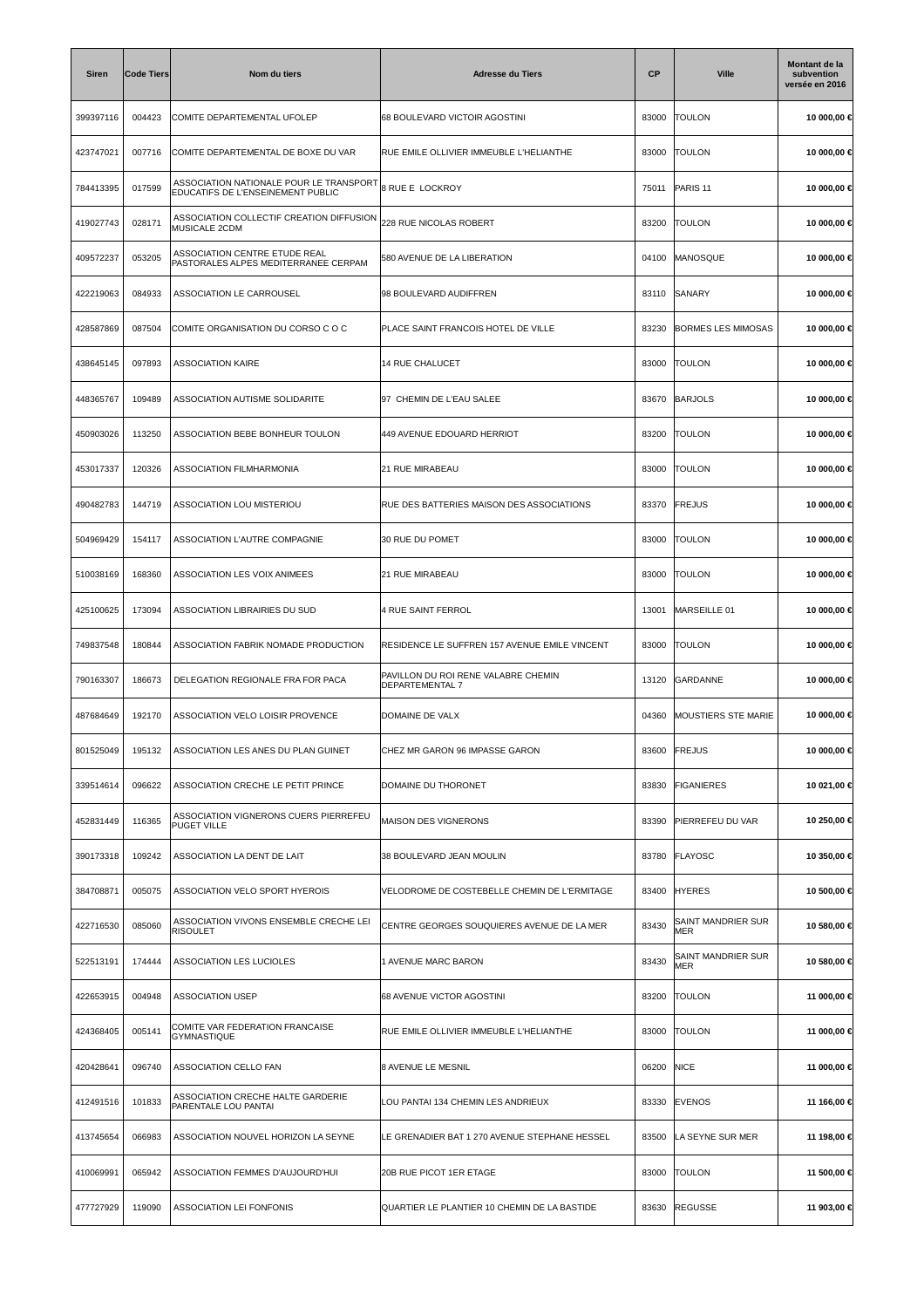| Siren     | <b>Code Tiers</b> | Nom du tiers                                                         | <b>Adresse du Tiers</b>                                            | <b>CP</b> | <b>Ville</b>                | Montant de la<br>subvention<br>versée en 2016 |
|-----------|-------------------|----------------------------------------------------------------------|--------------------------------------------------------------------|-----------|-----------------------------|-----------------------------------------------|
| 420975898 | 006295            | COMITE DU VAR DE JUDO                                                | RUE EMILE OLLIVIER IMMEUBLE L'HELIANTHE                            | 83000     | <b>TOULON</b>               | 12 000,00 €                                   |
| 429962095 | 007718            | COMITE DEPARTEMENTAL CYCLISME DU VAR                                 | RUE EMILE OLLIVIER IMMEUBLE L'HELIANTHE                            | 83000     | <b>TOULON</b>               | 12 000,00 €                                   |
| 383495579 | 017801            | ASSOCIATION VAROISE DE SECOURS AUX<br><b>ANIMAUX FREJUS</b>          | LES GARELLES LE DEFENDS                                            | 83520     | ROQUEBRUNE SUR<br>ARGENS    | 12 000,00 €                                   |
| 411696503 | 028618            | ASSOCIATION FESTIVAL MUSIQUE ANCIENNE DE<br><b>CALLAS</b>            | CENTRE BEAUSEJOUR                                                  | 83830     | CALLAS                      | 12 000,00 €                                   |
| 399859040 | 083717            | ASSOCIATION MEDITERRANEE LARGES<br>HORIZON MAISON FRERES             | 16 RUE D'ETIENNE D'ORVES MAISON DES FRERES                         | 83330     | LE BEAUSSET                 | 12 000,00 €                                   |
| 441377694 | 101952            | FEDERATION FDGDON 83                                                 | 224 RUE DES DECOUVERTES S/C FREDON PACA ZAC DES<br><b>BOUSQUET</b> | 83390     | <b>CUERS</b>                | 12 000,00 €                                   |
| 499959914 | 146817            | ASSOCIATION MAISON INTERGENERATIONELLE<br><b>QUARTIER L'AMIQ</b>     | 44 B RUE DENFERT ROCHEREAU                                         | 83500     | LA SEYNE SUR MER            | 12 000,00 €                                   |
| 352817407 | 103858            | ASSOCIATION CRECHE LE PETIT CALIN                                    | 30 RUE JEAN JACQUES ROUSSEAU                                       | 83690     | SALERNES                    | 12 468,00 €                                   |
| 424630143 | 005080            | COMITE DEPARTEMENTAL VAR DE LA FFVB                                  | RUE EMILE OLLIVIER IMMEUBLE L'HELIANTHE                            | 83000     | <b>TOULON</b>               | 12 500,00 €                                   |
| 783167232 | 006007            | ASSOCIATION OGEC LYCEE MARIE FRANCE                                  | 220 AVENUE MARCEL CASTIE                                           | 83200     | <b>TOULON</b>               | 12 920,00 €                                   |
| 418306338 | 055809            | ASSOCIATION SECOURS POPULAIRE FRANCAIS<br>COMITE DRAGUIGNAN          | 10 BOULEVARD MARECHAL JOFFRE                                       | 83300     | DRAGUIGNAN                  | 13 000,00 €                                   |
| 389938580 | 075250            | ASSOCIATION THEATRE DES 4 VENTS                                      | 3 RUE GENERAL MANGIN CLARET                                        | 83000     | <b>TOULON</b>               | 13 000,00 €                                   |
| 379638356 | 026527            | ASSOCIATION ASSOMPTION MEDITERRANEE<br>COLLEGE DE COGOLIN            | ROUTE DES MINES                                                    | 83310     | <b>COGOLIN</b>              | 13 190,00 €                                   |
| 387759939 | 004555            | ASSOCIATION SPORTIVE AUTOMOBILE CLUB DU<br>VAR                       | ZAC DES ANDUES AVENUE DE L'ARLESIENNE                              | 83210     | SOLLIES PONT                | 13 500,00 €                                   |
| 408675734 | 101589            | <b>ASSOCIATION LEI DROLE</b>                                         | 176 ROUTE DE SALERNES CRECHE HALTE GARDERIE                        | 83690     | VILLECROZE                  | 13 541,00 €                                   |
| 783167133 | 028625            | ASSOCIATION AEP LA CANORE                                            | 673 RUE DOCTEUR BARROIS                                            | 83000     | <b>TOULON</b>               | 13 550,00 €                                   |
| 411835564 | 019555            | ASSOCIATION FRANCE ALZHEIMER VAR                                     | 36 RUE POINCARRE LE PALAIS DE LA MEDITERRANEE                      | 83000     | <b>TOULON</b>               | 14 000,00 €                                   |
| 808946354 | 113436            | <b>ASSOCIATION HORS CHAMP</b>                                        | 527 AVENUE DE LA CERISAIE                                          | 83300     | DRAGUIGNAN                  | 14 000,00 €                                   |
| 411853724 | 032118            | ASSOCIATION HYERES HANDI BASKET                                      | HLM BELEVUE BAT J VALLON LES ROUGIERES                             | 83400     | <b>HYERES</b>               | 14 125,00 €                                   |
| 339920126 | 096886            | ASSOCIATION RELAIS DES BAMBINS                                       | AVENUE DOCTEUR ROZIERS                                             | 83630     | <b>AUPS</b>                 | 14 451,00 €                                   |
| 442018396 | 102183            | ASSOCIATION CLUB NAUTIQUE DES SALLES<br><b>SUR VERDON</b>            | BASE NAUTIQUE PLACE MARGARIDON                                     | 83630     | LES SALLES SUR<br>VERDON    | 14 847,00 €                                   |
| 390435493 | 016370            | ASSOCIATION EQUIPE SAINT VINCENT                                     | EGLISE SAINTE DUCELINE LE PYANET                                   | 83400     | <b>HYERES</b>               | 15 000,00 €                                   |
| 413592874 | 052103            | ASSOCIATION HANDBALL GARDEEN                                         | LES PENSEES RUE HENRI BARBUSSE                                     | 83130     | LA GARDE                    | 15 000,00 €                                   |
| 404693202 | 063314            | ASSOCIATION LES VINS DE BANDOL                                       | 238 CHEMIN DE LA FERRAGE                                           | 83330     | LE CASTELLET                | 15 000,00 €                                   |
| 410195010 | 066582            | SYNDICAT DES VIGNERONS DU VAR                                        | 70 AVENUE WILSON                                                   | 83550     | VIDAUBAN                    | 15 000,00 €                                   |
| 429914401 | 077224            | ASSOCIATION OLYMPIQUE CYCLISME CENTRE<br>VAR                         | 55 AVENUE DU 4 SEPTEMBRE                                           | 83300     | <b>DRAGUIGNAN</b>           | 15 000,00 €                                   |
| 421186594 | 086474            | ASSOCIATION CLUB ATHLETIQUE RAPHAELO<br><b>FREJUSIEN</b>             | AVENUE THEODORE RIVIERE STADE EUGENE ROSSI BP 458                  | 83700     | <b>ST RAPHAEL</b>           | 15 000,00 €                                   |
| 432624807 | 093215            | ASSOCIATION RUGBY CLUB SIX FOURS ECSFG                               | 74 AVENUE MAL DE LATTRE DE TASSIGNY STADE DU<br><b>VERGER</b>      | 83140     | <b>SIX FOURS LES PLAGES</b> | 15 000,00 €                                   |
| 508175502 | 163405            | ASSOCIATION LE CABINET DE CURIOSITES                                 | 23 RUE CURIE                                                       | 83130     | LA GARDE                    | 15 000,00 €                                   |
| 479875130 | 121767            | ASSOCIATION OLYMPIQUE HANDI TPM                                      | 12 CHEMIN DE L'EXCELSIOR BAT 12                                    | 83400     | <b>HYERES</b>               | 16 200,00 €                                   |
| 750409518 | 181068            | ASSOCIATION COMITE DEPARTEMENTAL<br>PECHES MARITIMES ELEVAGES MARINS | QUAI DES PECHEURS                                                  | 83000     | <b>TOULON</b>               | 16 250,00 €                                   |
| 424947943 | 085782            | ASSOCIATION ALCOOL ASSISTANCE CROIX D'OR<br>DU VAR                   | 10 BIS RUE DU REAL                                                 | 83670     | <b>BARJOLS</b>              | 17 000,00 €                                   |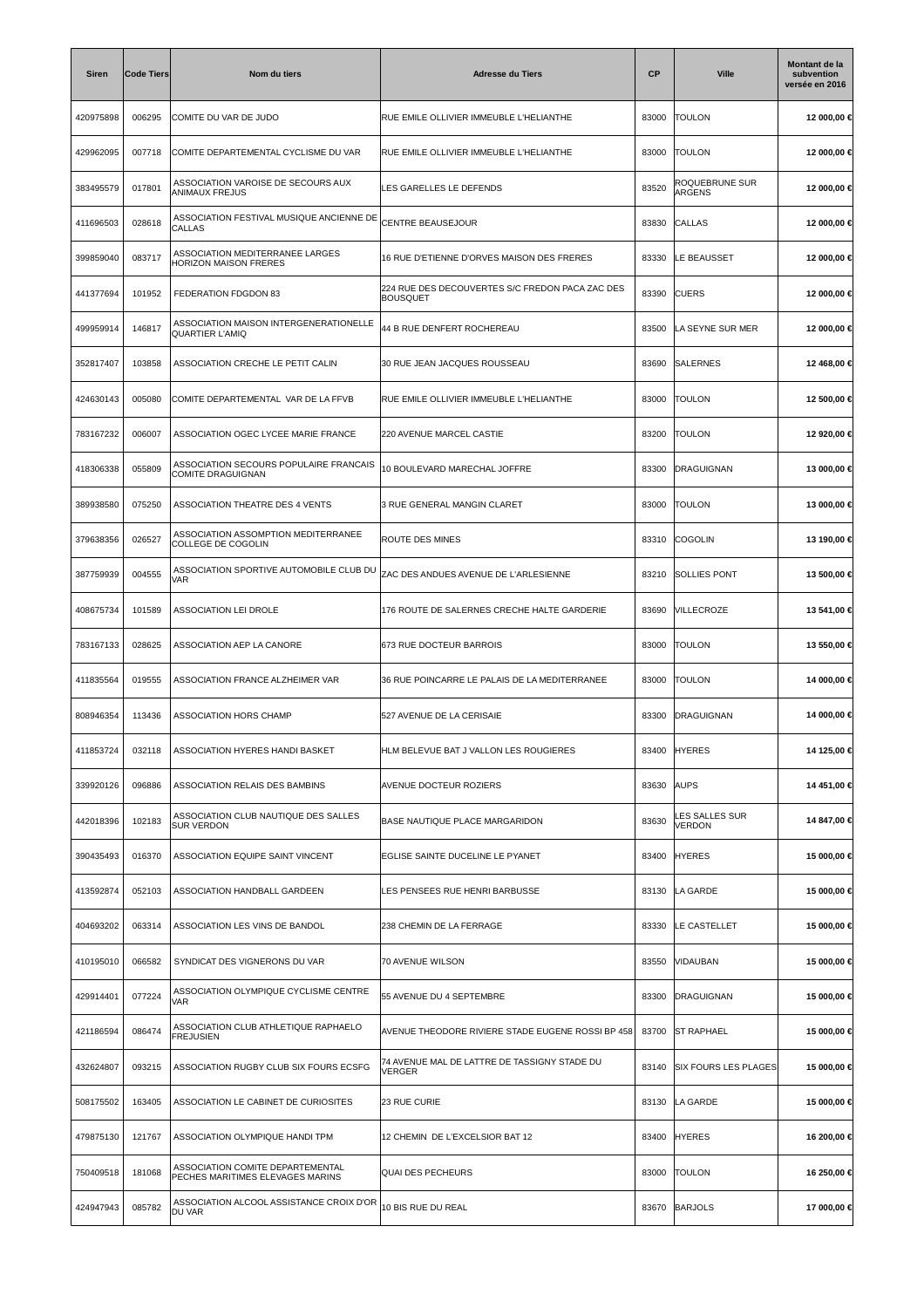| <b>Siren</b> | <b>Code Tiers</b> | Nom du tiers                                                         | <b>Adresse du Tiers</b>                                        | СP    | <b>Ville</b>                | Montant de la<br>subvention<br>versée en 2016 |
|--------------|-------------------|----------------------------------------------------------------------|----------------------------------------------------------------|-------|-----------------------------|-----------------------------------------------|
| 775660087    | 146272            | ASSOCIATION NATIONALE DE PREVENTION<br>ALCOOL ADDICTOLOGIE           | 8 RUE FRANCIS DE PRESSENCE                                     | 83000 | <b>TOULON</b>               | 17 000,00 €                                   |
| 798601688    | 190000            | ASSOCIATION MOZAIC                                                   | ESPACE MAURICE 141 AVENUE MARCEL CASTIE                        | 83000 | <b>TOULON</b>               | 17 000,00 €                                   |
| 413284647    | 070994            | ASSOCIATION CARQUEIRANNE VAR BASKET                                  | ZAC DU GRAND CHENE GYMNASE DU GRAND CHENE                      | 83320 | CARQUEIRANNE                | 17 500,00 €                                   |
| 424032175    | 004983            | COMITE DEPARTEMENTAL RANDONNEE<br><b>PEDESTRE</b>                    | RUE EMILE OLLIVIER IMMEUBLE L'HELIANTHE                        | 83000 | <b>TOULON</b>               | 17 640,36 €                                   |
| 429790314    | 023512            | ASSOCIATION POUR LITTERATURE ENFANTINE                               | LE BOIS DU TEMPLE                                              | 83210 | <b>SOLLIES VILLE</b>        | 18 000,00 €                                   |
| 379831530    | 036869            | ASSOCIATION YACHT CLUB SIX FOURS                                     | CORNICHE DES ILES BASE NAUTIQUE DU BRUSC                       | 83140 | <b>SIX FOURS LES PLAGES</b> | 18 000,00 €                                   |
| 414371559    | 052551            | ASSOCIATION RUGBY CLUB LA VALETTE LE<br>REVEST LA GARDE LE PRADET    | AVENUE FRANCOIS DUCHATEL STADE FELIX ROUGIER BP<br>95          | 83160 | LA VALETTE DU VAR           | 18 000,00 €                                   |
| 301124970    | 131134            | COMITE TERRITORIAL COTE D'AZUR DE RUGBY<br><b>FFR</b>                | 579 AVENUE JEAN MOULIN                                         | 83220 | LE PRADET                   | 18 000,00 €                                   |
| 485387674    | 141433            | <b>ASSOCIATION KERMAN</b>                                            | 21 RUE MIRABEAU                                                | 83000 | <b>TOULON</b>               | 18 000,00 €                                   |
| 310358130    | 072235            | ASSOCIATION MUNICIPALE SPORTS LOISIRS<br><b>FREJUS</b>               | 230 RUE DES MARSOUINS                                          | 83600 | FREJUS                      | 18 200,00 €                                   |
| 422119933    | 087736            | ASSOCIATION AGRIBIOVAR                                               | MAISON DES PAYSANS QUARTIER DE LA GUEIRANNE                    | 83340 | LE LUC                      | 18 500,00 €                                   |
| 422786632    | 035889            | ASSOCIATION GROUPEMENT DES<br>OLEICULTEURS VAROIS GOV                | CHEMIN DE LA VIGUIERE LES JARDINS DE PROVENCE 2<br><b>BATA</b> | 83170 | <b>BRIGNOLES</b>            | 18 750,00 €                                   |
| 427669122    | 132533            | ASSOCIATION ENTRAIDE ANCIENS<br>CONSEILLERS GENERAUX DU VAR          | 1 BOULEVARD MARECHAL FOCH CG DU VAR                            | 83300 | DRAGUIGNAN                  | 19 000,00 €                                   |
| 408125516    | 006297            | COMITE DEPARTEMENTAL DU VAR COURSE<br><b>D'ORIENTATION</b>           | RUE EMILE OLLIVIER IMMEUBLE L'HELIANTHE                        | 83000 | <b>TOULON</b>               | 19 310,00 €                                   |
| 484214978    | 006663            | ASSOCIATION SECOURS POPULAIRE FRANCAIS<br>FEDERATION DU VAR SPF      | 672 AVENUE DU 15EME CORPS BP4023                               | 83200 | <b>TOULON</b>               | 20 000,00 €                                   |
| 328632997    | 057062            | <b>ASSOCIATION ORPHEON</b>                                           | 5 PLACE MARTEL ESPRIT                                          | 83500 | LA SEYNE SUR MER            | 20 000,00 €                                   |
| 414269563    | 070932            | ASSOCIATION LES RESTAURANTS DU COEUR<br>DU VAR                       | ZI LA GARDE BP 80558 277 AVENUE JOSEPH LOUIS LAMBOT            | 83042 | TOULON CEDEX 9              | 20 000,00 €                                   |
| 434132650    | 095944            | ASSOCIATION INCUBATEUR TECHNOLOGIE<br>PACA EST                       | ALLEE P ZILLER BUSINESS POLE 1047 ROUTE DES DOLINES            | 06560 | VALBONNE                    | 20 000,00 €                                   |
| 484986807    | 129978            | ASSOCIATION MIDI MOUVEMENT INTERNA<br>TIONAL D ICI                   | 17 RUE MIRABEAU                                                | 83000 | <b>TOULON</b>               | 20 000,00 €                                   |
| 425023694    | 086424            | ASSOCIATION GROUPEMENT DE DEFENSE<br>SANITAIRE APICOLE DU VAR GDSA83 | 3382 ROUTE ENTRECASTEAUX CHEZ M BEGUIN J M                     | 83570 | COTIGNAC                    | 20 500,00 €                                   |
| 398360701    | 116888            | ASSOCIATION LES P'TITS LOUPS                                         | <b>AVENUE MARGUERITE DE PROVENCE</b>                           | 83720 | <b>TRANS EN PROVENCE</b>    | 20 792,00 €                                   |
| 783065865    | 004432            | ASSOCIATION ODEL VAR                                                 | 1 BOULEVARD MARECHAL FOCH                                      | 83300 | <b>DRAGUIGNAN</b>           | 20 991,00 €                                   |
| 331223164    | 024147            | ASSOCIATION HYERES FOOTBALL CLUB                                     | AVENUE 1ERE DIVISION BROSSET STADE PERRUC                      | 83400 | <b>HYERES</b>               | 21 000,00 €                                   |
| 411388150    | 066581            | ASSOCIATION SYNDICAT HORTICOLE DU VAR                                | 1202 VIEUX CHEMIN DE TOULON                                    | 83400 | <b>HYERES</b>               | 21 000,00 €                                   |
| 324919620    | 031867            | SERVICE REMPLACEMENT AGRICOLE DU VAR<br><b>SERVA</b>                 | 143 RUE JEAN AICARD                                            | 83300 | DRAGUIGNAN                  | 22 000,00 €                                   |
| 445130552    | 108080            | ASSOCIATION AMERICAN BOXING CLUB<br><b>BRIGNOLAIS</b>                | CHEZ MR NOTARI 1934 LES GRES                                   | 83170 | <b>TOURVES</b>              | 22 000,00 €                                   |
| 343470027    | 065140            | ASSOCIATION LOU PICHOUN HALTE GARDERIE                               | 80 CHEMIN DU ROUVE ESPACE BUZANCAIS                            | 83330 | LE BEAUSSET                 | 22 668,80 €                                   |
| 783167091    | 005365            | ASSOCIATION SCOLAIRE DU COURS FENELON                                | 251 RUE POURQUOI PAS                                           | 83000 | <b>TOULON</b>               | 22 830,00 €                                   |
| 783169493    | 004547            | UNION DEPARTEMENTALE DES ASSOCIATIONS<br>FAMILIALES DU VAR UDAF      | 15 RUE CHAPTAL CS 63134                                        | 83130 | LA GARDE                    | 23 000,00 €                                   |
| 412480790    | 005011            | COMITE DEPARTEMENTAL DE RUGBY DU VAR                                 | 579 AVENUE JEAN MOULIN M2R                                     | 83220 | LE PRADET                   | 23 000,00 €                                   |
| 514562552    | 164715            | ASSOCIATION RESINE RESEAU SOLIDAIRE IN IT<br>NUMER ECO RESPONS       | 429 BOULEVARD DES REMPARTS                                     | 83300 | <b>DRAGUIGNAN</b>           | 23 000,00 €                                   |
| 331038422    | 005055            | CERCLE ORGANISATION YACHTING DE<br><b>COMPETITION HYEROIS</b>        | 61 AVENUE DOCTEUR ROBIN LE PORT                                | 83400 | <b>HYERES</b>               | 23 563,00 €                                   |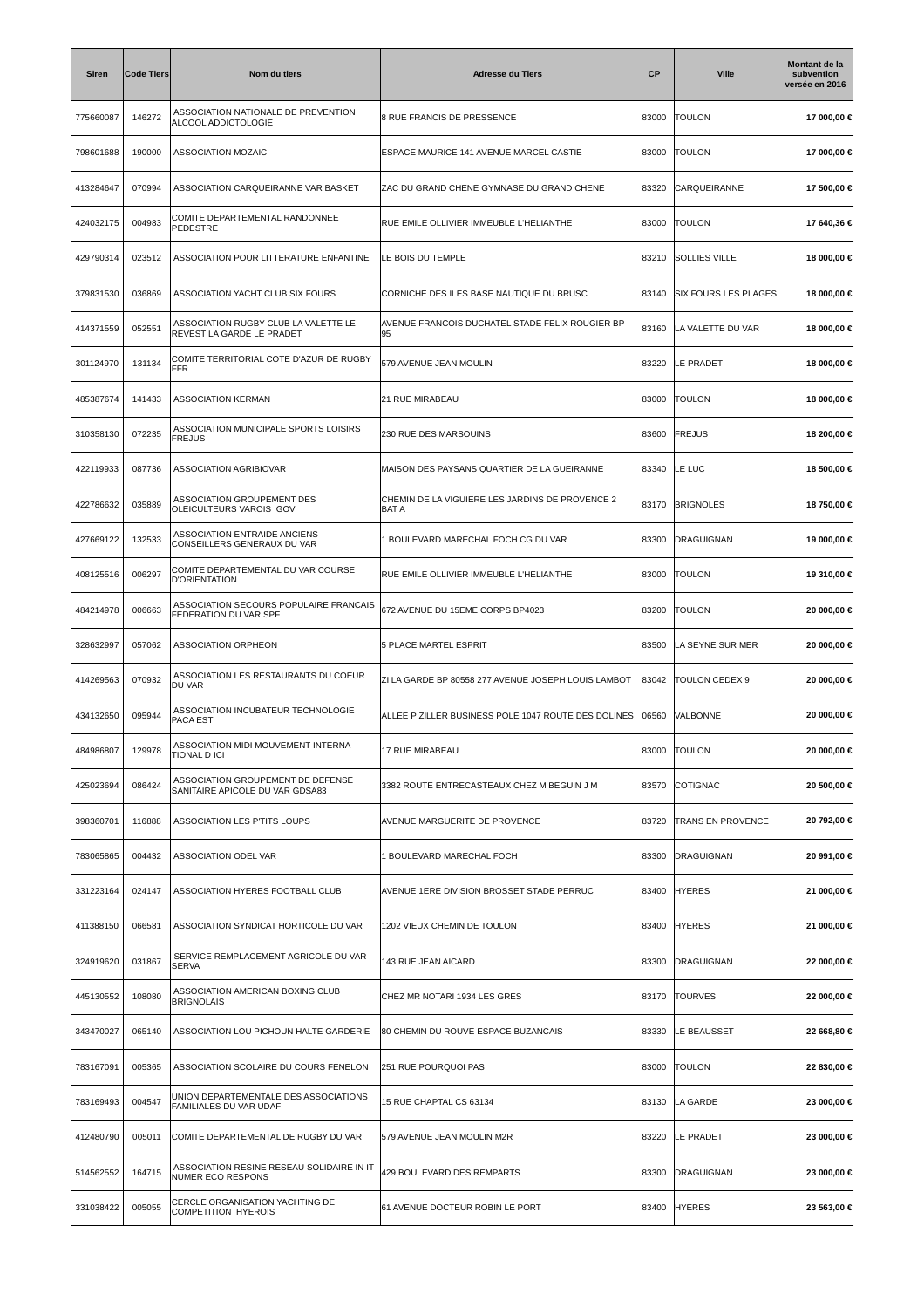| Siren     | <b>Code Tiers</b> | Nom du tiers                                                             | <b>Adresse du Tiers</b>                                                  | <b>CP</b> | <b>Ville</b>                     | <b>Montant de la</b><br>subvention<br>versée en 2016 |
|-----------|-------------------|--------------------------------------------------------------------------|--------------------------------------------------------------------------|-----------|----------------------------------|------------------------------------------------------|
| 789561123 | 189089            | ASSOCIATION LA COURTOISE RESSOURCERIE                                    | QUARTIER LA COURTOISE CHEMIN DE BONNEVAL                                 | 83470     | SAINT MAXIMIN LA<br>SAINTE BAUME | 24 000,00 €                                          |
| 433414158 | 105204            | <b>ASSOCIATION L'AVIE</b>                                                | HLM LE GERMINAL BT C3 BOULEVARD JEAN ROSTAND                             | 83500     | LA SEYNE SUR MER                 | 24 400,00 €                                          |
| 783167604 | 005014            | ASSOCIATION DISTRICT VAR FOOTBALL                                        | 169 AVENUE CHARLES MARIE BRUN BP 356 ZI TOULON EST                       | 83077     | TOULON CEDEX 9                   | 25 000,00 €                                          |
| 338917362 | 006490            | ASSOCIATION AIDE AUX VICTIMES<br>D'INFRACTIONS DU VAR                    | 1 RUE MIRABEAU PALAIS MONTE CARLO                                        | 83100     | <b>TOULON</b>                    | 25 000,00 €                                          |
| 403601206 | 054048            | ASSOCIATION CINEMA LE ROYAL                                              | 2 RUE DU DOCTEUR BERTHOLET                                               | 83000     | <b>TOULON</b>                    | 25 000,00 €                                          |
| 432660165 | 092248            | ASSOCIATION RUGBY CLUB HYERES<br>CARQUEIRANNE LA CRAU                    | 51 AVENUE PIERRE DE COUBERTIN BP 171                                     | 83405     | <b>HYERES CEDEX</b>              | 25 000,00 €                                          |
| 400499489 | 040142            | ASSOCIATION TOULON LE LAS                                                | 56 AVENUE FELIX MAYOL                                                    | 83200     | <b>TOULON</b>                    | 26 300,00 €                                          |
| 751931759 | 181421            | CENTRE SOCIAL CULTUREL HAUT VAR VERDON                                   | MME CABRILLAC HOTEL DE VILLE AVENUE DE LA<br><b>LIBERATION</b>           | 83560     | <b>RIANS</b>                     | 27 000,00 €                                          |
| 804620706 | 194462            | ASSOCIATION CENTRE SOCIO CULTUREL<br>INTERCOMMUNAL VAL ISSOL FLAND       | 7 AVENUE DE PROVENCE                                                     | 83136     | <b>NEOULES</b>                   | 27 500,00 €                                          |
| 343025193 | 015596            | ASSOCIATION ASPTT TOULON                                                 | VIEUX CHEMIN DE STE MUSSE COMPLEXE SPORTIF                               | 83100     | <b>TOULON</b>                    | 28 154,00 €                                          |
| 402736052 | 024508            | ASSOCIATION RENCONTRES INTERNATIONALES<br>DE MUSIQUE MEDIEVALE           | HOTEL DE VILLE PLACE SADI CARNOT                                         | 83340     | LE THORONET                      | 29 000,00 €                                          |
| 450675772 | 158989            | ASSOCIATION CRIGE PACA                                                   | AVENUE LOUIS PHILIBERT CS 90646 DOMAINE PETIT<br>ARBOIS BAT LE MEGI      | 13290     | LES MILLES                       | 29 120,00 €                                          |
| 392280244 | 052161            | FEDERATIONDU VAR POUR LA PECHE ET LA<br>PROTECTION DU MILIEU AQUATIQUE   | 100 PARADOU                                                              | 83790     | PIGNANS                          | 29 300,00 €                                          |
| 316582386 | 092602            | COMITE DEPART DE TENNIS DU VAR                                           | ZAC VALGORA PARC TERTIAIRE BAT R                                         | 83160     | LA VALETTE DU VAR                | 29 500,00 €                                          |
| 432344489 | 008748            | ASSOCIATION GROUPE DE DEFENSE SANITAIRE<br>CHEPTEL DU VAR                | 70 AVENUE PRESIDENT WILSON                                               | 83550     | VIDAUBAN                         | 30 000,00 €                                          |
| 408129948 | 086262            | ASSOCIATION COMMISSION DU FILM DU VAR<br>SOUTH OF FRANCE FILM COMMISSION | AVENUE GENERAL DE GAULLE BP 15                                           | 83991     | <b>ST TROPEZ CEDEX</b>           | 30 000,00 €                                          |
| 420917247 | 105864            | ASSOCIATION THEATRE DE L'ECHO                                            | 12 COURS DE STRASBOURG THEATRE DENIS                                     | 83400     | <b>HYERES</b>                    | 30 000,00 €                                          |
| 813121308 | 199193            | ASSOCIATION LE PORT DES CREATEURS                                        | 655 BOULEVARD DU FARON                                                   | 83200     | <b>TOULON</b>                    | 30 000,00 €                                          |
| 326037553 | 004559            | ASSOCIATION MISSION INTERCOMUNALES<br><b>ACTIONS JEUNES</b>              | 355 AVENUE ESTIENNE D'ORVES                                              | 83500     | LA SEYNE SUR MER                 | 31 000,00 €                                          |
| 381133636 | 030459            | MISSION LOCALE DU CENTRE VAR AJIR                                        | RESIDENCE LES VIGNES 1 BAT 1 ENT 2 RUE BOILEAU                           | 83340     | LE LUC                           | 31 000,00 €                                          |
| 388839573 | 040440            | MISSION LOCALE DU COUDON AU GAPEAU                                       | 174 RUE MARC DELAGE LES EGLANTINES                                       | 83130     | LA GARDE                         | 31 000,00 €                                          |
| 399396985 | 048926            | MISSION LOCALE EST VAR                                                   | 1196 BOULEVARD DE LA MER                                                 | 83600     | FREJUS                           | 31 000,00 €                                          |
| 410784201 | 063871            | MISSION LOCALE DRACENIE VERDON                                           | MAISON DE L'ECONOMIE ET EMPLOI 105 PLACE DU 7 BAT<br><b>DE CHASSEURS</b> | 83300     | <b>DRAGUIGNAN</b>                | 31 000,00 €                                          |
| 410331169 | 063873            | MISSION LOCALE GOLFE SAINT TROPE Z ET<br>PAYS DES MAURES                 | 14 RUE CARNOT                                                            | 83310     | COGOLIN                          | 31 000,00 €                                          |
| 783060239 | 004226            | FONDATION LA NAVARRE                                                     | 3451 CHEMIN DE LA NAVARRE INSITUTION SAINT JOSEPH                        | 83260     | LA CRAU                          | 31 390,00 €                                          |
| 410679815 | 082509            | ASSOCIATION KUBILAI KHAN INVESTIGATION                                   | 118 CHEMIN DES FOURS A CHAUX                                             | 83200     | <b>TOULON</b>                    | 32 000,00 €                                          |
| 435012455 | 004526            | ASSOCIATION EDUCATION COURS MAINTENON                                    | 10 BOULEVARD PASTEUR BP 541                                              | 83409     | <b>HYERES CEDEX</b>              | 32 495,55 €                                          |
| 783048895 | 004085            | ASSOCIATION FOIRE EXPO VINS DU VAR FOIRE<br><b>DE BRIGNOLES</b>          | BOULEVARD JUST MARIE RAYNOUARD                                           | 83170     | <b>BRIGNOLES</b>                 | 33 000,00 €                                          |
| 501094692 | 182116            | ASSOCIATION SAINT JOSEPH AREGE EHPAD LE<br>PRADON                        | 25 ROUTE DE FAYENCE                                                      | 83440     | <b>FAYENCE</b>                   | 33 600,00 €                                          |
| 533429775 | 175963            | <b>ASSOCIATION ADESS</b>                                                 | 74 AVENUE J JAURES                                                       | 83460     | LES ARCS                         | 33 800,00 €                                          |
| 423307206 | 178521            | ASSOCIATION ATTENTION FRAGILE                                            | PARC DES TROENES 109 AVENUE FRANCOIS FABIE                               | 83160     | LA VALETTE DU VAR                | 34 362,00 €                                          |
| 775665029 | 001937            | ASSOCIATION SOCIETE NATIONALE DE<br>SAUVETAGE EN MER SNSM                | 31 CITE D'ANTIN                                                          | 75009     | PARIS 09                         | 35 000,00 €                                          |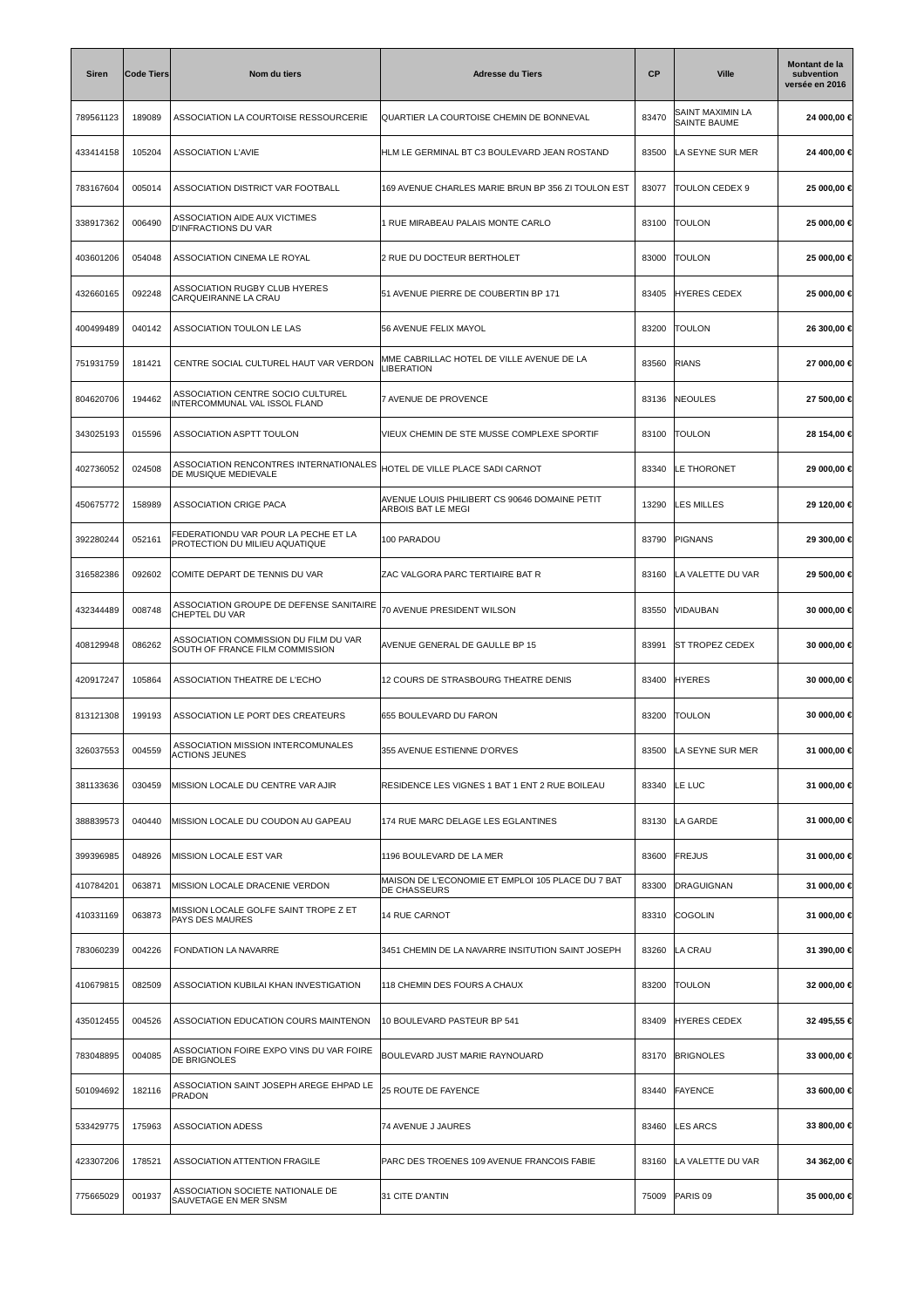| Siren     | <b>Code Tiers</b> | Nom du tiers                                                   | <b>Adresse du Tiers</b>                                      | <b>CP</b> | <b>Ville</b>                   | Montant de la<br>subvention<br>versée en 2016 |
|-----------|-------------------|----------------------------------------------------------------|--------------------------------------------------------------|-----------|--------------------------------|-----------------------------------------------|
| 397804071 | 018535            | ASSOCIATION DEPARTEMENTAL COMITE<br>COMMUNAUX FEUX ET FORET    | JARDIN PEIRESC                                               | 83210     | <b>BELGENTIER</b>              | 35 000,00 €                                   |
| 343313441 | 034510            | ASSOCIATION POUR LE FESTIVAL DE<br>RAMATUELLE                  | LES AYGUIERS C MME FRANJOU                                   | 83350     | RAMATUELLE                     | 35 000,00 €                                   |
| 413079203 | 055816            | ASSOCIATION CREUSET INTER MUSIQUE<br>TRADITION ORALE CIMO & TO | CHATEAU GIBRON                                               | 83570     | <b>CORRENS</b>                 | 35 000,00 €                                   |
| 441284122 | 199103            | <b>ASSOCIATION INTER MADE</b>                                  | <b>18 RUE TRANSVAAL</b>                                      | 13004     | MARSEILLE 04                   | 36 418,95 €                                   |
| 413810268 | 100424            | ASSOCIATION VARSEF SERVICES EMPLOIS<br>FAMILIAUX               | 1628 AVENUE JOSEPH GASQUET FLEURS DES CHAMPS                 | 83100     | <b>TOULON</b>                  | 36 600,00 €                                   |
| 429509607 | 006288            | COMITE DEPARTEMENTAL DE VOILE DU VAR                           | 9 RUE BAPTISTIN PAUL                                         | 83500     | LA SEYNE SUR MER               | 37 000,00 €                                   |
| 783167083 | 005743            | ASSOCIATION OGEC NOTRE DAME                                    | 29 BOULEVARD ABBE DUPLOYE                                    | 83000     | <b>TOULON</b>                  | 37 750,00 €                                   |
| 817957210 | 201689            | <b>ASSOCIATION AMITIES CITE</b>                                | HLM LA BEAUCAIRE LES LAVANDES AVENUE ALBERT<br>CAMUS TOUR 80 | 83200     | <b>TOULON</b>                  | 37 800,00 €                                   |
| 402253306 | 063878            | MISSION LOCALE CORAIL                                          | 4 RUE GEORGES SIMENON LE PALATIN                             | 83400     | <b>HYERES</b>                  | 38 000,00 €                                   |
| 323224477 | 011545            | ASSOCIATION YACHT CLUB DE TOULON                               | PLAGES DU MOURILLON ANSE TABARLY                             | 83000     | <b>TOULON</b>                  | 38 640,00 €                                   |
| 384021481 | 024094            | ASSOCIATION MAISON REGIONALE DE L EAU                          | BOULEVARD GRISOLLE B P 12                                    | 83670     | <b>BARJOLS</b>                 | 39 000,00 €                                   |
| 783108665 | 004523            | ASSOCIATION DON BOSCO                                          | 545 CHEMIN DE NARTETTE PORT D'ALON                           | 83270     | SAINT CYR SUR MER              | 39 270,00 €                                   |
| 393256425 | 032480            | ASL SUBERAIE VAROISE                                           | POLE FORET QUARTIER PRECOUMIN ROUTE DE TOULON                | 83340     | LE LUC                         | 39 466,35 €                                   |
| 397595828 | 044463            | ASSOCIATION KROC CAN                                           | CHEMIN GAETAN GASTALDO                                       | 83200     | <b>TOULON</b>                  | 39 600,00 €                                   |
| 401125737 | 005009            | UNION SPORTIVE SEYNOISE                                        | BP 366 LES PLAINES AVENUE PIERRE MENDES FRANCE               | 83512     | LA SEYNE SUR MER<br>CEDEX      | 40 000,00 €                                   |
| 388666141 | 006658            | ASSOCIATION BANQUE ALIMENTAIRE DU VAR                          | 257 RUE DENIS PAPIN ZONE ARTISANALE LE POUVEREL              | 83130     | LA GARDE                       | 40 000,00 €                                   |
| 389939968 | 032815            | <b>ASSOCIATION ALADIN</b>                                      | 16 RUE LAINDET LALONDE LA FLUORINE                           | 83000     | <b>TOULON</b>                  | 40 000,00 €                                   |
| 775675655 | 089297            | UNION NATIONAL DU SPORT SCOLAIRE                               | INSPECTION ACADEMIQUE RUE MONTEBELLO BP 1204                 | 83070     | <b>TOULON CEDEX</b>            | 40 000,00 €                                   |
| 449357920 | 112782            | ASSOCIATION VIVRE EN FAMILLE                                   | 24 RUE BEAUSSIER                                             | 83500     | LA SEYNE SUR MER               | 40 000,00 €                                   |
| 539121830 | 182672            | ASSOCIATION ADCE 83                                            | RUE D'ENTRECASTEAUX LE GOELAND                               | 83000     | <b>TOULON</b>                  | 40 000,00 €                                   |
| 523694685 | 173374            | TOULON PROVENCE MEDITERRANEE TPM<br><b>RACING VOLLEY</b>       | 183 CHE DES NAGADOUX                                         | 83140     | <b>SIX FOURS LES PLAGES</b>    | 42 000,00 €                                   |
| 402139703 | 049944            | ASSOCIATION ENVIE VAR                                          | ZI CAMP LAURENT CHEMIN DU FLOREAL                            | 83500     | LA SEYNE SUR MER               | 42 600,00 €                                   |
| 775713670 | 003991            | ASSOCIATION LA LIGUE DE L'ENSEIGNEMENT<br>FOL DU VAR           | CREP DES LICES 68 AVENUE VICTOR AGOSTINI                     | 83000     | <b>TOULON</b>                  | 43 135,80 €                                   |
| 783048887 | 024070            | SYNDICAT JEUNES AGRICULTEURS DU VAR JA<br>83                   | POLE VITICOLEI 70 AVENUE DU PRESIDENT WILSON                 | 83550     | VIDAUBAN                       | 43 900,00 €                                   |
| 382003721 | 028319            | ASSOCIATION VAR AZUR LINGE                                     | 262 AVENUE FRANCOIS CUZIN                                    | 83000     | <b>TOULON</b>                  | 45 000,00 €                                   |
| 391199098 | 062666            | ASSOCIATION MOUVEMENT MEDIATION                                | ROUTE DU THORONNET D17                                       | 83340     | LE CANNET DES<br><b>MAURES</b> | 45 000,00 €                                   |
| 415274398 | 073872            | ASSOCIATION AMITIE MASSILLON                                   | 12 RUE DE VERDUN                                             | 83400     | <b>HYERES</b>                  | 45 000,00 €                                   |
| 448411785 | 108494            | ASSOCIATION JAZZ A PORQUEROLLES                                | THEATRE DENIS 12 CRS DE STRASBOURG                           | 83400     | <b>HYERES</b>                  | 45 000,00 €                                   |
| 527538920 | 170225            | ASSOCIATION HORIZONS                                           | 11 RUE GABRIEL PERI                                          | 83110     | <b>SANARY SUR MER</b>          | 45 000,00 €                                   |
| 390428811 | 013774            | ASSOCIATION ADEPAPE ASE                                        | 50 AVENUE JOSEPH GASQUET IMMEUBLE LE PERICLES 8              | 83100     | <b>TOULON</b>                  | 46 000,00 €                                   |
| 453439127 | 121334            | ASSOCIATION CENTRE SOCIAL CULTUREL DE<br><b>DRAGUIGNAN</b>     | 296 BOULEVARD MARCEL PAGNOL                                  | 83300     | <b>DRAGUIGNAN</b>              | 46 800,00 €                                   |
| 449933845 | 113933            | ASSOCIATION MAISON DES INITIATIVES<br><b>SOCIALES</b>          | <b>CCAS RUE DES DESPORTES</b>                                | 83170     | <b>BRIGNOLES</b>               | 47 200,00 €                                   |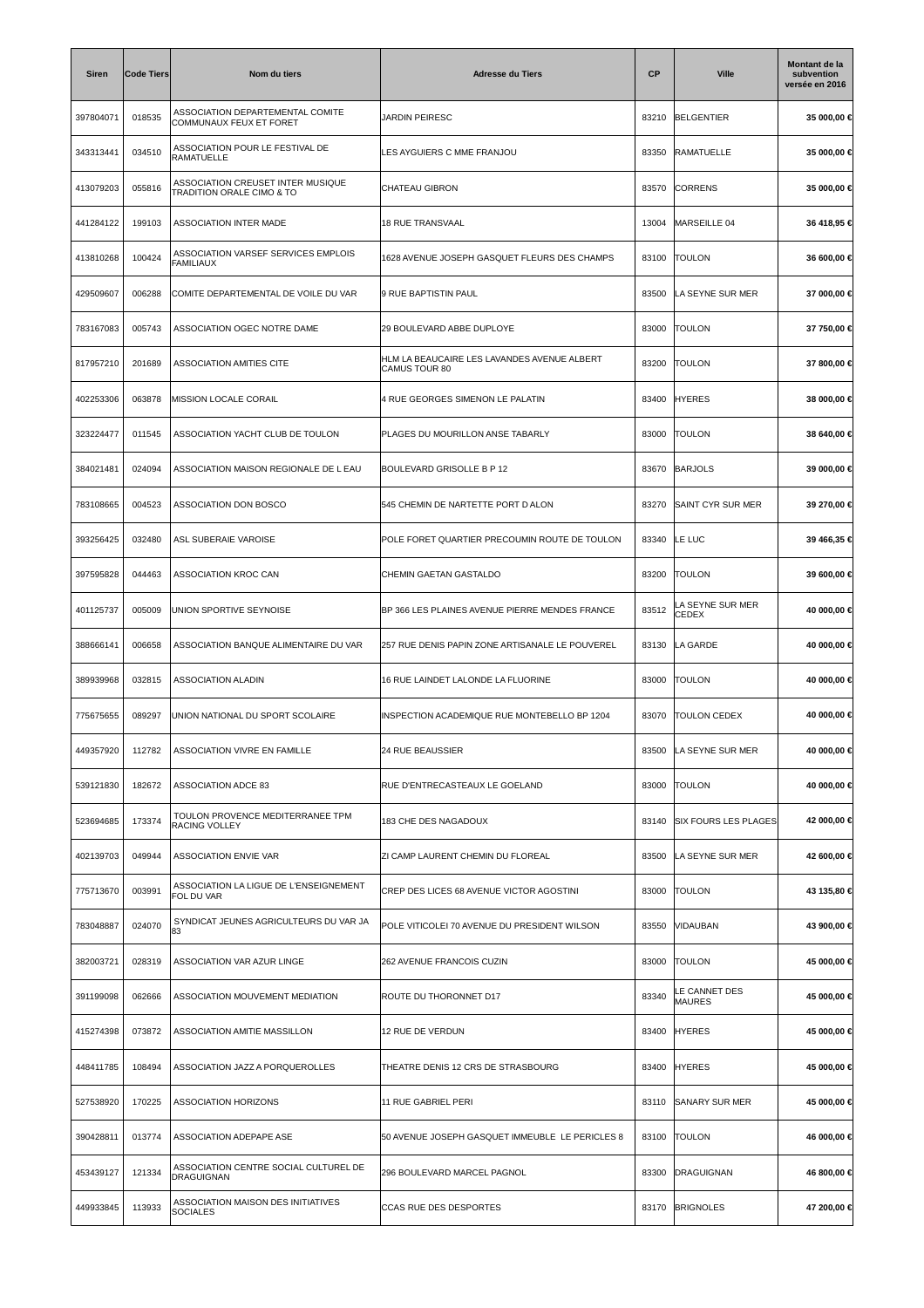| <b>Siren</b> | <b>Code Tiers</b> | Nom du tiers                                                               | <b>Adresse du Tiers</b>                          | СP    | <b>Ville</b>                     | Montant de la<br>subvention<br>versée en 2016 |
|--------------|-------------------|----------------------------------------------------------------------------|--------------------------------------------------|-------|----------------------------------|-----------------------------------------------|
| 399190628    | 064455            | <b>ASSOCIATION ARCHAOS</b>                                                 | 95 RUE MONTEBELLO                                | 83000 | <b>TOULON</b>                    | 48 100,00 €                                   |
| 418395489    | 077066            | ASSOCIATION HYERES HORTIPOLE                                               | 1202 VIEUX CHEMIN DE TOULON                      | 83400 | <b>HYERES</b>                    | 48 443,73 €                                   |
| 394819189    | 057408            | ASSOCIATION PROMO SOINS                                                    | ESPACE SANTE MIRABEAU IMPASSE MIRABEAU           | 83000 | <b>TOULON</b>                    | 48 800,00 €                                   |
| 449138411    | 110577            | ASSOCIATION CLIC DU COUDON                                                 | 81 RUE MARIUS TARDIVIER CCAS                     | 83130 | LA GARDE                         | 50 000,00 €                                   |
| 451862932    | 121387            | <b>ASSOCIATION FACE VAR</b>                                                | <b>25 RUE VICTOR CLAPPIER</b>                    | 83100 | <b>TOULON</b>                    | 50 475,18 €                                   |
| 432832459    | 047287            | ASSOCIATION FREJUSIENNE VILLENEUVE VIVRA<br><b>AFVV</b>                    | 268 RUE ALBERT EINSTEIN                          | 83600 | <b>FREJUS</b>                    | 51 000,00 €                                   |
| 332854991    | 088614            | ASSOCIATION MUNITIQUE FORMATION ET<br>MULTIMEDIA                           | 1 PLACE D ARMES                                  | 83000 | <b>TOULON</b>                    | 52 500,00 €                                   |
| 452308687    | 115103            | <b>ASSOCIATION LOGE TOIT</b>                                               | 125 RUE ARISTIDE BRIAND                          | 83600 | <b>FREJUS</b>                    | 52 850,00 €                                   |
| 415109529    | 061166            | ASSOCIATION CENTRE SOCIAL ET CULTUREL<br><b>SAINT RAPHAEL</b>              | LE LOGIS DE LASPE BAT D2 BOULEVARD DE LASPE      | 83700 | <b>SAINT RAPHAEL</b>             | 53 500,00 €                                   |
| 431873942    | 106597            | ASSOCIATION FAMILIALE LAIQUE TRANSITION                                    | 98 RUE D'ISLY                                    | 83000 | <b>TOULON</b>                    | 53 500,00 €                                   |
| 352262653    | 028970            | <b>ASSOCIATION ADORA</b>                                                   | AVENUE DU COMMANDANT RIGAUD DOMAINE DU RAYOL     | 83820 | RAYOL CANADEL SUR<br>MER         | 54 500,00 €                                   |
| 334416674    | 027591            | ASSOCIATION THEATRE MEDITERRANEE                                           | 10 RUE D'ORVES BP 713                            | 83052 | <b>TOULON CEDEX</b>              | 55 000,00 €                                   |
| 445023898    | 109015            | ASSOCIATION ANIMATION GESTION<br>EQUIPEMENT COLLECTIF AGEC                 | 395 RUE MARCEL PAGNOL BT LES BOSQUETS LA GABELLE | 83600 | FREJUS                           | 55 300,00 €                                   |
| 494921109    | 141292            | <b>ASSOCIATION CORAIL</b>                                                  | 123 RUE WALDECK ROUSSEAU                         | 83700 | <b>SAINT RAPHAEL</b>             | 59 850,00 €                                   |
| 310864665    | 028129            | ASSOCIATION CENTRE ARCHEOLOGIQUE DU<br>VAR                                 | 19 RUE FREDERIC MIREUR                           | 83300 | DRAGUIGNAN                       | 60 000,00 €                                   |
| 378936769    | 146273            | ASSOCIATION OFFICE MUNICIPAL DE CULTURE<br><b>SAINT MAXIMIN</b>            | HOTEL DE VILLE PLACE DE L'HOTEL DE VILLE         | 83470 | SAINT MAXIMIN LA<br>SAINTE BAUME | 60 000,00 €                                   |
| 819409442    | 202710            | ASSOCIATION CONSEIL DE DEVELOPPEMENT<br>TOULON PROVENCE MEDITERRANEE       | HOTEL D'AGGLOMERATION 107 BOULEVARD HENRI FABRE  | 83000 | <b>TOULON</b>                    | 60 000,00 €                                   |
| 783100670    | 004543            | ASSOCIATION FAMILIALE EXTERNAT SAINT<br>JOSEPH                             | CHEMIN FAVEYROLLES LA CORDEILLE BP 122           | 83190 | <b>OLLIOULES</b>                 | 60 470,00 €                                   |
| 412051302    | 075682            | ASSOCIATION V ARTS                                                         | 1 RUE PAULIN GUERIN                              | 83000 | <b>TOULON</b>                    | 65 000,00 €                                   |
| 313976573    | 004058            | CENTRE SOCIAL ET CULTUREL NELSON<br>MANDELA                                | AVENUE JEAN VILAR QUARTIER DE BERTHE             | 83500 | LA SEYNE SUR MER                 | 66 400,00 €                                   |
| 518945795    | 164292            | ASSOCIATION VIVRE ENSEMBLE EN PROVENCE                                     | <b>RUE EMILIEN LEBRUN</b>                        | 83170 | <b>BRIGNOLES</b>                 | 68 000,00 €                                   |
| 493347579    | 142170            | ASSOCIATION DRACENIE SOLIDARITES                                           | 462 BOULEVARD KENNEDY                            | 83300 | DRAGUIGNAN                       | 69 500,00 €                                   |
| 340747047    | 005162            | ASSOCIATION CEN PACA CONSERVATION DES<br>ESPACES NATURELS PACA             | 4 AVENUE MARCEL PAGNOL ATRIUM BAT B              | 13090 | <b>AIX EN PROVENCE</b>           | 70 125,00 €                                   |
| 389730169    | 033338            | ASSOCIATION SEYNOISE POUR L'INSERTION<br>ASPI                              | 2685 AVENUE JOHN KENNEDY                         | 83140 | <b>SIX FOURS</b>                 | 72 500,00 €                                   |
| 521916056    | 170287            | ASSOCIATION PIJ POLE JEUNE PUBLIC                                          | 60 BOULEVARD DE L'EGALITE                        | 83200 | LE REVEST LES EAUX               | 73 000,00 €                                   |
| 391186657    | 005538            | ASSOCIATION FESTIVAL DE MUSIQUE DE<br>TOULON ET SA REGION                  | 117 AVENUE LAZARE CARNOT                         | 83000 | <b>TOULON</b>                    | 75 000,00 €                                   |
| 408013670    | 030149            | ASSOCIATION THEATRE EUROPE                                                 | LES TAMARISSIMES BAT 2 VILLA EUGENIE TAMARIS     | 83500 | LA SEYNE SUR MER                 | 75 000,00 €                                   |
| 333075091    | 068254            | ASSOCIATION COMMUNUNAUTAIRE EMPLOI ET<br>PARTAGE ACEP                      | TOUR LE GOELAND RUE D'ENTRECASTEAUX              | 83000 | <b>TOULON</b>                    | 75 000,00 €                                   |
| 512584087    | 104387            | ASSOCIATION OFFICE DU COMMERCE<br>ARTISANAT DE TOULON OCAT                 | <b>6 PLACE AMIRAL SENES</b>                      | 83000 | <b>TOULON</b>                    | 75 000,00 €                                   |
| 395083090    | 053955            | ASSOCIATION ATELIER DE LA PIERRE D'ANGLE                                   | QUARTIER LE PLAN RN 7                            | 83170 | <b>BRIGNOLES</b>                 | 76 500,00 €                                   |
| 775660087    | 100731            | ASSOCIATION NATIONALE DE PREVENTION EN<br>ALCOOLISME ADDICTOLOGIE ANPAA 83 | 8 RUE FRANCIS DE PRESSENCE                       | 83000 | <b>TOULON</b>                    | 80 000,00 €                                   |
| 414212753    | 060612            | ASSOCIATION COMMUNES FORESTIERES VAR<br>AGCE POLITIQUES ENERGETIQUES       | QUARTIER PRECOUMIN POLE FORET ROUTE DE TOULON    | 83340 | LE LUC                           | 82 000,00 €                                   |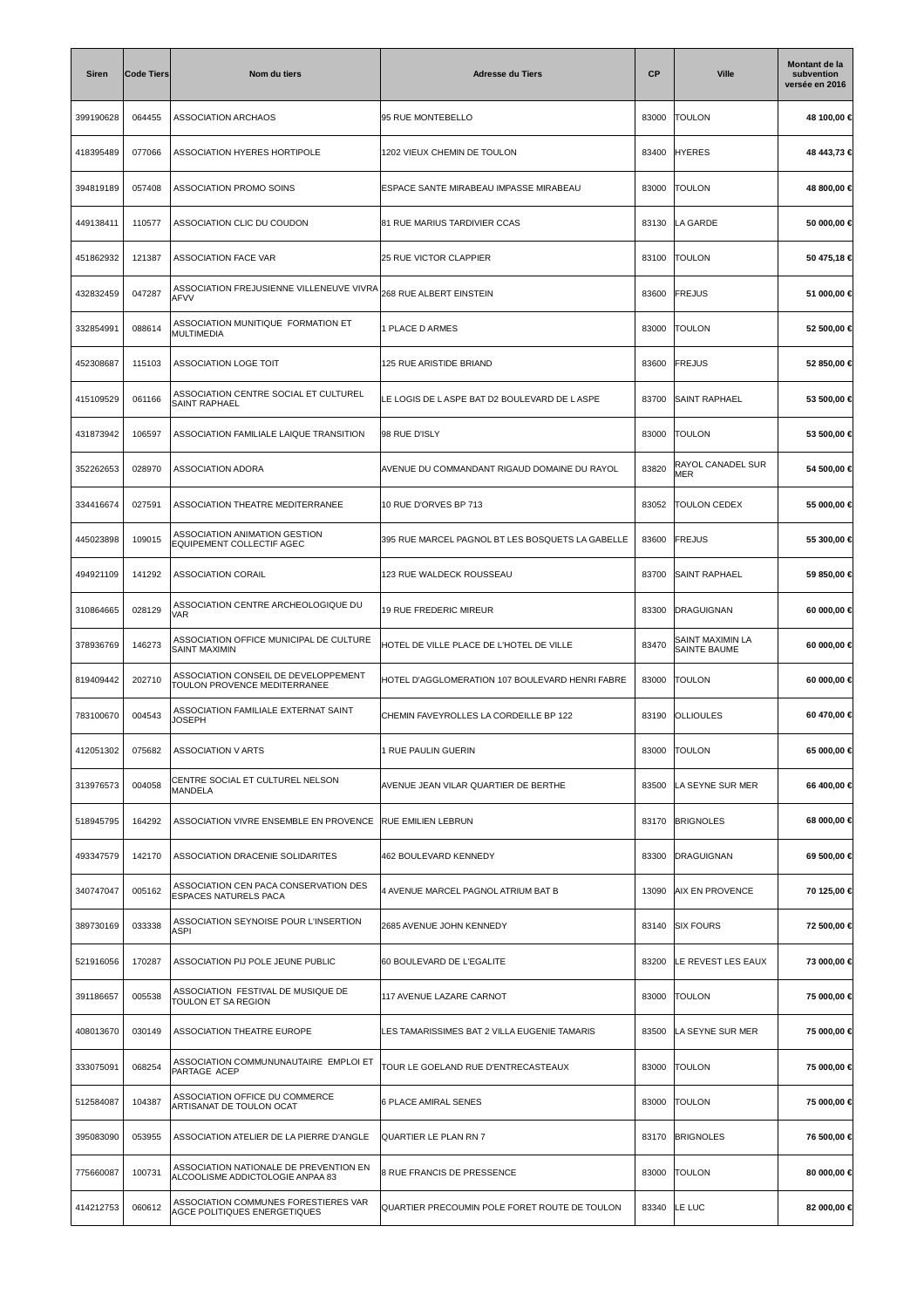| <b>Siren</b> | <b>Code Tiers</b> | Nom du tiers                                                                                            | <b>Adresse du Tiers</b>                                     | СP    | <b>Ville</b>                | Montant de la<br>subvention<br>versée en 2016 |
|--------------|-------------------|---------------------------------------------------------------------------------------------------------|-------------------------------------------------------------|-------|-----------------------------|-----------------------------------------------|
| 410153241    | 075172            | ASSOCIATION FAIRE ROUTE AVEC TOI F R A T                                                                | 2275 CHEMIN DE LA GAVARESSE BP 43                           | 83220 | LE PRADET                   | 82 000,00 €                                   |
| 389942269    | 015918            | ASSOCIATION SYNDICAT SCRADH                                                                             | 727 AVENUE A DECUGIS                                        | 83400 | <b>HYERES</b>               | 85 000,00 €                                   |
| 339922973    | 017636            | COMITE OFFICIEL DES FETES ET DES SPORTS<br>DE TOULON                                                    | PLACE RAIMU IMMEUBLE LA RENAISSANCE                         | 83000 | <b>TOULON</b>               | 94 000,00 €                                   |
| 775642622    | 042852            | <b>ASSOCIATION PLEIN SOLEIL</b>                                                                         | 13 AVENUE PIERRE GILLES DE GENNES PARC TERTIAIRE<br>VALGORA | 83160 | LA VALETTE DU VAR           | 97 151,00 €                                   |
| 419293162    | 004887            | UNION DEPARTEMENTALE SAPEURS POMPIERS<br>DU VAR                                                         | 6151 QUARTIER LA COUALO CHEZ MR PIGNOL REMY                 | 83550 | VIDAUBAN                    | 100 000,00 €                                  |
| 450696257    | 116876            | ASSOCIATION LIBERAUX DE SANTE CANTON DE<br><b>FAYENCE CLIC</b>                                          | <b>3 B RUE RENE CASSIN</b>                                  | 83440 | <b>FAYENCE</b>              | 108 000,00 €                                  |
| 319050167    | 119119            | ASSOCIATION COMPAGNONS BATISSEURS<br><b>PROVENCE</b>                                                    | 7 RUE EDOUARD PONS                                          | 13006 | MARSEILLE 06                | 109 250,00 €                                  |
| 388461683    | 030942            | <b>ASSOCIATION SRVHB</b>                                                                                | COMPLEXE SPORTIF DE L'ESTEREL BOULEVARD DE L'ASPE           | 83700 | <b>SAINT RAPHAEL</b>        | 110 000,00 €                                  |
| 387464795    | 029242            | ASSOCIATION MISSION LOCALE JEUNES<br><b>TOULONNAIS</b>                                                  | 10 RUE SAINT CYPRIEN                                        | 83000 | <b>TOULON</b>               | 114 211,00 €                                  |
| 414340356    | 086954            | ASSOCIATION HADAGE CLIC                                                                                 | 6 BOULEVARD CHATEAUBRIAND                                   | 83400 | <b>HYERES</b>               | 115 000,00 €                                  |
| 513780882    | 162055            | ASSOCIATION ETOILE FOOTBALL CLUB FREJUS<br>SAINT RAPHAEL                                                | STADE EUGENE POURCIN AVENUE 15E CORPS D'ARMEES              | 83600 | <b>FREJUS</b>               | 115 000,00 €                                  |
| 424228146    | 085227            | <b>ASSOCIATION AXIS</b>                                                                                 | 9 RUE CORNEILE                                              | 83000 | <b>TOULON</b>               | 116 313,20 €                                  |
| 380297408    | 024072            | ASSOCIATION LOGIVAR SAINT LOUIS                                                                         | 51 RUE SUZANNE                                              | 83000 | <b>TOULON</b>               | 117 850,00 €                                  |
| 403499296    | 103585            | ASSOCIATION TRIANGLES INGENIERIE 83 3 TI 83                                                             | 10 AVENUE ESTIENNE D ORVES ZI LA PROVENCALE                 | 83500 | LA SEYNE SUR MER            | 119 274,16 €                                  |
| 383389087    | 017198            | ASSOCIATION SPORTIVE SAINT RAPHAEL DE<br>VOLLEY BALL                                                    | 215 CHEMIN DE LAUVE                                         | 83700 | <b>ST RAPHAEL</b>           | 122 000,00 €                                  |
| 334148053    | 004538            | ASSOCIATION RUGBY CLUB TOULONNAIS                                                                       | STADE MAYOL AVENUE DE LA REPUBLIQUE                         | 83000 | <b>TOULON</b>               | 130 000,00 €                                  |
| 397749094    | 064958            | ASSOCIATION POUR LOGEMENT INDIVIDUEL ET<br><b>AUTONOME ALINEA</b>                                       | 6 TRAVERSE LIRETTE LA VISITATION                            | 83000 | <b>TOULON</b>               | 130 600,00 €                                  |
| 389364936    | 047293            | ASSOCIATION AGENCE RURALE INSERTION<br>INDIVIDUELLE FAMILIALE ARIF                                      | 4 RUE DOCTEUR GRADELET                                      | 83170 | <b>BRIGNOLES</b>            | 132 700,00 €                                  |
| 385313010    | 029944            | ASSOCIATION INITIATION FORMATION ET APPUI<br>PEDAGOGIQUE A L EMPLOI                                     | 97 MONTEE DE FONT VERT                                      | 83140 | <b>SIX FOURS LES PLAGES</b> | 137 828,43 €                                  |
| 775713688    | 073937            | ASSOCIATION ADSEAAV SAUVEGARDE<br>ENFANCE ADO ET ADULTES DIFFICULTES VAR                                | 235 AVENUE PIERRE ET MARIE CURIE BAT 2 RDC<br>VALESPACE     | 83160 | LA VALETTE DU VAR           | 137 850,00 €                                  |
| 380223602    | 018453            | ASSOCIATION HYERES TOULON VAR BASKET                                                                    | AVENUE AMBROISE THOMAS GYMNASE DES ROUGIERES                | 83400 | <b>HYERES</b>               | 145 000,00 €                                  |
| 397750704    | 038070            | ACCES ASSOCIATION COUDON CHANTIERS<br>ENTREPRISE SOCIAL ET SOLIDAIRE                                    | 2 AVENUE MARCELLIN BERTHELOT Z I LES ESPALUNS               | 83160 | LA VALETTE DU VAR           | 150 000,00 €                                  |
| 452558612    | 116316            | ASSOCIATION POLE TOURISTIQUE ESTEREL<br>COTE D'AZUR                                                     | 72 RUE WALDECK ROUSSEAU IMMEUBLE STANISLAS                  | 83700 | <b>SAINT RAPHAEL</b>        | 150 000,00 €                                  |
| 391199635    | 044901            | ASSOCIATION CLARISSE ENVIRONNEMENT                                                                      | 540 RUE DU DOCTEUR DONNADIEU LES CLOS LES CHENES<br>BAT B   | 83600 | FREJUS                      | 154 000,00 €                                  |
| 783169626    | 093054            | ASSOCIATION HEURES LIBRES DE LA JEUNESSE 237 PLACE DE LA LIBERTE BP 461                                 |                                                             | 83078 | TOULON CEDEX 9              | 156 993,43 €                                  |
| 383809290    | 028699            | ASSOCIATION SAUVEGARDE FORETS VAROISES CHEMIN DE L ESTANCI ESPACE JANUS                                 |                                                             | 83400 | GIENS                       | 157 249,67 €                                  |
| 429149495    | 087441            | ASSOCIATION SOLIDARITE EST VAR                                                                          | 46 RUE SIGAUDY CENTRE SOCIO CARITATIF                       | 83600 | FREJUS                      | 159 100,00 €                                  |
| 392419750    | 150726            | ASSOCIATION POUR LE DEVELOPPEMENT<br><b>D'ACTIONS D'INSERTION</b>                                       | 5 BOULEVARD DE LA MAISON BLANCHE                            | 13014 | MARSEILLE 14                | 165 794,00 €                                  |
| 390174068    | 103333            | ASSOCIATION OLBIA VAR APPARTEMENTS                                                                      | 32 CHEMIN DU PONT DE BOIS                                   | 83200 | <b>TOULON</b>               | 167 730,00 €                                  |
| 302382395    | 089929            | ASSOCIATION ACPM DE FORMATION POUR LA<br>COOPERATION ET LA PROMOTION<br>PROFESSIONNELLE MEDITERRANEENNE | LES COTES DU PLAN CHEMIN FRANCA                             | 83190 | <b>OLLIOULES</b>            | 167 921,19 €                                  |
| 322223009    | 114245            | RETRAVAILLER GRAND SUD EST                                                                              | 175 RUE PARADIS                                             | 13006 | MARSEILLE 06                | 170 988,71 €                                  |
| 387610207    | 027754            | ASSOCIATION VAROISE POUR LE RESPECT DE<br><b>L'ENFANT</b>                                               | 241 MAIL LA PLANQUETTE RUE MARIE MAURON                     | 83130 | LA GARDE                    | 176 000,00 €                                  |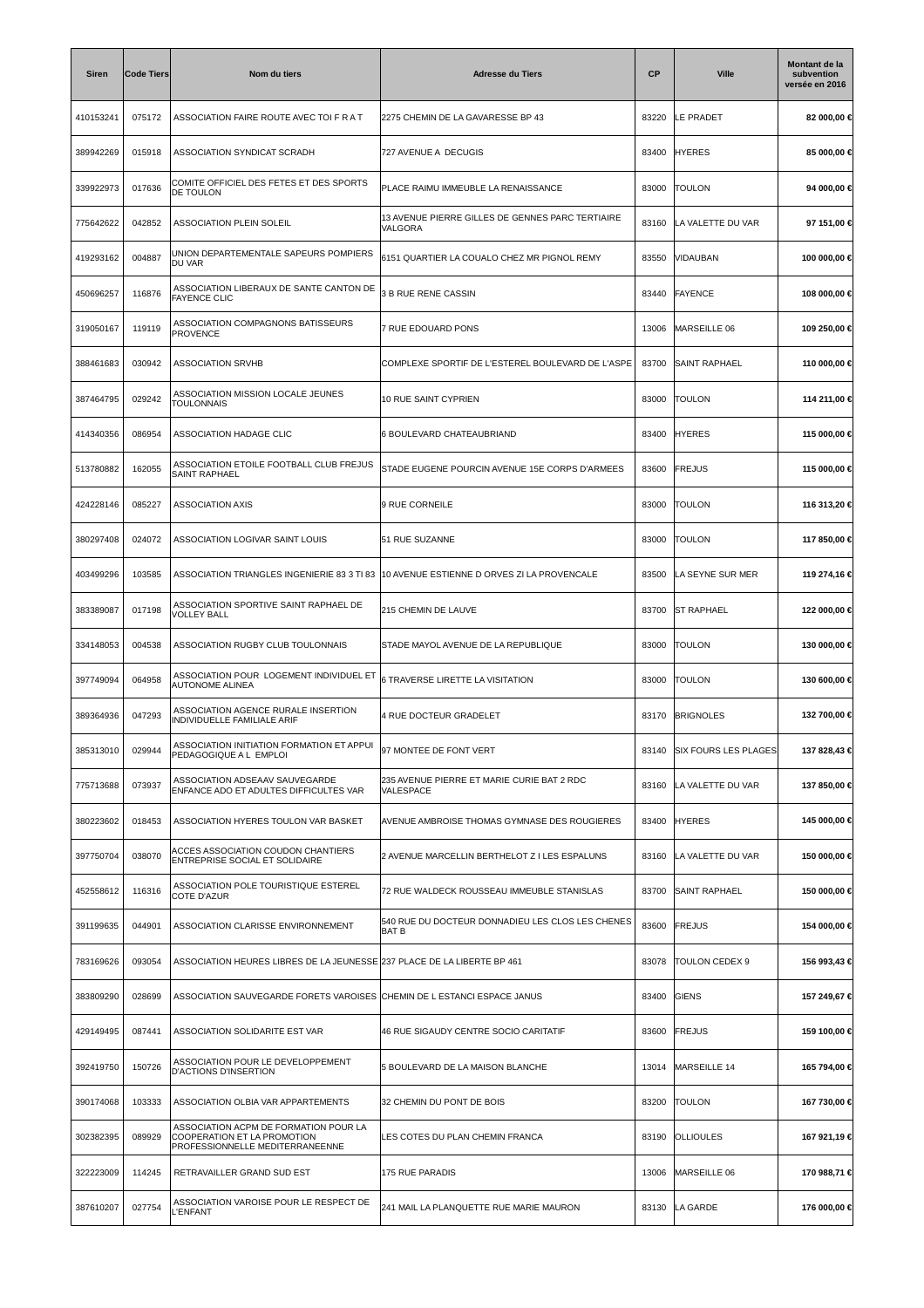| <b>Siren</b> | <b>Code Tiers</b> | Nom du tiers                                                           | <b>Adresse du Tiers</b>                                          | СP    | <b>Ville</b>                         | Montant de la<br>subvention<br>versée en 2016 |
|--------------|-------------------|------------------------------------------------------------------------|------------------------------------------------------------------|-------|--------------------------------------|-----------------------------------------------|
| 403006463    | 048902            | ASSOCIATION ISIS 83                                                    | PLACE GENERAL POUYADE LA COLOMBE BP 1307                         | 83076 | <b>TOULON CEDEX</b>                  | 180 000,00 €                                  |
| 408562403    | 057936            | ASSOCIATION THEATRES EN DRACENIE                                       | BOULEVARD G CLEMENCEAU THEATRE MUNICIPAL DE<br><b>DRAGUIGNAN</b> | 83300 | DRAGUIGNAN                           | 189 043,00 €                                  |
| 392883682    | 005004            | ASSOCIATION DES MAIRES DU VAR                                          | BOULEVARD MARECHAL FOCH CONSEIL GENERAL DU VAR                   | 83300 | DRAGUIGNAN                           | 190 000,00 €                                  |
| 302382395    | 194061            | ASSOCIATION FORMATION COOPER PROMO<br>PROF MED ITER ACPM               | 48 BOULEVARD MARCEL                                              | 13013 | MARSEILLE 13                         | 192 198,62 €                                  |
| 509840252    | 158101            | ASSOCIATION UFCS FAMILLES RURALES<br><b>FORMATION</b>                  | 12 AVENUE JEAN MOULIN PALAIS VAUBAN                              | 83000 | <b>TOULON</b>                        | 193 833,44 €                                  |
| 379333479    | 030036            | ASSOCIATION ACCOMPAGNEMENT PROMOTION<br><b>INSERTION PROVENCE</b>      | 483 BOULEVARD E MAUREL LE FLORIDA                                | 06140 | <b>VENCE</b>                         | 198 000,00 €                                  |
| 383386877    | 022676            | ASSOCIATION INSTITUT SUPERIEUR<br>ELECTRONIQUE NUMERIQUE TOULON        | MAISON DES TECHNOLOGIES PLACE GEORGES POMPIDOU                   | 83000 | <b>TOULON</b>                        | 200 000,00 €                                  |
| 819099847    | 202439            | ASSOCIATIONIATION CUP TOULON<br>ORGANISATION                           | 1 QUAI DE NORFOLK                                                | 83000 | <b>TOULON</b>                        | 200 000,00 €                                  |
| 332509249    | 004490            | ASSOCIATION TREMPLIN TRAVAIL EMPLOI<br><b>INSERTION</b>                | 166 CHEMIN FORT DE SAINT ELME                                    | 83500 | LA SEYNE SUR MER                     | 209 750,00 €                                  |
| 343812988    | 004899            | ASSOCIATION COMITE DEPARTEMENTAL<br>OLYMPIQUE SPORTIF DU VAR           | RUE EMILE OLLIVIER IMMEUBLE L'HELIANTHE                          | 83000 | <b>TOULON</b>                        | 210 000,00 €                                  |
| 353229032    | 036913            | UNION DIACONALE DU VAR                                                 | 363 AVENUE COLONEL PICOT SAINT JEAN DU VAR                       | 83000 | <b>TOULON</b>                        | 210 000,00 €                                  |
| 334631900    | 010853            | ASSOCIATION LES AMIS DE JERICHO                                        | 319 AVENUE COLONEL PICOT                                         | 83100 | <b>TOULON</b>                        | 218 000,00 €                                  |
| 353368277    | 042428            | ASSOCIATION RELAIS CULTUREL VAR MED                                    | 6 AVENUE DOC JEAN PERRON LE LARMATINE 1A                         | 83400 | <b>HYERES</b>                        | 218 950,00 €                                  |
| 397804238    | 057410            | ASSOCIATION LE TOIT                                                    | 454 RUE JEAN JAURES                                              | 83000 | <b>TOULON</b>                        | 220 000,00 €                                  |
| 345358154    | 010964            | ASSOCIATION CESAME OBJECTIF EMPLOI                                     | AVE MARECHAL DE LATTRE TASSIGNY LE GOUNOD BAT C                  | 83000 | <b>TOULON</b>                        | 222 779,47 €                                  |
| 499681013    | 146819            | ASSOCIATION TOULON SAINT CYR VAR<br>HANDBALL                           | 86 RUE SOUS LIEUTENANT GUY FRIGGERI                              | 83100 | <b>TOULON</b>                        | 230 712,60 €                                  |
| 329416473    | 041067            | <b>ASSOCIATION GRAPESA</b>                                             | 234 RUE DE L'AVELAN                                              | 83600 | <b>FREJUS</b>                        | 233 959,36 €                                  |
| 537934903    | 178162            | ASSOCIATION LES CENTRES SOCIAUX DE<br>TOULON                           | 119 CHEMIN DU TEMPLE 1ER ETAGE                                   | 83200 | <b>TOULON</b>                        | 249 350,00 €                                  |
| 381515303    | 024261            | ASSOCIATION VAROISE ENVIRONNEMENT<br><b>GESTION AMENAGEMENT VEGA</b>   | 4 RUE NICOLAS PEIRESC                                            |       | 83000   TOULON                       | 253 100,00 €                                  |
| 422374728    | 072207            | ASSOCIATION VILLA NOAILLES FESTIVAL DE LA<br><b>MODE HYERES FIAMH</b>  | VILLA NOAILLES VC MONTEE DE NOAILLES                             | 83400 | <b>HYERES</b>                        | 264 000,00 €                                  |
| 775672439    | 154806            | ASSOCIATION MOISSONS NOUVELLES                                         | 9 AVENUE COLBERT                                                 | 83000 | <b>TOULON</b>                        | 270 700,00 €                                  |
| 448362160    | 113865            | <b>ASSOCIATION GARRIGUES</b>                                           | 164 TRAVERSE SAINT JEAN                                          | 83470 | SAINT MAXIMIN LA STE<br><b>BAUME</b> | 272 690,00 €                                  |
| 453460198    | 129501            | ASSOCIATION EN CHEMIN                                                  | 10 BOULEVARD FREDERIC MISTRAL                                    | 83400 | <b>HYERES</b>                        | 289 389,09 €                                  |
| 334098688    | 018087            | ASSOCIATION CIDFF DU VAR                                               | 42 AVENUE DES ILES D'OR                                          | 83400 | <b>HYERES</b>                        | 295 780,00 €                                  |
| 449935881    | 111926            | ASSOCIATION MAISON D'ACCUEIL MULTIS<br>INTERGENERATIONNELLE            | 6 RUE MIRABEAU BP 5005                                           | 83000 | <b>TOULON</b>                        | 326 696,00 €                                  |
| 314559345    | 004447            | ASSOCIATION DEPARTEMENTALE INFORMATION<br>LOGEMENT ADIL                | 504 AVENUE DE LATTRE TASSIGNY LE GALAXIE ENTREE B                | 83000 | <b>TOULON</b>                        | 340 000,00 €                                  |
| 402162044    | 050381            | ASSOCIATION ESPACE HABITAT                                             | 22 RUE DES REMPARTS                                              | 83160 | LA VALETTE DU VAR                    | 342 000,00 €                                  |
| 451476899    | 119880            | ASSOCIATION AGENCE URBANISME AIRE<br><b>TOULONNAISE</b>                | 293 ROUTE DE LA SEYNE PARC TECHNOPOLE VAR MATIN                  | 83190 | <b>OLLIOULES</b>                     | 350 000,00 €                                  |
| 381505023    | 022210            | ASSOCIATION AVIE CAP EMPLOI                                            | 147 RUE HENRI VIENNE LE VELASQUEZ B                              | 83000 | <b>TOULON</b>                        | 369 031,00 €                                  |
| 499759017    | 158475            | ASSOCIATION MDE TPM MAISON DE L'EMPLOI<br>TOULON PROVENCE MEDITERRANEE | LA BASTIDE VERTE BAT B 1041 AVENUE DU DRAGUIGNAN                 | 83130 | <b>BP 513</b>                        | 410 028,71 €                                  |
| 377673280    | 083469            | ASSOCIATION ASEPARG                                                    | 2 RUE EMILIEN LEBRUN                                             | 83170 | <b>BRIGNOLES</b>                     | 423 023,00 €                                  |
| 438527756    | 097751            | <b>ASSOCIATION TANDEM</b>                                              | 1 RUE RACINE                                                     | 83000 | <b>TOULON</b>                        | 432 000,00 €                                  |